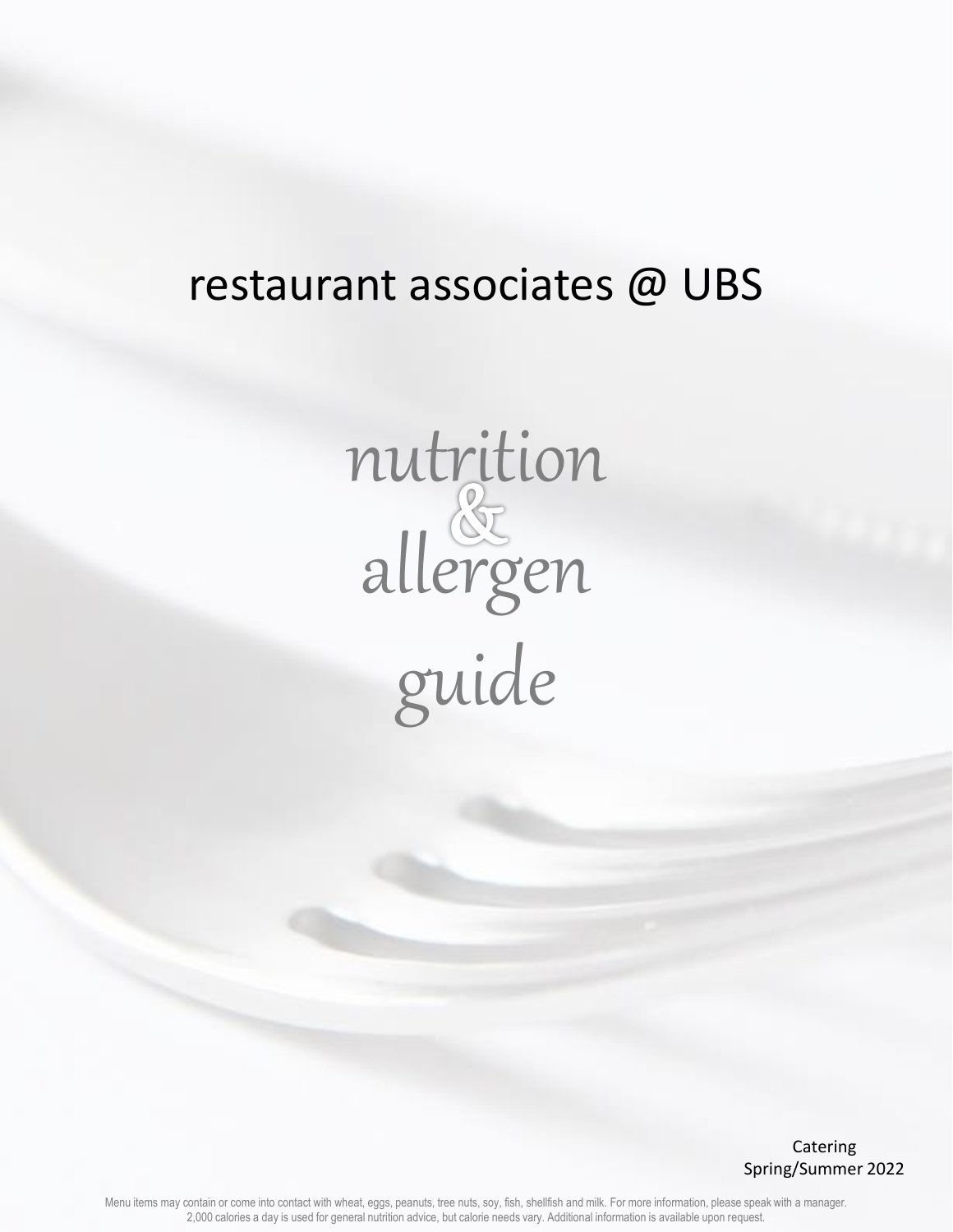## **hard boiled egg**

serving size: 1ea vegetarian

#### **ingredients: egg**

contains: egg

#### **nutrition information:**

| Calories | Fat $(g)$ | Carbs $(g)$ | Protein (g) | Sugar (g) | Sodium (mg) |
|----------|-----------|-------------|-------------|-----------|-------------|
| 70       |           |             |             |           | 50          |

## **fresh fruit & berries**

serving size: 8oz vegan

**ingredients: cantaloupe, honeydew melon, pineapple, red grapes, blueberries, strawberries**

#### **nutrition information:**

| Calories | Fat $(g)$ | Carbs $(g)$ | Protein (g) | Sugar (g) | Sodium (mg) |
|----------|-----------|-------------|-------------|-----------|-------------|
| 100      |           | 26          |             | 21        | 18          |

#### **honey granola**

serving size: 2oz vegetarian

**ingredients: oats, sugar, canola oil, corn flour, soy flour, brown sugar, salt, soy lecithin** contains: soy, wheat

#### **nutrition information:**

| Calories | Fat $(g)$ | Carbs $(g)$ | Protein (g) | Sugar (g) | Sodium (mg) |
|----------|-----------|-------------|-------------|-----------|-------------|
| 250      |           | 40          |             | 16        | 220         |

#### **cream cheese, light**

serving size: ¾oz vegetarian

**ingredients: milk, cream, whey, salt** contains: milk

#### **nutrition information:**

| Calories | Fat $(g)$ | Carbs $(g)$ | Protein (g) | Sugar (g) | Sodium (mg) |
|----------|-----------|-------------|-------------|-----------|-------------|
| 40       |           |             |             |           | 70          |

#### **cream cheese**

serving size: ¾oz vegan or vegetarian

#### **ingredients: milk, cream, whey, salt**

contains: milk

#### **nutrition information:**

| Calories | Fat $(g)$ | Carbs $(g)$ | Protein (g) | Sugar (g) | Sodium (mg) |
|----------|-----------|-------------|-------------|-----------|-------------|
| 50       |           |             |             |           | 90          |

# breakfast

*Menu items may contain or come into contact with wheat, eggs, peanuts, tree nuts, soy, fish, shellfish and milk. For more information, please speak with a manager.*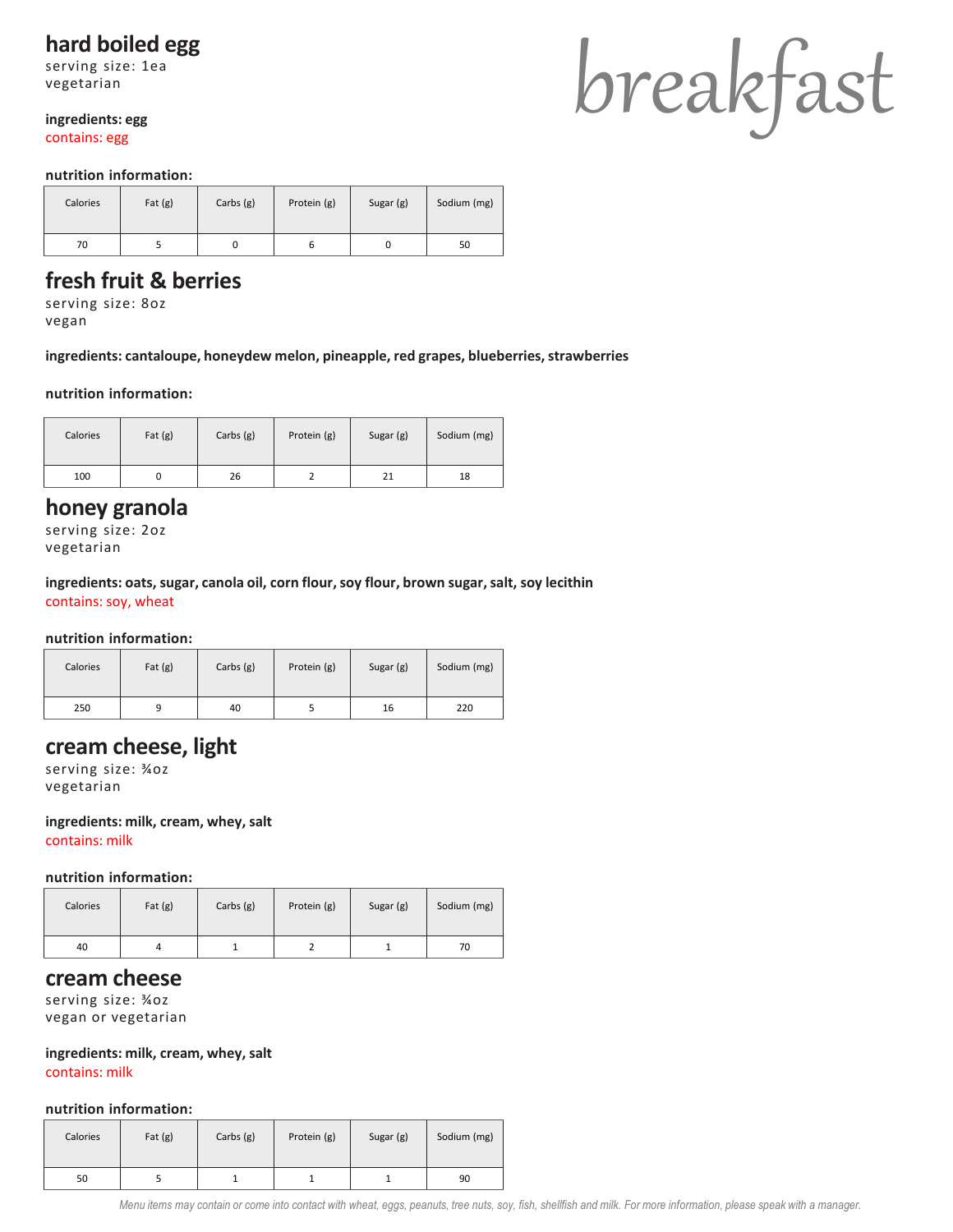## **traditional avocado toast**



serving size: 1ea vegetarian

#### **ingredients: avocado, salt, olive oil, lemon juice, sourdough bread, egg, red chili pepper, himalayan salt, mint, raspberries, blueberries, strawberries**

contains: egg, wheat

#### **nutrition information:**

| Calories | Fat $(g)$ | Carbs $(g)$ | Protein (g) | Sugar (g) | Sodium (mg) |
|----------|-----------|-------------|-------------|-----------|-------------|
| 330      | 19        | 40          |             | 8         | 720         |

#### **greek yogurt parfait, raspberry, honey granola**

serving size: 8oz vegetarian

## **ingredients: plain greek yogurt, raspberries, oats n' honey granola**

contains: milk, soy, wheat

#### **nutrition information:**

| Calories | Fat $(g)$ | Carbs $(g)$ | Protein (g) | Sugar (g) | Sodium (mg) |
|----------|-----------|-------------|-------------|-----------|-------------|
| 100      |           | 13          |             | o         | 60          |

#### **mexican chorizo frittata, avocado tomato salad**

serving size: 4oz

**ingredients: ancho chili peppers, tomatoes, garlic, cumin, salt, canola oil, chorizo, onions, pinto beans, cilantro, tomatoes, eggs, milk, avocado, queso fresco, black pepper, lime juice** contains: egg, milk

#### **nutrition information:**

| Calories | Fat $(g)$ | Carbs $(g)$ | Protein (g) | Sugar (g) | Sodium (mg) |
|----------|-----------|-------------|-------------|-----------|-------------|
| 150      | 10        |             | 8           |           | 380         |

## **shaved beets and citrus vinaigrette**

serving size: 4oz vegetarian

**ingredients: kale, olive oil, lemon juice, orange juice, lime juice, salt, gold beets, shallots, bell peppers, cucumbers, parsley, fennel, honey, black pepper**

| Calories | Fat $(g)$ | Carbs $(g)$ | Protein (g) | Sugar (g) | Sodium (mg) |
|----------|-----------|-------------|-------------|-----------|-------------|
| 70       |           |             |             |           | 100         |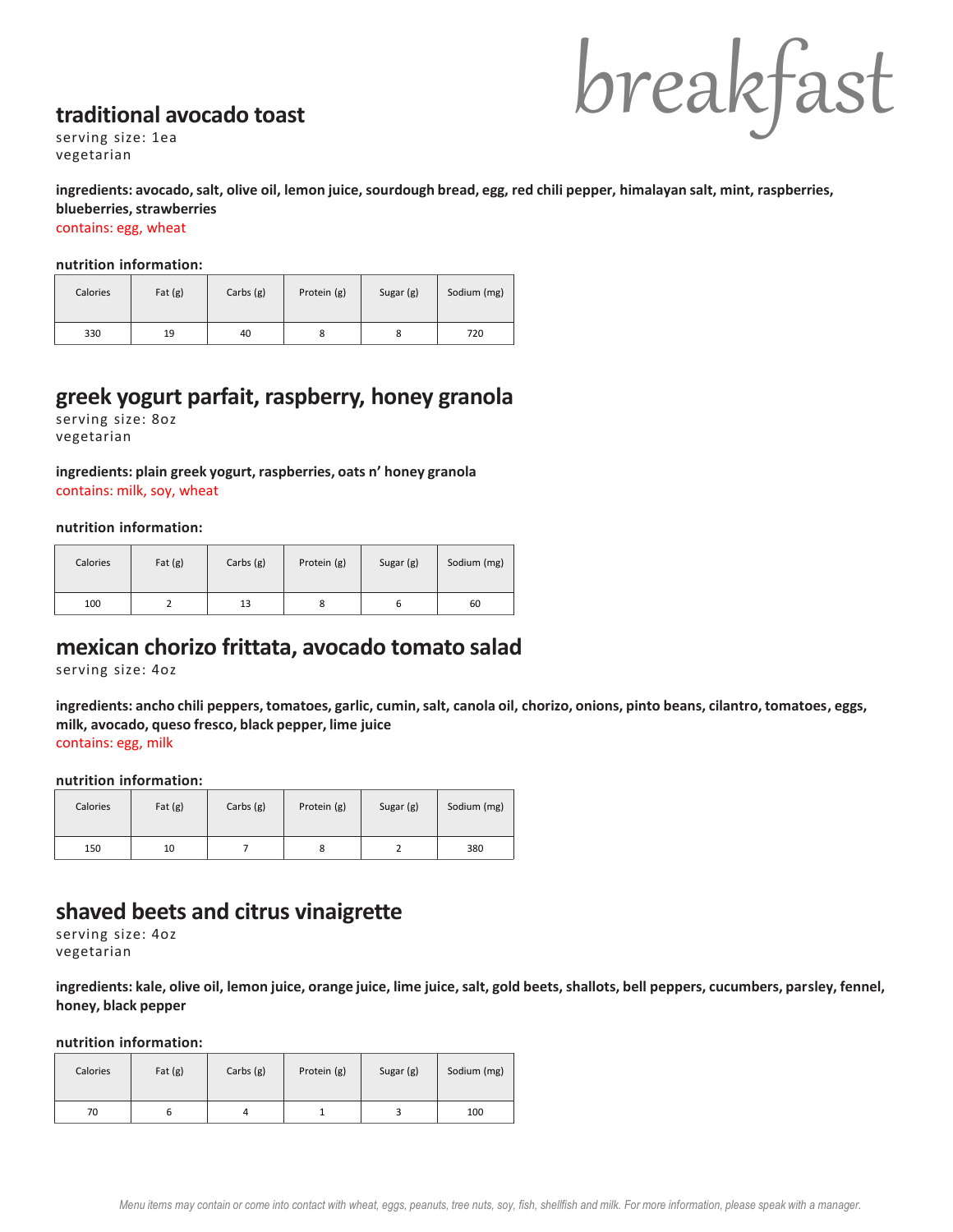#### **egg whites**

serving size: 4oz vegetarian

# breakfast

#### **ingredients: egg whites, canola oil** contains: egg, soy

#### **nutrition information:**

| Calories | Fat $(g)$ | Carbs (g) | Protein (g) | Sugar (g) | Sodium (mg) |
|----------|-----------|-----------|-------------|-----------|-------------|
| 80       |           |           | 12          | ذ>        | 230         |

## **egg whites**

serving size: 6oz vegetarian

#### **ingredients: egg whites, canola oil**

contains: egg, soy

#### **nutrition information:**

| Calories | Fat $(g)$ | Carbs $(g)$ | Protein (g) | Sugar (g) | Sodium (mg) |
|----------|-----------|-------------|-------------|-----------|-------------|
| 110      |           |             | 20          |           | 300         |

#### **eggs**

serving size: 4oz vegetarian

#### **ingredients: eggs, canola oil** contains: egg, soy

#### **nutrition information:**

| Calories | Fat $(g)$ | Carbs $(g)$ | Protein (g) | Sugar (g) | Sodium (mg) |
|----------|-----------|-------------|-------------|-----------|-------------|
| 180      | 13        |             | 14          | ≺⊥        | 160         |

#### **eggs**

serving size: 6oz vegetarian

#### **ingredients: eggs, canola oil** contains: egg, soy

| Calories | Fat $(g)$ | Carbs $(g)$ | Protein (g) | Sugar (g) | Sodium (mg) |
|----------|-----------|-------------|-------------|-----------|-------------|
| 280      | 19        |             | 23          |           | 260         |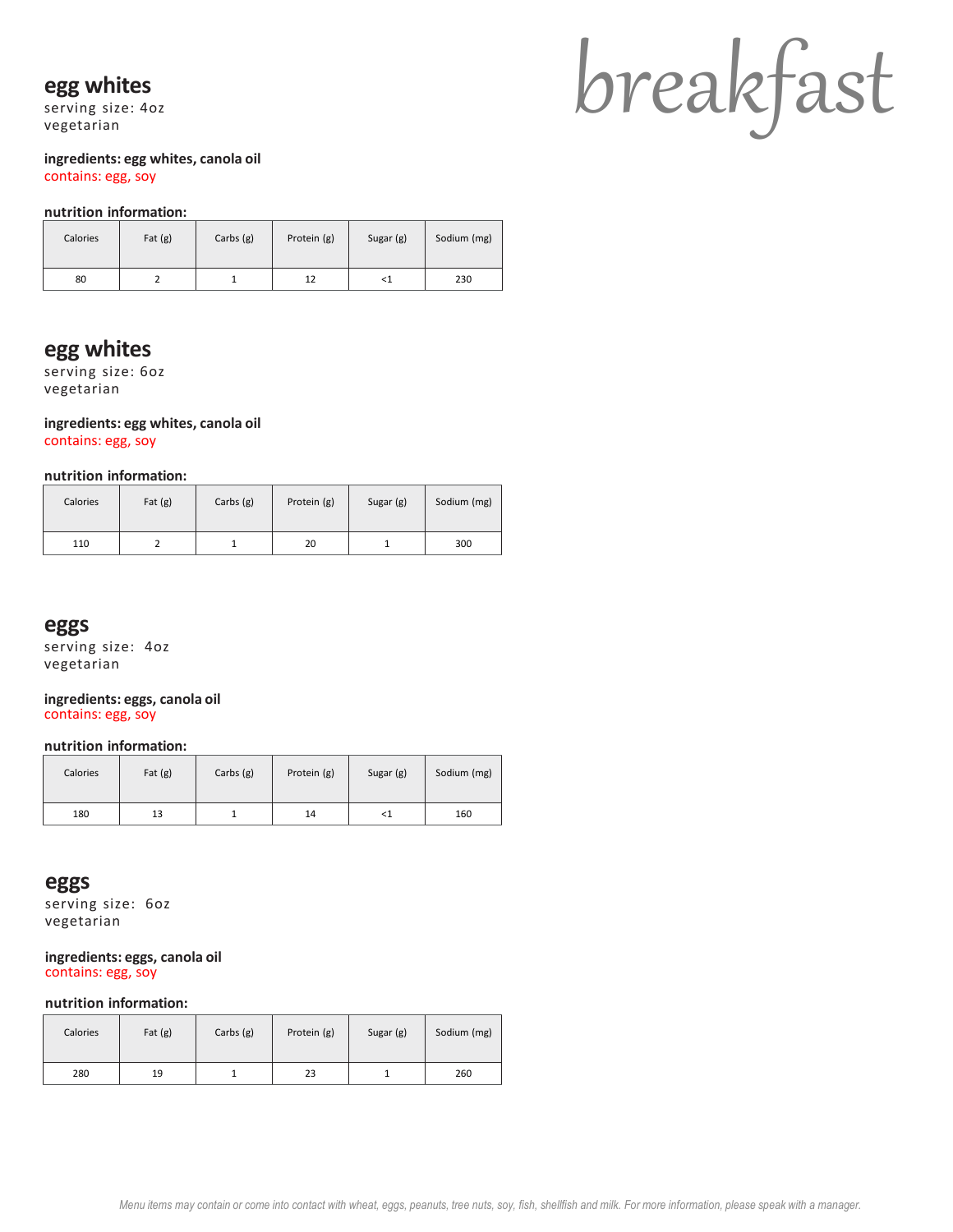#### **swiss cheese**

serving size: 1oz vegetarian

#### **ingredients: milk, salt, soy lecithin, soy oil** contains: milk, soy

#### **nutrition information:**

| Calories | Fat $(g)$ | Carbs $(g)$ | Protein (g) | Sugar (g) | Sodium (mg) |
|----------|-----------|-------------|-------------|-----------|-------------|
| 100      | o         |             |             |           | 50          |

## **american cheese**

serving size: 1oz vegetarian

**ingredients: milk, salt, cream, soy lecithin** contains: milk, soy

#### **nutrition information:**

| Calories | Fat $(g)$ | Carbs $(g)$ | Protein (g) | Sugar (g) | Sodium (mg) |
|----------|-----------|-------------|-------------|-----------|-------------|
| 100      |           |             |             |           | 470         |

#### **red onion**

serving size: 1 tbsp vegan

#### **ingredients: red onion**

#### **nutrition information:**

| Calories | Fat $(g)$ | Carbs $(g)$ | Protein (g) | Sugar (g) | Sodium (mg) |
|----------|-----------|-------------|-------------|-----------|-------------|
| 10       |           |             |             |           | 70          |

#### **sliced tomato**

serving size: 1 slice vegan

#### **ingredients: tomato**

#### **nutrition information:**

| Calories | Fat $(g)$ | Carbs $(g)$ | Protein (g) | Sugar (g) | Sodium (mg) |
|----------|-----------|-------------|-------------|-----------|-------------|
|          | ≺⊥        | ∸           | <1          |           |             |

# breakfast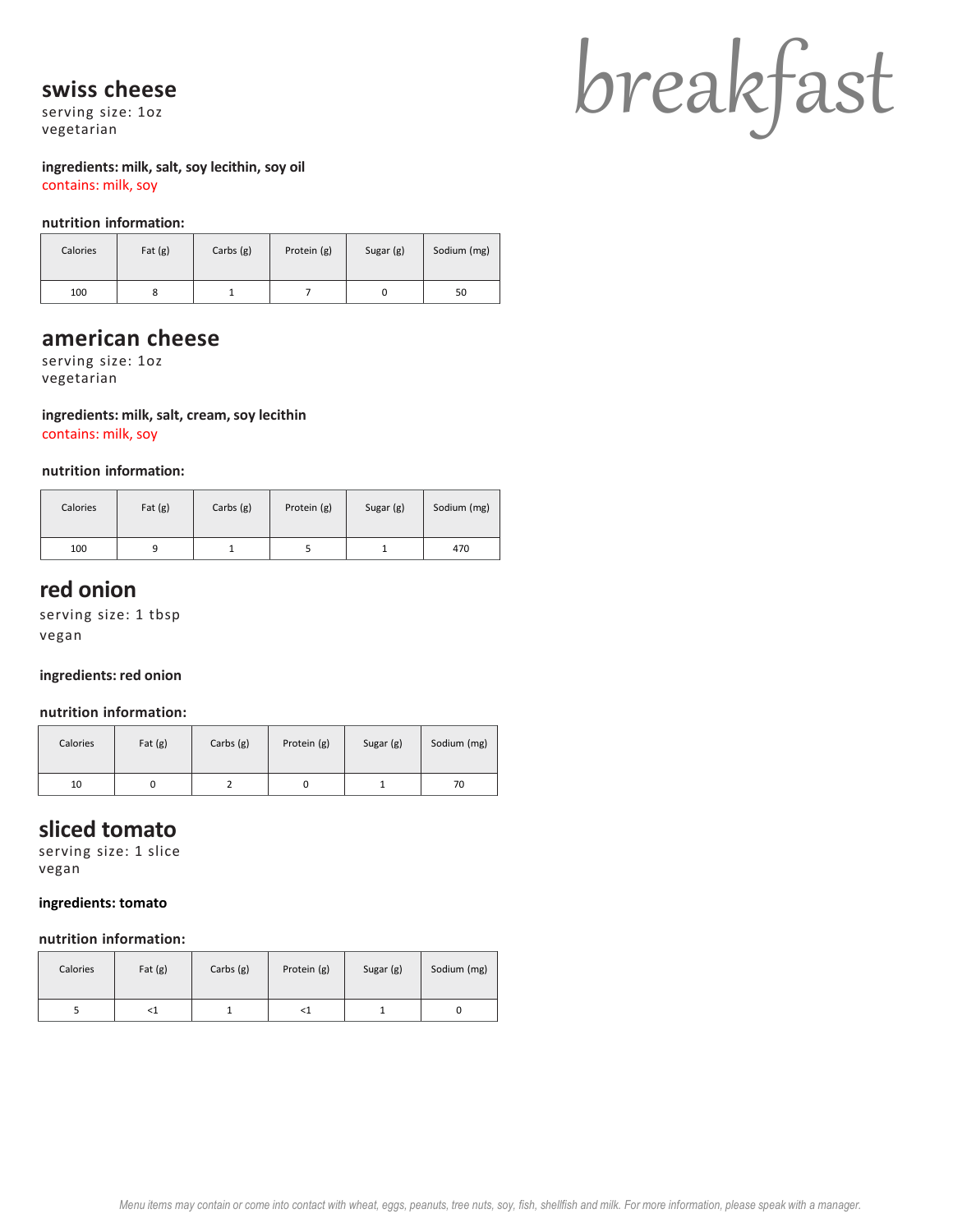## **shredded cheddar cheese**

serving size: 1oz vegetarian

**ingredients: milk, potato starch, annatto, salt, powdered cellulose** contains: milk

#### **nutrition information:**

| Calories | Fat $(g)$ | Carbs $(g)$ | Protein (g) | Sugar (g) | Sodium (mg) |
|----------|-----------|-------------|-------------|-----------|-------------|
| 110      |           |             |             | -51       | 190         |

## **monterey jack cheese**

serving size: 1oz vegetarian

**ingredients: milk, salt, annatto, potato starch, powdered cellulose** contains: milk

**nutrition information:**

| Calories | Fat $(g)$ | Carbs $(g)$ | Protein (g) | Sugar (g) | Sodium (mg) |
|----------|-----------|-------------|-------------|-----------|-------------|
| 110      |           |             |             | ≺1        | 190         |

## **feta cheese**

serving size: 1oz vegetarian

**ingredients: milk, salt**

contains: milk

#### **nutrition information:**

| Calories | Fat $(g)$ | Carbs $(g)$ | Protein (g) | Sugar (g) | Sodium (mg) |
|----------|-----------|-------------|-------------|-----------|-------------|
| 80       |           |             | 4           |           | 320         |

## **sweet potato & mushroom hash**

serving size: 4oz vegan

#### **ingredients: mushrooms, onions, sweet potatoes, olive oil, garlic salt**

| Calories | Fat $(g)$ | Carbs $(g)$ | Protein (g) | Sugar (g) | Sodium (mg) |
|----------|-----------|-------------|-------------|-----------|-------------|
| 130      |           | 21          |             |           | 110         |

breakfast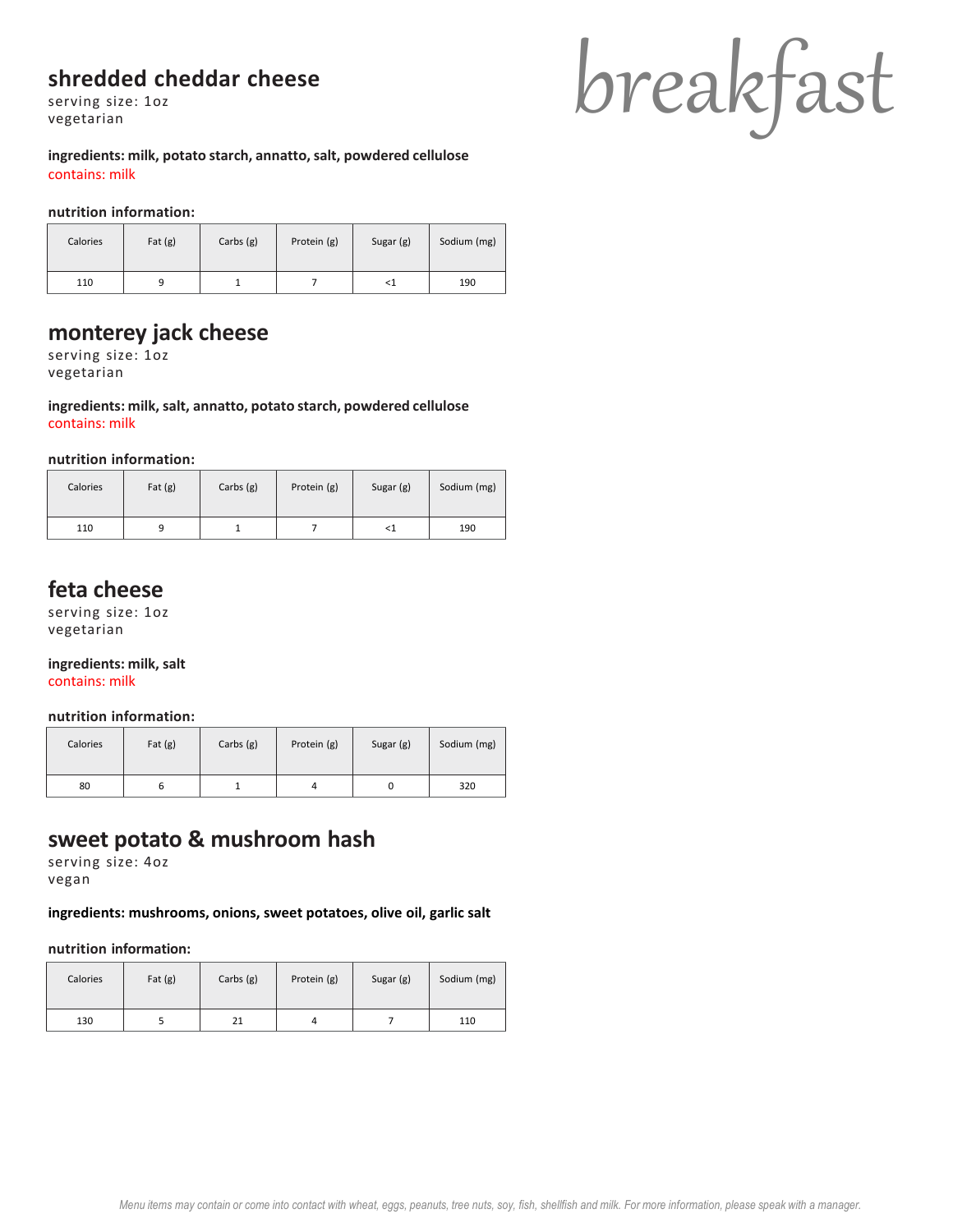## **diced turkey**

serving size: 1oz

#### **ingredients: turkey, modified food starch, salt** contains: wheat (at risk)

#### **nutrition information:**

| Calories | Fat $(g)$ | Carbs $(g)$ | Protein (g) | Sugar (g) | Sodium (mg) |
|----------|-----------|-------------|-------------|-----------|-------------|
| 40       |           | <1          | 4           | <1        | 320         |

## **diced ham**

serving size: 1oz

#### **ingredients: pork, modified food starch, salt**

contains: wheat (at risk)

#### **nutrition information:**

| Calories | Fat $(g)$ | Carbs $(g)$ | Protein (g) | Sugar (g) | Sodium (mg) |
|----------|-----------|-------------|-------------|-----------|-------------|
| 40       |           | 51          | 4           | ${<}1$    | 230         |

#### **bacon**

serving size: 1oz

#### **ingredients: pork, salt, sugar, seasoning (celery juice powder, sea salt)**

**nutrition information:**

| Calories | Fat $(g)$ | Carbs $(g)$ | Protein (g) | Sugar (g) | Sodium (mg) |
|----------|-----------|-------------|-------------|-----------|-------------|
| 100      |           |             | ь           |           | 380         |

#### **bell peppers**

serving size: 1oz vegan

#### **nutrition information:**

| Calories | Fat $(g)$                                           | Carbs $(g)$ | Protein (g) | Sugar (g) | Sodium (mg) |
|----------|-----------------------------------------------------|-------------|-------------|-----------|-------------|
| 20       | <t< td=""><td></td><td></td><td></td><td></td></t<> |             |             |           |             |

#### **tomatoes**

serving size: 1oz vegan

| Calories | Fat $(g)$ | Carbs $(g)$ | Protein (g) | Sugar (g) | Sodium (mg) |
|----------|-----------|-------------|-------------|-----------|-------------|
|          | <1        |             | $<$ 1       |           |             |

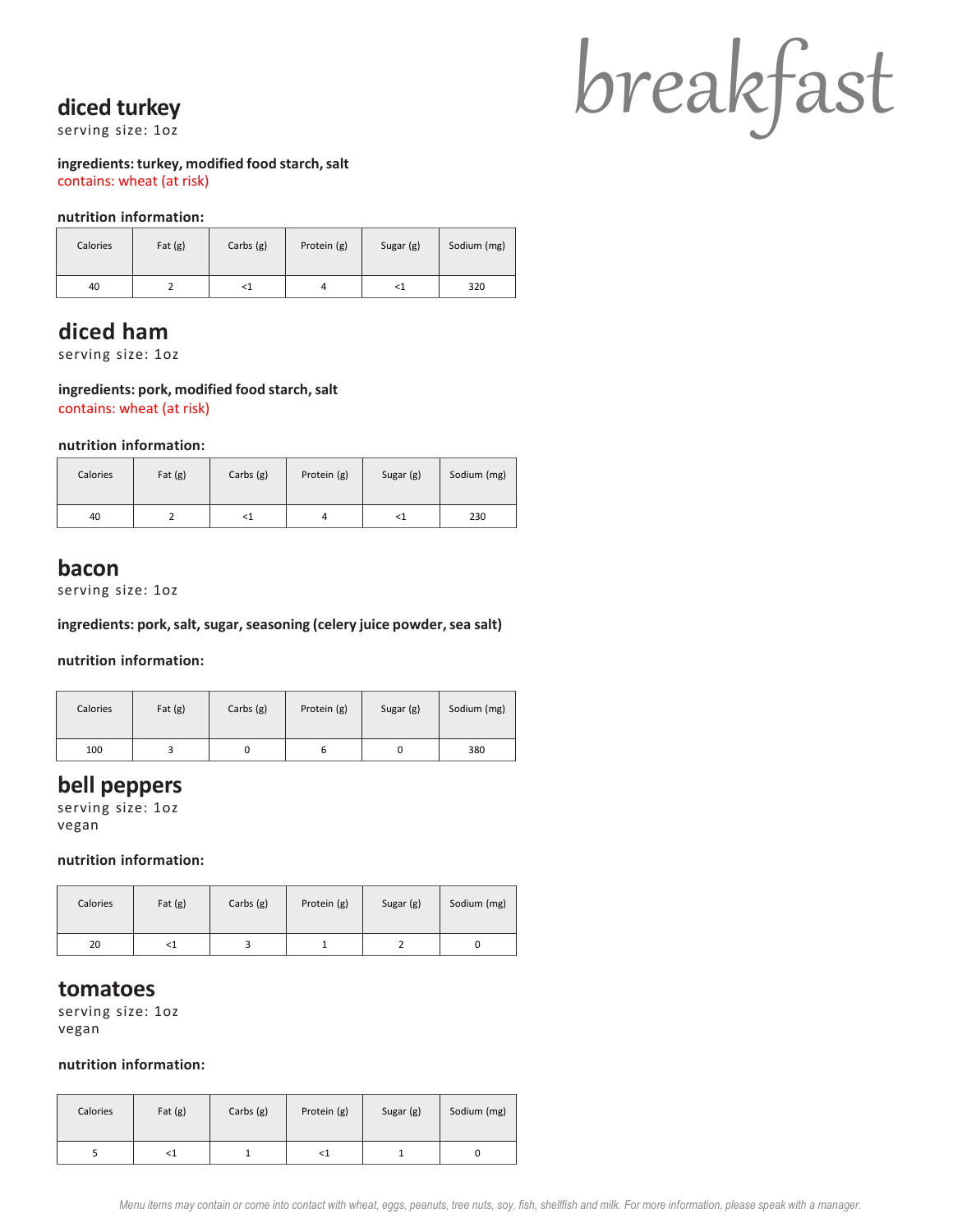#### **pork sausage**

serving size: 2 links

#### **ingredients: pork, water, salt, spices, sugar**

#### **nutrition information:**

| Calories | Fat $(g)$ | Carbs $(g)$ | Protein (g) | Sugar (g) | Sodium (mg) |
|----------|-----------|-------------|-------------|-----------|-------------|
| 180      |           |             |             |           | 330         |

## **turkey sausage**

serving size: 1ea

#### **ingredients: turkey, seasoning, salt, garlic, collagen casing**

**nutrition information:**

| Calories | Fat $(g)$ | Carbs $(g)$ | Protein (g) | Sugar (g) | Sodium (mg) |
|----------|-----------|-------------|-------------|-----------|-------------|
| 30       |           |             | 4           |           | 80          |

## **chicken apple sausage**

serving size: 1 link

**ingredients: chicken, dried apple, salt, fruit juice concentrate (apple, pineapple, pear, peach), spices, celery powder, salt, pork casing**

**nutrition information:**

| Calories | Fat $(g)$ | Carbs $(g)$ | Protein (g) | Sugar (g) | Sodium (mg) |
|----------|-----------|-------------|-------------|-----------|-------------|
| 180      | 12        |             | 13          |           | 700         |

#### **vegan sausage**

serving size: 1ea vegan

#### **ingredients: pea protein, canola oil, rice flour, spice, natural flavor, tomato powder, sugar, salt**

**nutrition information:**

| Calories | Fat $(g)$ | Carbs $(g)$ | Protein (g) | Sugar (g) | Sodium (mg) |
|----------|-----------|-------------|-------------|-----------|-------------|
| 70       |           |             |             | -41       | 250         |

#### **chorizo**

serving size: 1oz

#### **ingredients: pork, paprika, salt, garlic**

| Calories | Fat $(g)$ | Carbs $(g)$ | Protein (g) | Sugar (g) | Sodium (mg) |
|----------|-----------|-------------|-------------|-----------|-------------|
| 60       |           |             |             |           | 150         |

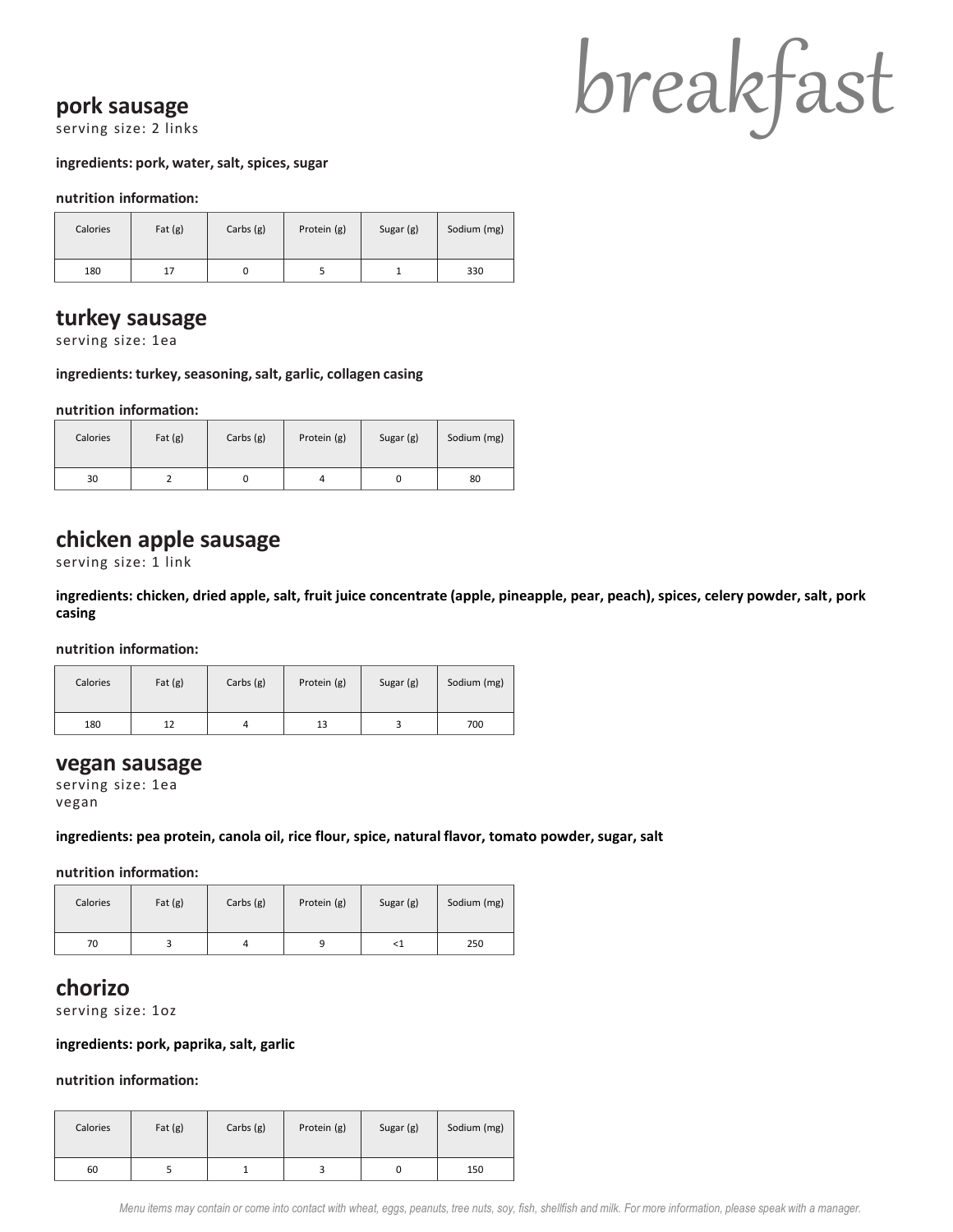#### **onions**

serving size: 1oz vegan

## breakfast

#### **nutrition information:**

| Calories | Fat $(g)$ | Carbs $(g)$ | Protein (g) | Sugar (g) | Sodium (mg) |
|----------|-----------|-------------|-------------|-----------|-------------|
| 10       |           |             | <1          |           |             |

#### **mushrooms**

serving size: 1oz vegan

#### **nutrition information:**

| Calories | Fat $(g)$ | Carbs $(g)$ | Protein (g)              | Sugar (g) | Sodium (mg) |
|----------|-----------|-------------|--------------------------|-----------|-------------|
| 20       | <1        |             | </td <td></td> <td></td> |           |             |

## **broccoli**

serving size: 1oz vegan

**nutrition information:**

| Calories | Fat $(g)$ | Carbs $(g)$ | Protein (g) | Sugar (g) | Sodium (mg) |
|----------|-----------|-------------|-------------|-----------|-------------|
| 10       | -1        |             |             | <1        | 10          |

## **spinach**

serving size: 1oz vegan

**nutrition information:**

| Calories | Fat $(g)$ | Carbs $(g)$ | Protein (g) | Sugar (g) | Sodium (mg) |
|----------|-----------|-------------|-------------|-----------|-------------|
| 10       | ≺⊥        |             |             | <1        | 20          |

## **jalapeno peppers**

serving size: 1oz vegan

| Calories | Fat $(g)$                                                                    | Carbs $(g)$ | Protein (g) | Sugar (g) | Sodium (mg) |
|----------|------------------------------------------------------------------------------|-------------|-------------|-----------|-------------|
|          | <t< td=""><td></td><td><math>{&lt;}1</math></td><td>≺⊥</td><td>250</td></t<> |             | ${<}1$      | ≺⊥        | 250         |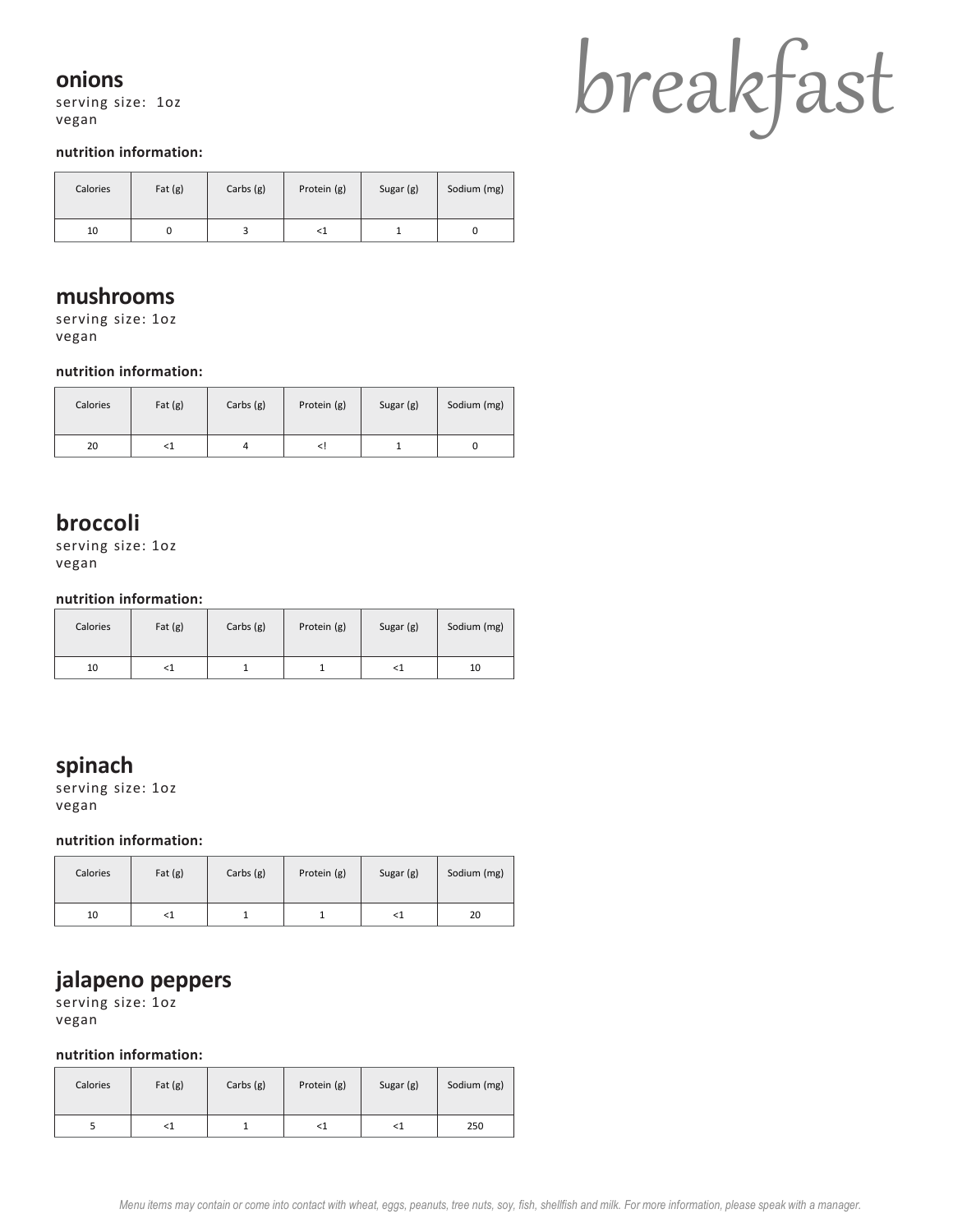## **egg white mushroom and spinach frittata**

serving size: 1ea vegetarian

**ingredients: spinach, mushrooms, canola oil, salt, milk, black pepper, egg whites** contains: egg



**nutrition information:**

| Calories | Fat $(g)$ | Carbs $(g)$ | Protein (g) | Sugar (g) | Sodium (mg) |
|----------|-----------|-------------|-------------|-----------|-------------|
| 70       |           |             | 10          |           | 280         |

## **rosemary fingerling potatoes**

serving size: 2oz vegan

**ingredients: fingerling potatoes, paprika, garlic, rosemary, black pepper, olive oil, salt**

#### **nutrition information:**

| Calories | Fat $(g)$ | Carbs $(g)$ | Protein (g) | Sugar (g) | Sodium (mg) |
|----------|-----------|-------------|-------------|-----------|-------------|
| 50       |           | 11          |             |           | 160         |

#### **peanut butter energy bites**

serving size: 1oz vegetarian

#### **ingredients: oatmeal, coconut, peanut butter, flax seeds, chocolate chips, honey, vanilla extract** contains: milk, soy, wheat, tree nuts, peanuts

#### **nutrition information:**

| Calories | Fat $(g)$ | Carbs $(g)$ | Protein (g) | Sugar (g) | Sodium (mg) |
|----------|-----------|-------------|-------------|-----------|-------------|
| 130      |           | 14          |             |           | 30          |

#### **apple**

serving size: 1ea vegan

#### **ingredients: apple**

#### **nutrition information:**

| Calories | Fat $(g)$ | Carbs $(g)$ | Protein (g) | Sugar (g) | Sodium (mg) |
|----------|-----------|-------------|-------------|-----------|-------------|
| 40       |           | 10          |             |           |             |

## **almond butter**

serving size: 1 tbsp. vegan

#### **ingredients: almonds**

contains: tree nuts

#### **nutrition information:**

| Calories | Fat $(g)$ | Carbs $(g)$ | Protein (g) | Sugar (g) | Sodium (mg) |
|----------|-----------|-------------|-------------|-----------|-------------|
| 100      |           |             |             |           |             |

*Menu items may contain or come into contact with wheat, eggs, peanuts, tree nuts, soy, fish, shellfish and milk. For more information, please speak with a manager.*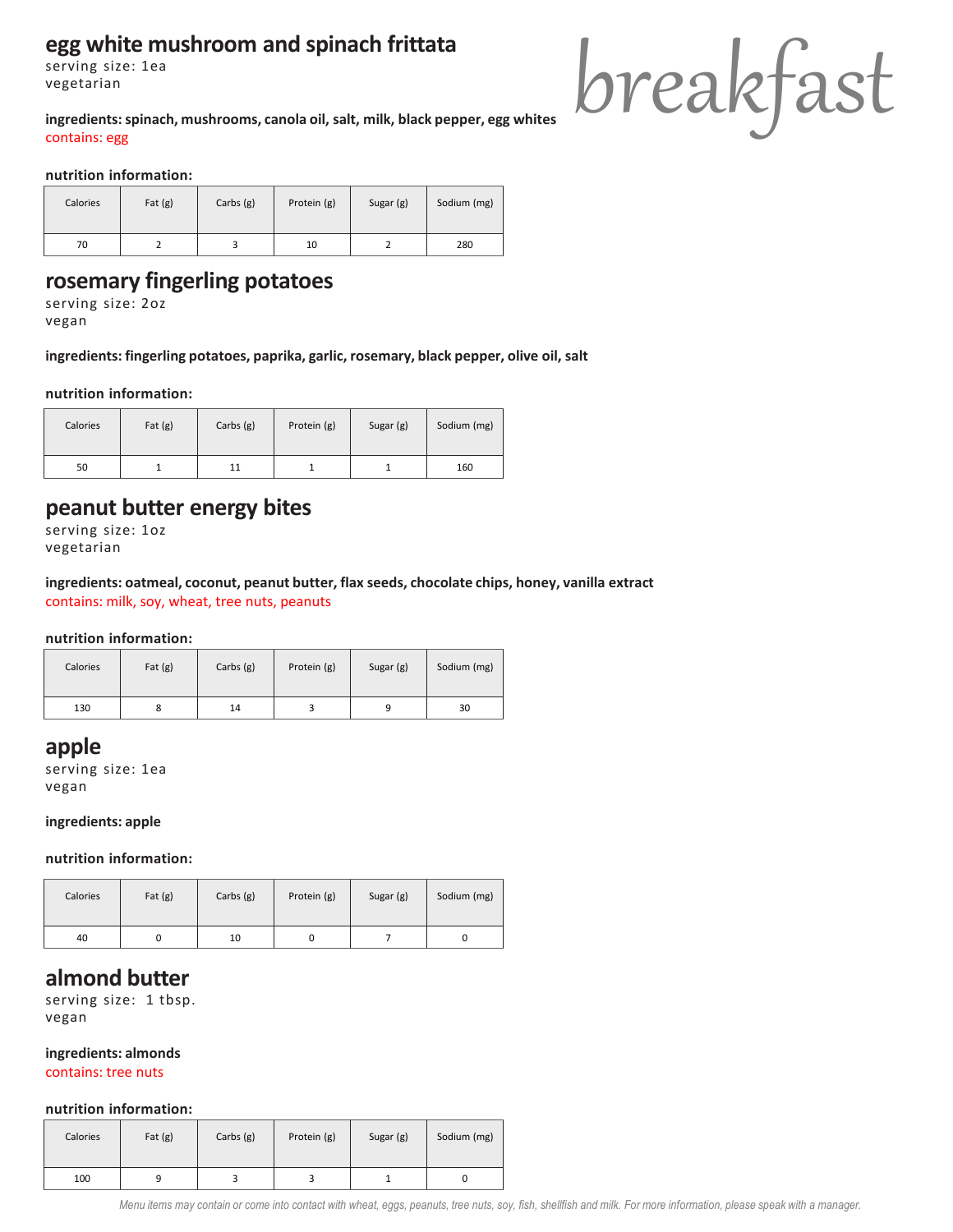## breakfast

## **berry goji smoothie**

serving size: 16 floz vegetarian

**ingredients: raspberry, banana, chia seeds, goji berry, date, soy milk, vanilla whey protein** contains: milk, soy

#### **nutrition information:**

| Calories | Fat $(g)$ | Carbs $(g)$ | Protein (g) | Sugar (g) | Sodium (mg) |
|----------|-----------|-------------|-------------|-----------|-------------|
| 530      | 12        | 80          | 32          | 45        | 250         |

## **ginger almond smoothie**

serving size: 16 floz vegan

**ingredients: almond milk, ginger, almond butter, banana, maple syrup, hemp protein, almond extract** contains: tree nuts

#### **nutrition information:**

| Calories | Fat $(g)$ | Carbs $(g)$ | Protein (g) | Sugar (g) | Sodium (mg) |
|----------|-----------|-------------|-------------|-----------|-------------|
| 530      | 23        | 65          | 21          | 36        | 14          |

## **golden mango & greens**

serving size: 16 floz

**ingredients: kale, spinach, mango, ginger, turmeric, black pepper, almond milk, collagen powder** contains: tree nuts

#### **nutrition information:**

| Calories | Fat $(g)$ | Carbs $(g)$ | Protein (g) | Sugar (g) | Sodium (mg) |
|----------|-----------|-------------|-------------|-----------|-------------|
| 270      |           | 30          | 30          | 24        | 160         |

## **collagen powder**

serving size: 2 tbsp.

#### **ingredients: hydrolyzed collagen (beef)**

| Calories | Fat $(g)$ | Carbs $(g)$ | Protein (g) | Sugar (g) | Sodium (mg) |
|----------|-----------|-------------|-------------|-----------|-------------|
| 20       |           |             |             |           |             |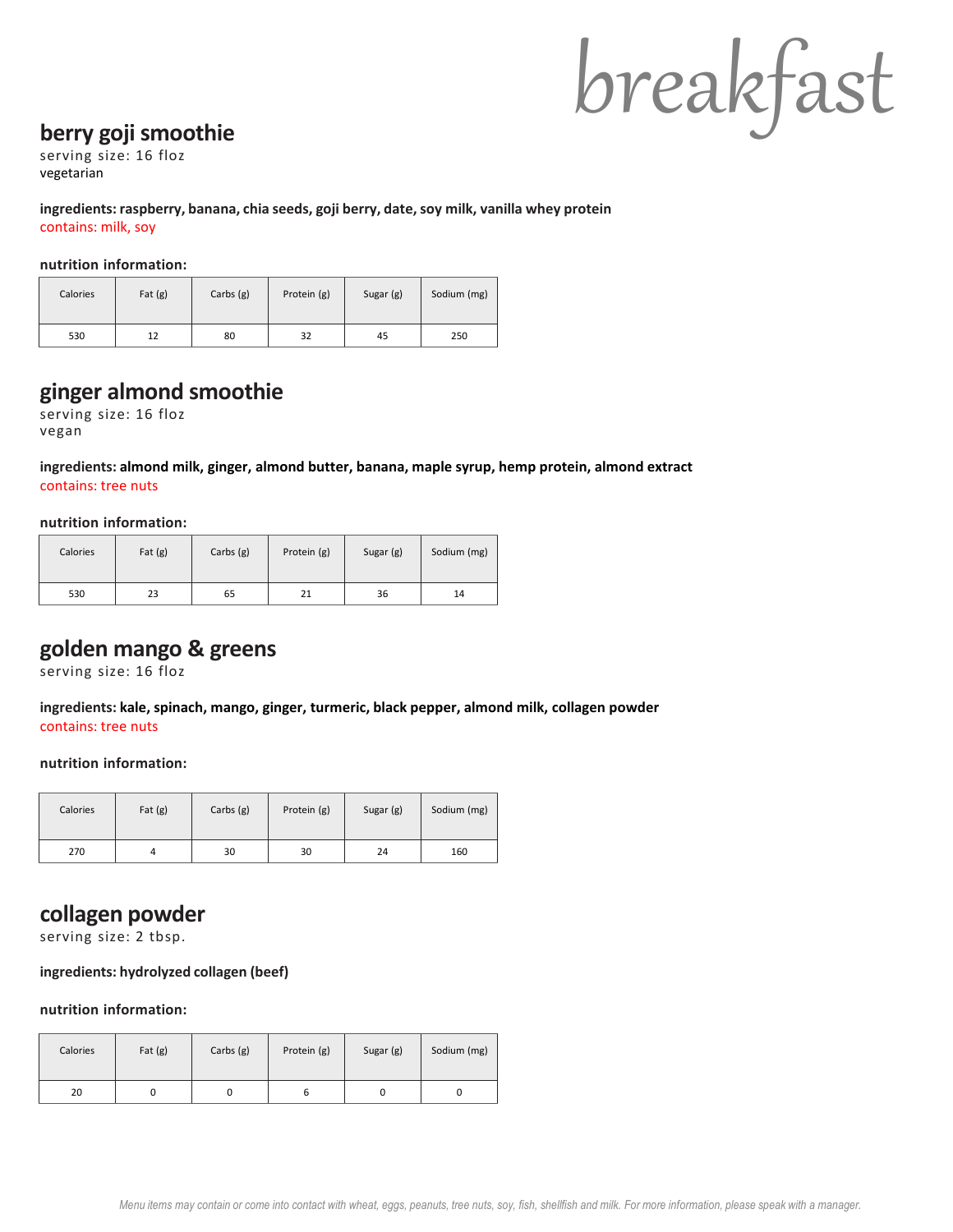## breakfast

#### **vanilla whey protein powder**

serving size: 2 tbsp. vegetarian

**ingredients: whey protein concentrate, creamer base, sunflower oil, rice extract, rosemary extract, natural flavors, sea salt, stevia, monk fruit extract**

contains: milk

#### **nutrition information:**

| Calories | Fat $(g)$ | Carbs $(g)$ | Protein (g) | Sugar (g) | Sodium (mg) |
|----------|-----------|-------------|-------------|-----------|-------------|
| 70       |           |             | 11          |           | 140         |

#### **chocolate whey protein powder**

serving size: 2 tbsp. vegetarian

**ingredients: whey protein concentrate, creamer base, sunflower oil, rice extract, sunflower lecithin, rosemary extract, cocoa, natural flavors, sea salt, stevia, monk fruit extract** contains: milk

**nutrition information:**

| Calories | Fat $(g)$ | Carbs $(g)$ | Protein (g) | Sugar (g) | Sodium (mg) |
|----------|-----------|-------------|-------------|-----------|-------------|
| 70       |           |             | 11          |           | 360         |

#### **hemp protein powder**

serving size: 2 tbsp. vegan

**ingredients: hemp protein powder**

#### **nutrition information:**

| Calories | Fat $(g)$ | Carbs $(g)$ | Protein (g) | Sugar (g) | Sodium (mg) |
|----------|-----------|-------------|-------------|-----------|-------------|
| 60       |           |             |             |           |             |

#### **peanut butter protein powder**

serving size: 2 tbsp. vegan

**ingredients: pea protein, brown rice protein, chia seeds, defatted peanut flour, creamer base, sunflower oil, sunflower lecithin, rosemary extract, sea salt, stevia, natural flavors** contains: peanuts

| Calories | Fat $(g)$ | Carbs $(g)$ | Protein (g) | Sugar (g) | Sodium (mg) |
|----------|-----------|-------------|-------------|-----------|-------------|
| 80       |           |             | 11          |           | 200         |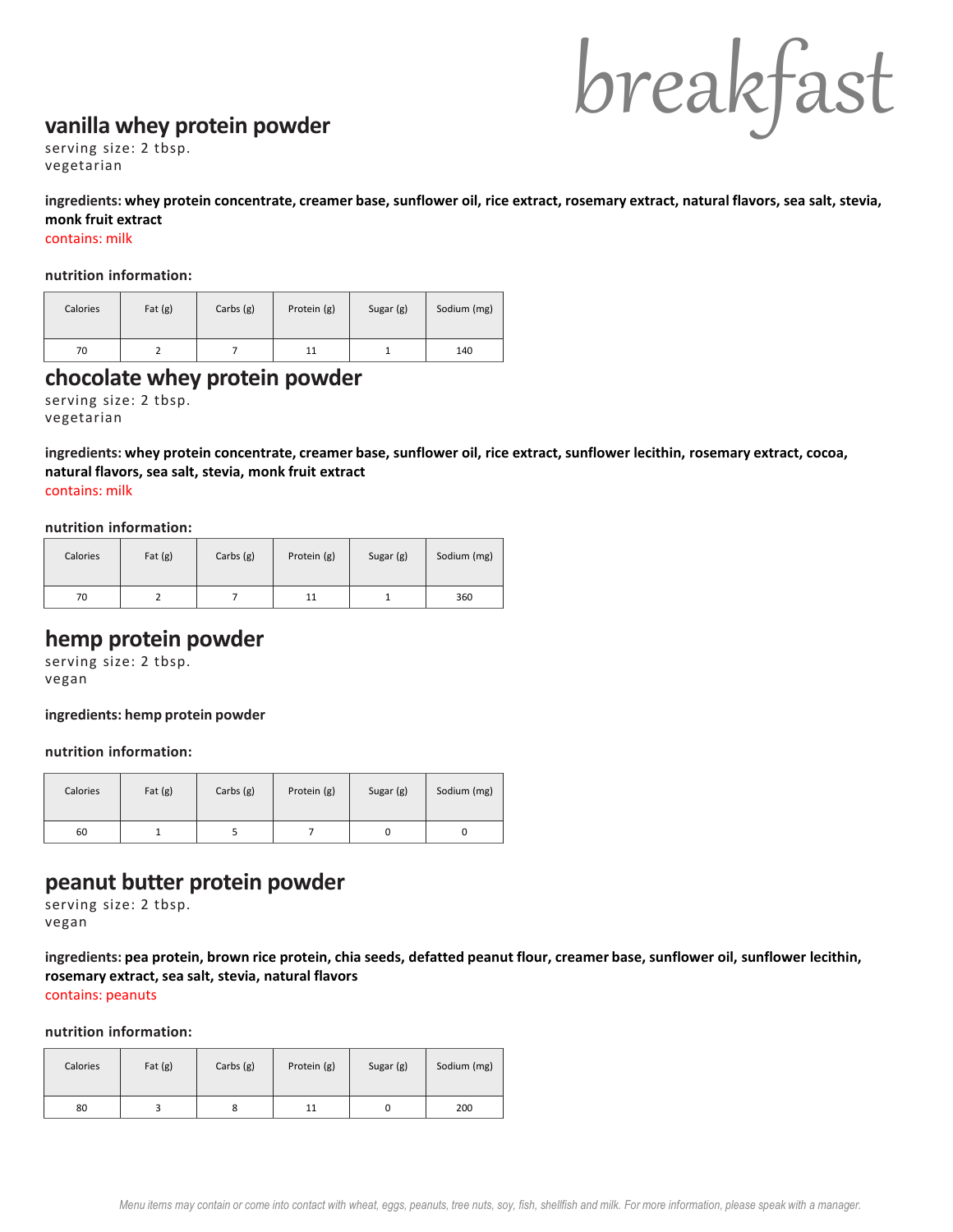#### **cacao powder**

serving size: 1 tbsp. vegan

#### **ingredients: cacao**

#### **nutrition information:**

| Calories | Fat $(g)$ | Carbs $(g)$ | Protein (g) | Sugar (g) | Sodium (mg) |
|----------|-----------|-------------|-------------|-----------|-------------|
| 10       |           |             |             |           |             |

#### **matcha powder**

serving size: 1 tbsp. vegan

#### **ingredients: green tea**

#### **nutrition information:**

| Calories | Fat $(g)$ | Carbs $(g)$ | Protein (g) | Sugar (g) | Sodium (mg) |
|----------|-----------|-------------|-------------|-----------|-------------|
| 10       |           |             |             |           |             |

#### **cacao nibs**

serving size: 1 tbsp. vegan

#### **ingredients: cacao nibs**

#### **nutrition information:**

| Calories | Fat $(g)$ | Carbs $(g)$ | Protein (g) | Sugar (g) | Sodium (mg) |
|----------|-----------|-------------|-------------|-----------|-------------|
| 50       |           |             |             |           |             |

#### **hemp seeds**

serving size: 1 tbsp. vegan

#### **ingredients: hemp seeds**

#### **nutrition information:**

| Calories | Fat $(g)$ | Carbs $(g)$ | Protein (g) | Sugar (g) | Sodium (mg) |
|----------|-----------|-------------|-------------|-----------|-------------|
| 60       |           |             |             |           |             |

#### **ground flax seeds**

serving size: 1 tbsp. vegan

#### **ingredients: flax seeds**

#### **nutrition information:**

| Calories | Fat $(g)$ | Carbs (g) | Protein (g) | Sugar (g) | Sodium (mg) |
|----------|-----------|-----------|-------------|-----------|-------------|
| 40       |           |           |             |           |             |

# breakfast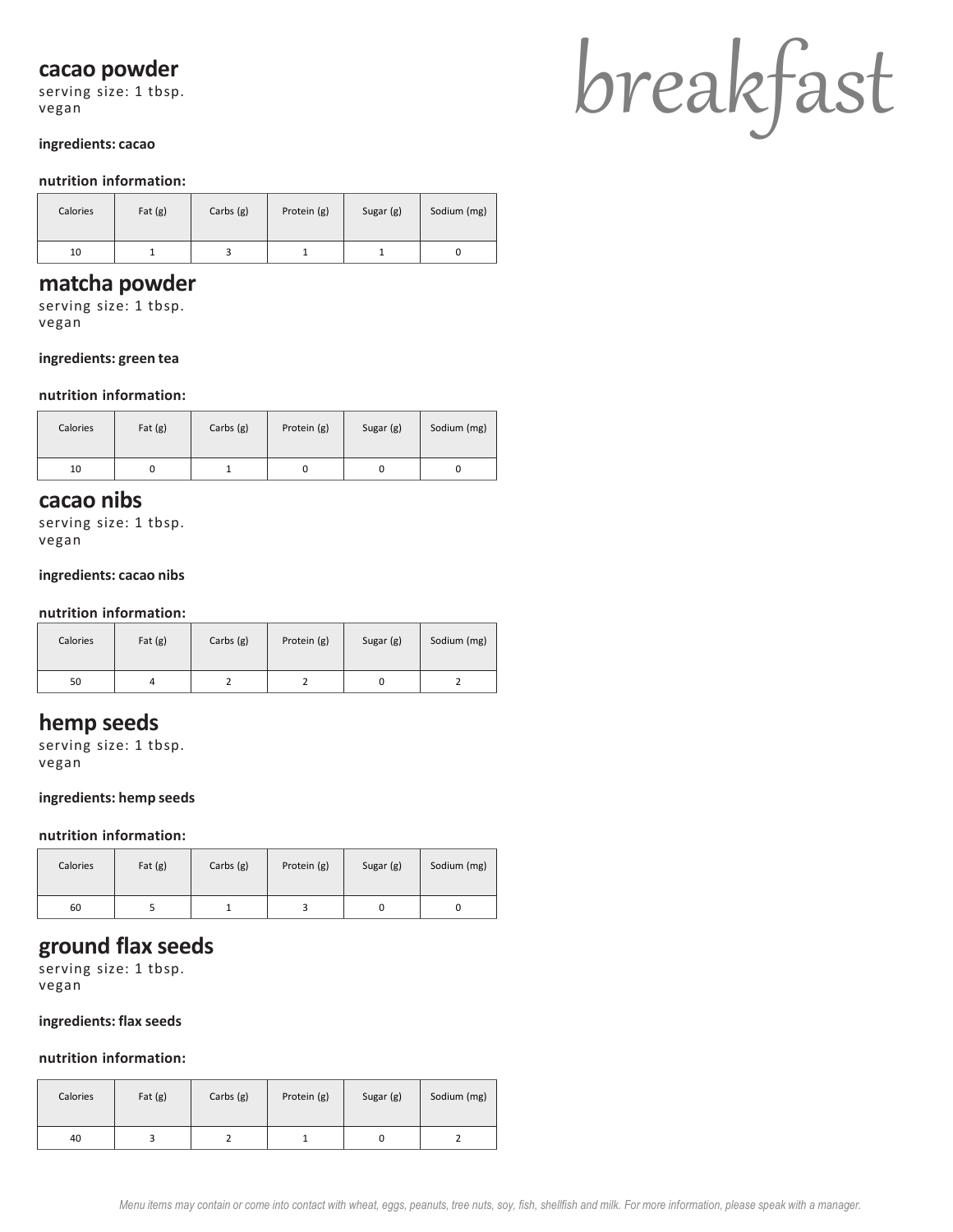## **spirulina**

serving size: 1 tbsp. vegan

#### **ingredients: blue green algae**

#### **nutrition information:**

| Calories | Fat $(g)$ | Carbs $(g)$ | Protein (g) | Sugar (g) | Sodium (mg) |
|----------|-----------|-------------|-------------|-----------|-------------|
| 10       |           |             |             |           |             |

#### **turmeric**

serving size: 1 tbsp. vegan

#### **ingredients: turmeric**

#### **nutrition information:**

| Calories | Fat $(g)$ | Carbs $(g)$ | Protein (g) | Sugar (g) | Sodium (mg) |
|----------|-----------|-------------|-------------|-----------|-------------|
| 10       |           |             |             |           |             |

#### **chia seeds**

serving size: 1 tbsp. vegan

#### **ingredients: chia seeds**

#### **nutrition information:**

| Calories | Fat $(g)$ | Carbs $(g)$ | Protein (g) | Sugar (g) | Sodium (mg) |
|----------|-----------|-------------|-------------|-----------|-------------|
| 20       |           |             |             |           |             |

#### **cinnamon powder**

serving size: 1 tbsp. vegan

#### **ingredients: cinnamon**

#### **nutrition information:**

| Calories | Fat $(g)$ | Carbs $(g)$ | Protein (g) | Sugar (g) | Sodium (mg) |
|----------|-----------|-------------|-------------|-----------|-------------|
| 10       |           |             |             |           |             |

#### **ground cayenne pepper**

serving size: 1 tbsp. vegan

#### **ingredients: cayenne pepper**

| Calories | Fat $(g)$ | Carbs (g) | Protein (g) | Sugar (g) | Sodium (mg) |
|----------|-----------|-----------|-------------|-----------|-------------|
| 10       |           |           |             |           |             |

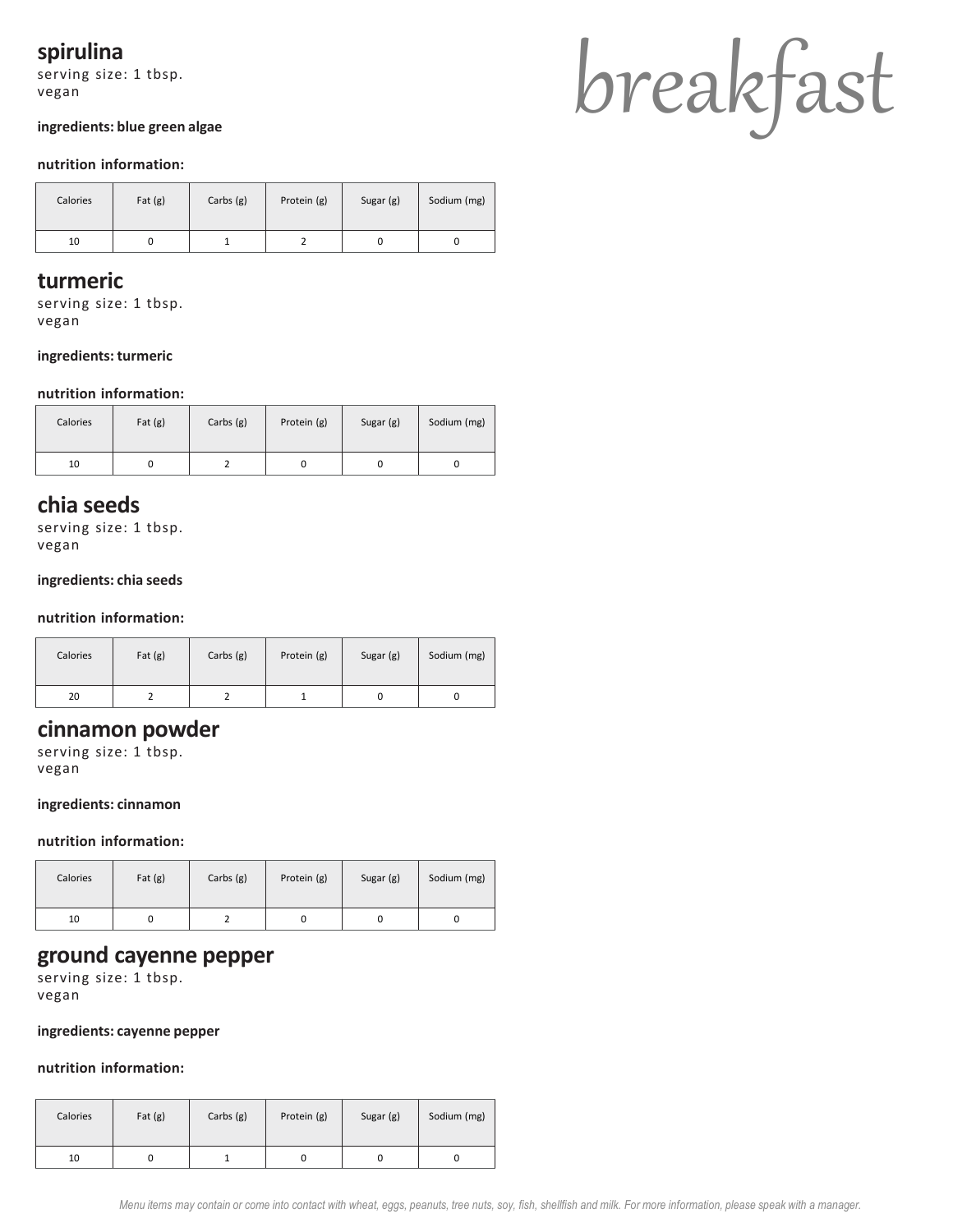## **grilled chicken breast, cranberry sauce, goat cheese, semolina hero**

serving size: 1ea

**ingredients: grilled chicken breast, olive oil, black pepper, salt, semolina hero, cranberries, brown sugar, cinnamon, allspice, goat cheese, lettuce**

contains: milk, wheat

#### **nutrition information:**

| Calories | Fat $(g)$ | Carbs $(g)$ | Protein (g) | Sugar (g) | Sodium (mg) |
|----------|-----------|-------------|-------------|-----------|-------------|
| 570      | 20        | 56          | 46          | 8         | 1010        |

### **smoked turkey, brie, roasted apples, wheat roll**

serving size: 1ea

**ingredients: turkey, brie, arugula, whole wheat roll, honey mustard dressing, brie cheese, apples, olive oil** contains: egg, milk, soy, wheat

**nutrition information:**

| Calories | Fat $(g)$ | Carbs $(g)$ | Protein (g) | Sugar (g) | Sodium (mg) |
|----------|-----------|-------------|-------------|-----------|-------------|
| 830      | 39        |             | 46          | 31        | 2530        |

## **serrano ham, parmesan, oven dried tomato puree, ciabatta**

serving size: 1ea

**ingredients: ciabatta bun, serrano ham, tomato tapenade (tomatoes, olive oil, shallots capers, salt, black pepper), parmesan cheese** contains: milk, wheat

#### **nutrition information:**

| Calories | Fat $(g)$ | Carbs $(g)$ | Protein (g) | Sugar (g) | Sodium (mg) |
|----------|-----------|-------------|-------------|-----------|-------------|
| 510      | 22        | 48          | 30          |           | 1830        |

**shrimp caesar, parmesan whole wheat wrap**

serving size: 1ea

**ingredients: whole wheat tortilla, lemon pepper shrimp, olive oil, black pepper, lemon salt, lettuce, caesar dressing, parmesan cheese**

contains: egg, milk, shellfish, soy, wheat

| Calories | Fat $(g)$ | Carbs $(g)$ | Protein (g) | Sugar (g) | Sodium (mg) |
|----------|-----------|-------------|-------------|-----------|-------------|
| 570      | 32        | 52          | 19          | ь         | 1090        |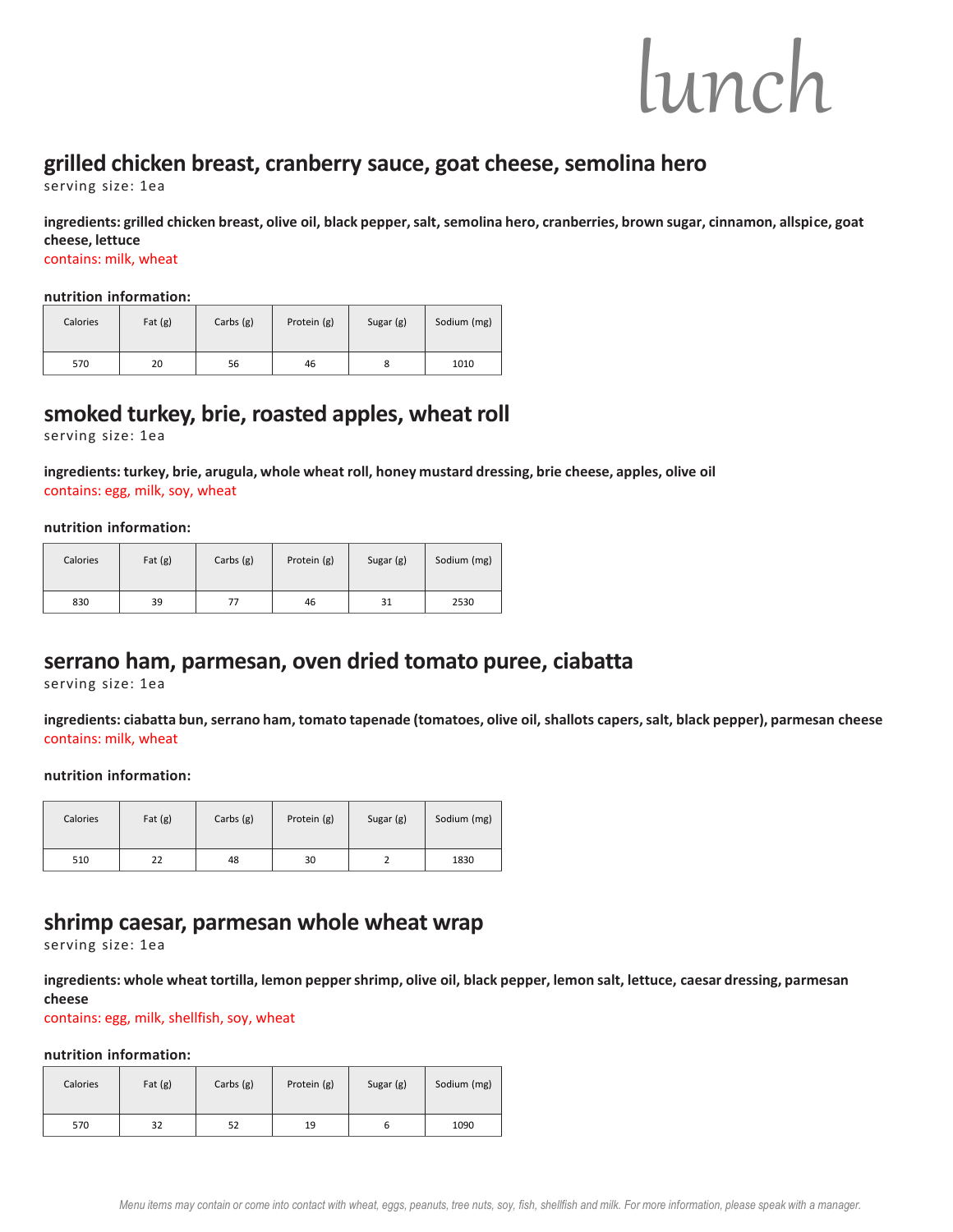## **charred sweet peppers, fresh mozzarella, basil pesto, focaccia**

serving size: 1ea vegetarian

**ingredients: focaccia, mozarella cheese, roasted peppers, basil pesto, arugula** contains: milk, soy, wheat

**nutrition information:**

| Calories | Fat $(g)$ | Carbs $(g)$ | Protein (g) | Sugar (g) | Sodium (mg) |
|----------|-----------|-------------|-------------|-----------|-------------|
| 510      | 27        | 45          | 24          |           | 1010        |

## **roasted chicken, artichoke pesto, fresh mozzarella, basil, ciabatta**

serving size: 1ea

**ingredients: ciabatta, chicken, tomatoes, mozzarella cheese, lettuce leaf, artichoke hearts, olive oil, parmesan cheese, black pepper, basil** 

contains: milk, wheat

#### **nutrition information:**

| Calories | Fat $(g)$ | Carbs $(g)$ | Protein (g) | Sugar (g) | Sodium (mg) |
|----------|-----------|-------------|-------------|-----------|-------------|
| 560      | 14        | 67          | 40          |           | 1000        |

## **italian hero, salami capicola, roasted peppers, provolone, oil & vinegar, baguette**

serving size: 1ea

**ingredients: baguette, lettuce, tomatoes, capicola, bell peppers, salami, provolone, balsamic vinegar, olive oil, basil** contains: milk, soy, wheat

**nutrition information:**

| Calories | Fat $(g)$ | Carbs $(g)$ | Protein (g) | Sugar (g) | Sodium (mg) |
|----------|-----------|-------------|-------------|-----------|-------------|
| 560      | 16        | 75          | 26          |           | 2050        |

## **roast beef, muenster, horseradish aioli, onion roll**

serving size: 1ea

**ingredients: roast beef, onion roll, muenster cheese, lettuce, horseradish cream sauce** contains: milk, soy, wheat

| Calories | Fat $(g)$ | Carbs $(g)$ | Protein (g) | Sugar (g) | Sodium (mg) |
|----------|-----------|-------------|-------------|-----------|-------------|
| 490      | 23        | 33          | 37          | 4         | 1070        |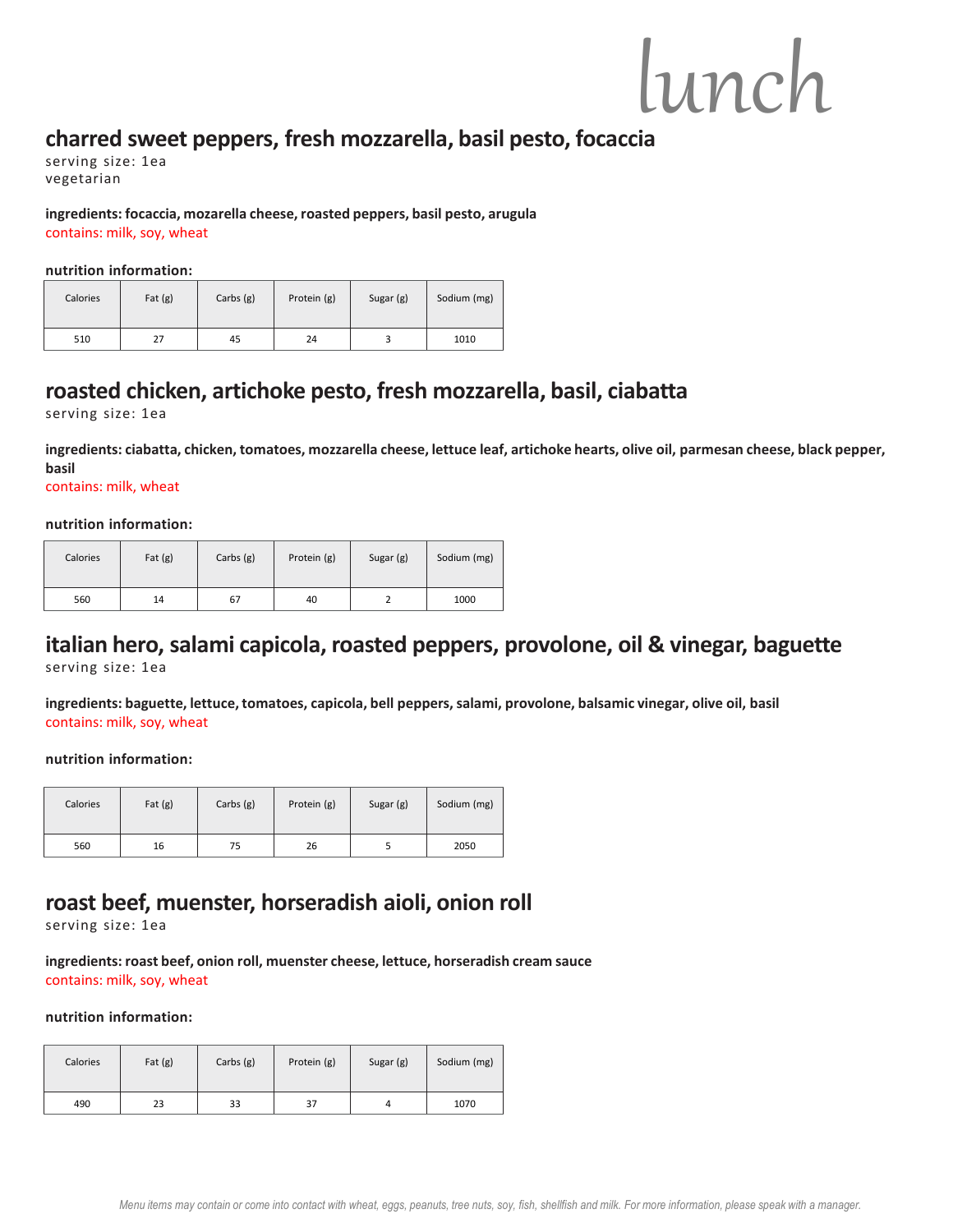## **mediterranean tuna salad, seven grain roll**



serving size: 1ea

**ingredients: seven grain roll, tomato herb dressing, squash, zucchini, broccoli, cauliflower, bell peppers, carrots, balsamic vinegar, olive oil, basil, salt, black pepper, tuna, olives, tomatoes, lettuce** contains: egg, milk, fish, wheat

**nutrition information:**

| Calories | Fat $(g)$ | Carbs $(g)$ | Protein (g) | Sugar (g) | Sodium (mg) |
|----------|-----------|-------------|-------------|-----------|-------------|
| 460      | 18        | 56          | 21          | 15        | 1430        |

## **grilled eggplant & zucchini, charred peppers, hummus, ciabatta**

serving size: 1ea vegan

**ingredients: eggplant, ciabatta, zucchini, bell peppers, balsamic vinaigrette, spinach** contains: soy, wheat

**nutrition information:**

| Calories | Fat $(g)$ | Carbs $(g)$ | Protein (g) | Sugar (g) | Sodium (mg) |
|----------|-----------|-------------|-------------|-----------|-------------|
| 460      | 17        | 65          | 13          | 10        | 950         |

#### **cranberry caramelized onion, havarti turkey, kaiser**

serving size: 1ea

#### **ingredients: turkey, olive oil, salt, black pepper, Kaiser roll, cranberry sauce, Havarti cheese, caramelized onions** contains: milk, wheat

**nutrition information:**

| Calories | Fat $(g)$ | Carbs $(g)$ | Protein (g) | Sugar (g) | Sodium (mg) |
|----------|-----------|-------------|-------------|-----------|-------------|
| 570      | 25        | 55          | 33          | 14        | 1260        |

## **spicy chicken fajita wrap, cheddar**

serving size: 1ea

**ingredients: flour tortilla, chipotle ranch dressing, chipotle peppers, italian dressing, cilantro, lemon juice, black pepper, salt, cheddar cheese, corn, onions, red pepper, lettuce, black beans, black pepper** contains: egg, milk, soy, wheat

| Calories | Fat $(g)$ | Carbs $(g)$ | Protein (g) | Sugar (g) | Sodium (mg) |
|----------|-----------|-------------|-------------|-----------|-------------|
| 650      | 28        | 63          | 36          | 4         | 1230        |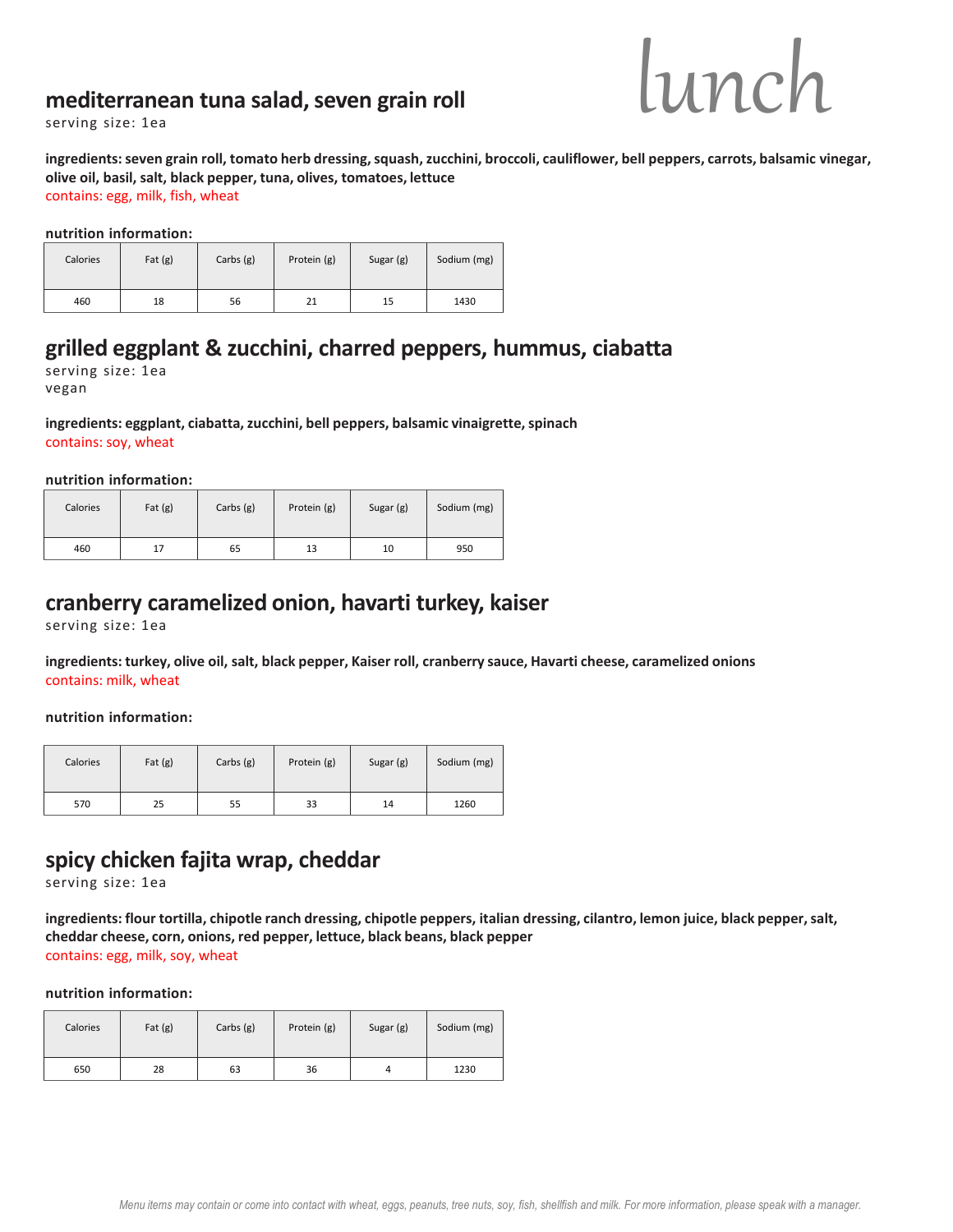## **roast turkey blt, avocado ciabatta**

serving size: 1ea

#### **ingredients: ciabatta bun, turkey, tomatoes, avocado, applewood bacon, lettuce** contains: wheat

#### **nutrition information:**

| Calories | Fat $(g)$ | Carbs $(g)$ | Protein (g) | Sugar (g) | Sodium (mg) |
|----------|-----------|-------------|-------------|-----------|-------------|
| 530      | 16        | 62          | 41          |           | 1630        |

## **cedar plank roasted salmon, horseradish aioli, watercress, english cucumber, rustic roll**

serving size: 1ea

**ingredients: salmon, roll, mayonnaise, cucumber, horseradish, watercress, honey, salt, black pepper** contains: egg, fish, soy, wheat

**nutrition information:**

| Calories | Fat $(g)$ | Carbs $(g)$ | Protein (g) | Sugar (g) | Sodium (mg) |
|----------|-----------|-------------|-------------|-----------|-------------|
| 670      | 29        | 59          | 43          | 17        | 1260        |

## **pastrami, swiss, coleslaw, russian dressing, deli mustard, rye bread**

serving size: 1ea

**ingredients: rye bread, pastrami, coleslaw, apples, apple cider vinegar, onions, honey, lemon juice, caraway seeds, black pepper, swiss cheese, russian dressing, mustard**

contains: egg, milk, soy, wheat

#### **nutrition information:**

| Calories | Fat $(g)$ | Carbs $(g)$ | Protein (g) | Sugar (g) | Sodium (mg) |
|----------|-----------|-------------|-------------|-----------|-------------|
| 530      | 20        | 52          | 34          | 4         | 2000        |

## **beet tartine, ricotta, basil honey**

serving size: 1ea vegetarian

**ingredients: roasted beet tops, rye bread, ricotta cheese, beet greens, beets, green onions, basil honey, lemon juice, salt, black pepper, apple cider vinegar** contains: milk, wheat

| Calories | Fat $(g)$ | Carbs $(g)$ | Protein (g) | Sugar (g) | Sodium (mg) |
|----------|-----------|-------------|-------------|-----------|-------------|
| 440      | 14        | 64          | 16          | 13        | 1290        |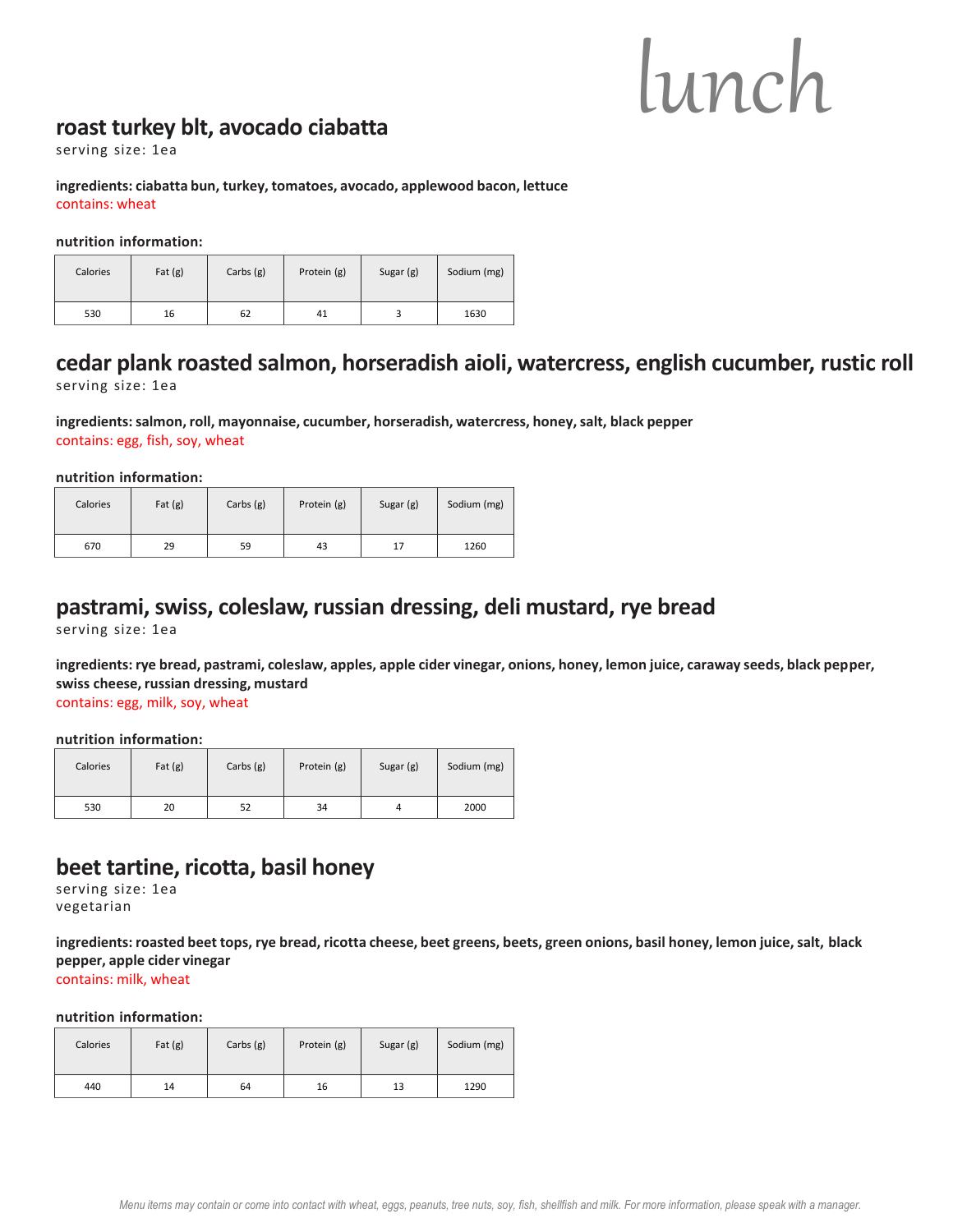## **chicken milanese, eggplant caponata, lemon aioli, hoagie roll**

serving size: 1ea

**ingredients: breaded chicken, hoagie roll, eggplant caponata, sun-dried tomatoes, red wine vinegar, sugar, olive oil, salt, capers, garlic, black pepper, parsley, lemon aioli, lettuce, tomato, onions, balsamic vinegar, parmesan cheese, oregano, salt, white pepper, olive oil**

contains: egg, milk, soy, wheat

#### **nutrition information:**

| Calories | Fat $(g)$ | Carbs $(g)$ | Protein (g) | Sugar (g) | Sodium (mg) |
|----------|-----------|-------------|-------------|-----------|-------------|
| 750      | 43        | 64          | 29          | 14        | 1530        |

## **roast beef, frizzled onion, cheddar, horseradish aioli, brioche**

serving size: 1ea

**ingredients: roast beef, brioche bun, frizzled onions, cheddar cheese, mayonnaise, tomatoes, lettuce, horseradish** contains: egg, milk, soy, wheat

#### **nutrition information:**

| Calories | Fat $(g)$ | Carbs $(g)$ | Protein (g) | Sugar (g) | Sodium (mg) |
|----------|-----------|-------------|-------------|-----------|-------------|
| 880      | 55        | 54          | 44          | 11        | 1110        |

## **prosciutto, marinated peppers, fresh mozzarella, arugula, baguette**

serving size: 1ea

**ingredients: baguette, marinated peppers, mozzarella cheese, prosciutto, olive oil, balsamic vinegar** contains: milk, soy, wheat

#### **nutrition information:**

| Calories | Fat $(g)$ | Carbs $(g)$ | Protein (g) | Sugar (g) | Sodium (mg) |
|----------|-----------|-------------|-------------|-----------|-------------|
| 630      | 21        | 75          | 34          | 4         | 1700        |

### **falafel, red pepper hummus, pumpkin seeds, spinach wrap**

serving size: 1ea vegan

**ingredients: spinach herb tortilla, roasted red pepper, hummus, sesame paste, falafel, tomatoes, pumpkin seeds, lettuce** contains: wheat

| Calories | Fat $(g)$ | Carbs $(g)$ | Protein (g) | Sugar (g) | Sodium (mg) |
|----------|-----------|-------------|-------------|-----------|-------------|
| 710      | 29        | 90          | 25          | 8         | 1040        |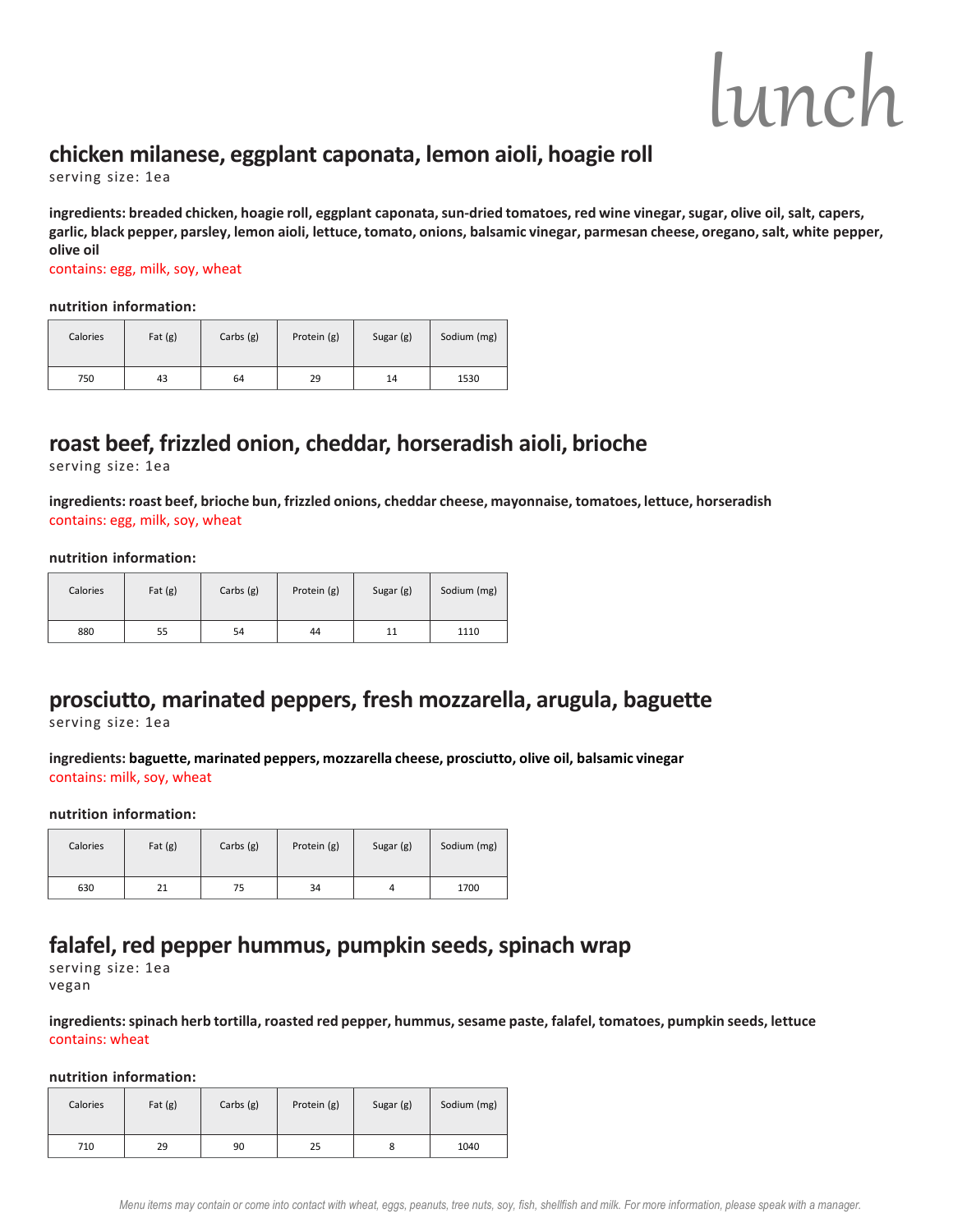## **toasted orzo & zucchini tabbouleh**



serving size: 1 cup vegan

**ingredients: orzo, tomatoes, zucchini, parsley, olive oil, green onions, mint, lemon juice, canola oil, salt, black pepper** contains: wheat

**nutrition information:**

| Calories | Fat $(g)$ | Carbs $(g)$ | Protein (g) | Sugar (g) | Sodium (mg) |
|----------|-----------|-------------|-------------|-----------|-------------|
| 370      |           | 61          | 12          |           | 140         |

## **cauliflower rice tabbouleh**

serving size: 1 cup vegan

**ingredients: tomatoes, cauliflower, cooked quinoa(water, quinoa), parsley, olive oil, mint, green onions, lemon juice, salt, black pepper** 

**nutrition information:**

| Calories | Fat $(g)$ | Carbs $(g)$ | Protein (g) | Sugar (g) | Sodium (mg) |
|----------|-----------|-------------|-------------|-----------|-------------|
| 150      |           | 15          | 4           |           | 140         |

#### **mediterranean vegetable salad, chickpeas, feta**

serving size: 12oz vegetarian

**ingredients: tomatoes, garbanzo beans, bell peppers, cucumber, onions, feta cheese, lettuce, olive oil, jalapeno, red wine vinegar, lemon juice, cilantro, garlic, black pepper** contains: milk

**nutrition information:**

| Calories | Fat $(g)$ | Carbs $(g)$ | Protein (g) | Sugar (g) | Sodium (mg) |
|----------|-----------|-------------|-------------|-----------|-------------|
| 340      | 19        | 33          | 13          | 11        | 500         |

## **bulgur wheat butternut salad**

serving size: 12oz vegetarian

**ingredients: squash, lettuce salad mix, bulgur, feta cheese, green onions, parsley, orange juice, sun-dried tomatoes, canola oil, salt, black pepper, paprika** contains: milk, wheat

| Calories | Fat $(g)$ | Carbs $(g)$ | Protein (g) | Sugar (g) | Sodium (mg) |
|----------|-----------|-------------|-------------|-----------|-------------|
| 210      |           | 29          |             |           | 290         |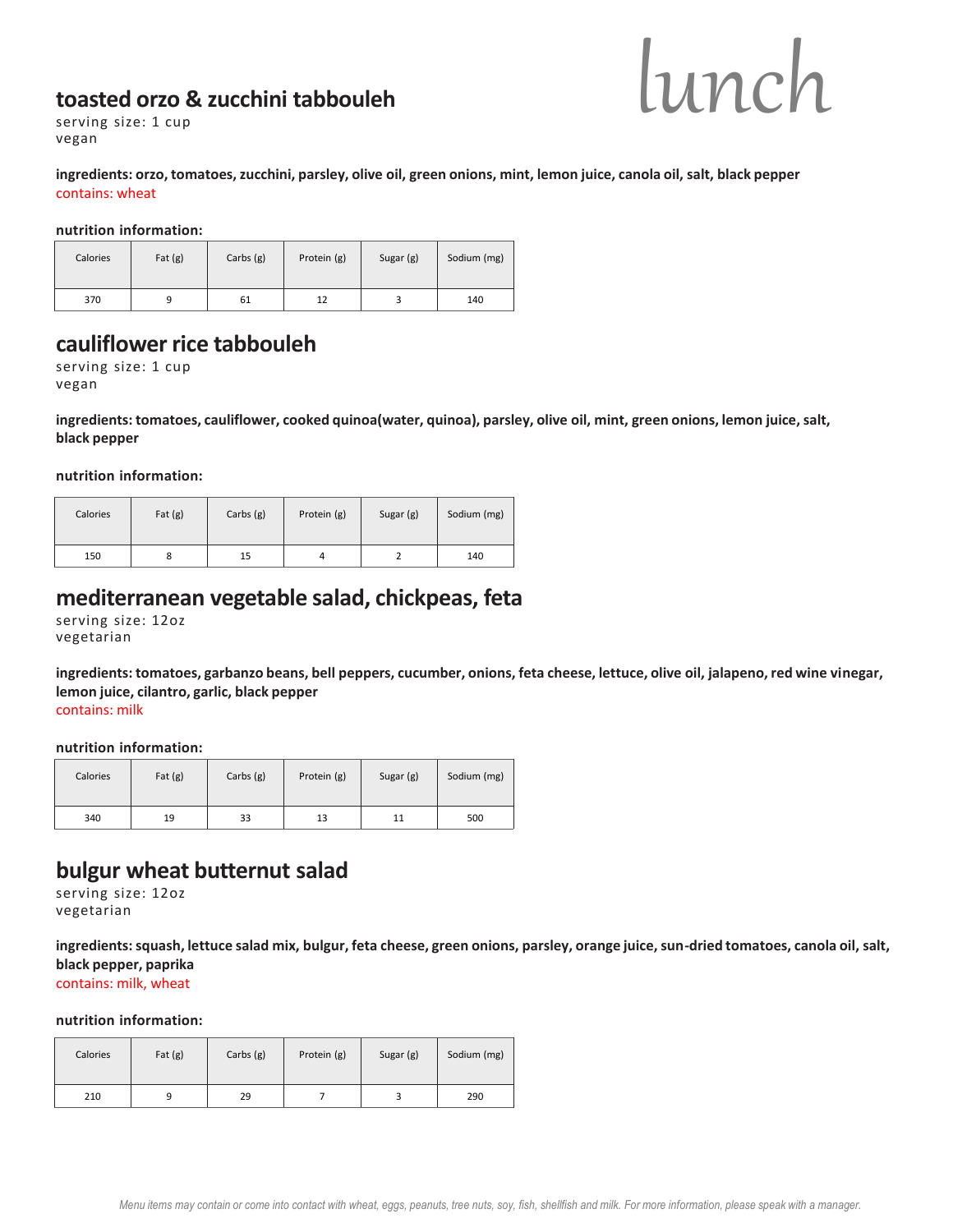## **za'atar grilled chicken, stewed eggplant caponata**

serving size: 5oz

**ingredients: chicken, orange juice, olive oil, pomegranate molasses, za'atarspice blend, salt, black pepper, eggplant, sun-dried tomatoes, red wine vinegar, sugar, olive oil, garlic, parsley**

**nutrition information:**

| Calories | Fat $(g)$ | Carbs $(g)$ | Protein (g) | Sugar (g) | Sodium (mg) |
|----------|-----------|-------------|-------------|-----------|-------------|
| 200      | ο         |             | 24          |           | 330         |

## **hoisin beef tenderloin, sautéed shiitake mushrooms**

serving size: 6oz

**ingredients: beef, hoisin sauce, red wine vinegar, garlic, sesame oil, ginger, mushrooms, soy sauce, brown sugar, sesame seeds, green onions**

contains: soy, wheat

**nutrition information:**

| Calories | Fat $(g)$ | Carbs $(g)$ | Protein (g) | Sugar (g) | Sodium (mg) |
|----------|-----------|-------------|-------------|-----------|-------------|
| 380      | 14        | 17          | 48          | q         | 600         |

## **blended turkey & mushroom kofta, tzatzikisauce**

serving size: 6oz

**ingredients: mushrooms, turkey, onions, egg, mint, parsley, panko breadcrumbs, canola oil, moroccan spice blend,**  contains: egg, milk, wheat

**nutrition information:**

| Calories | Fat $(g)$ | Carbs $(g)$ | Protein (g) | Sugar (g) | Sodium (mg) |
|----------|-----------|-------------|-------------|-----------|-------------|
| 170      | 10        | 10          | 13          |           | 360         |

## **nori & sesame crusted salmon, boy choy, yuzu miso vinaigrette**

serving size: 5oz

**ingredients: salmon, noriseaweed, sesame seeds, sesame oil, salt, white pepper, bok choy, canola oil, garlic, salt, orange juice, yuzu miso paste, rice wine vinegar, sugar** 

contains: fish, soy

| Calories | Fat $(g)$ | Carbs $(g)$ | Protein (g) | Sugar (g) | Sodium (mg) |
|----------|-----------|-------------|-------------|-----------|-------------|
| 360      | 25        | 19          | 17          |           | 860         |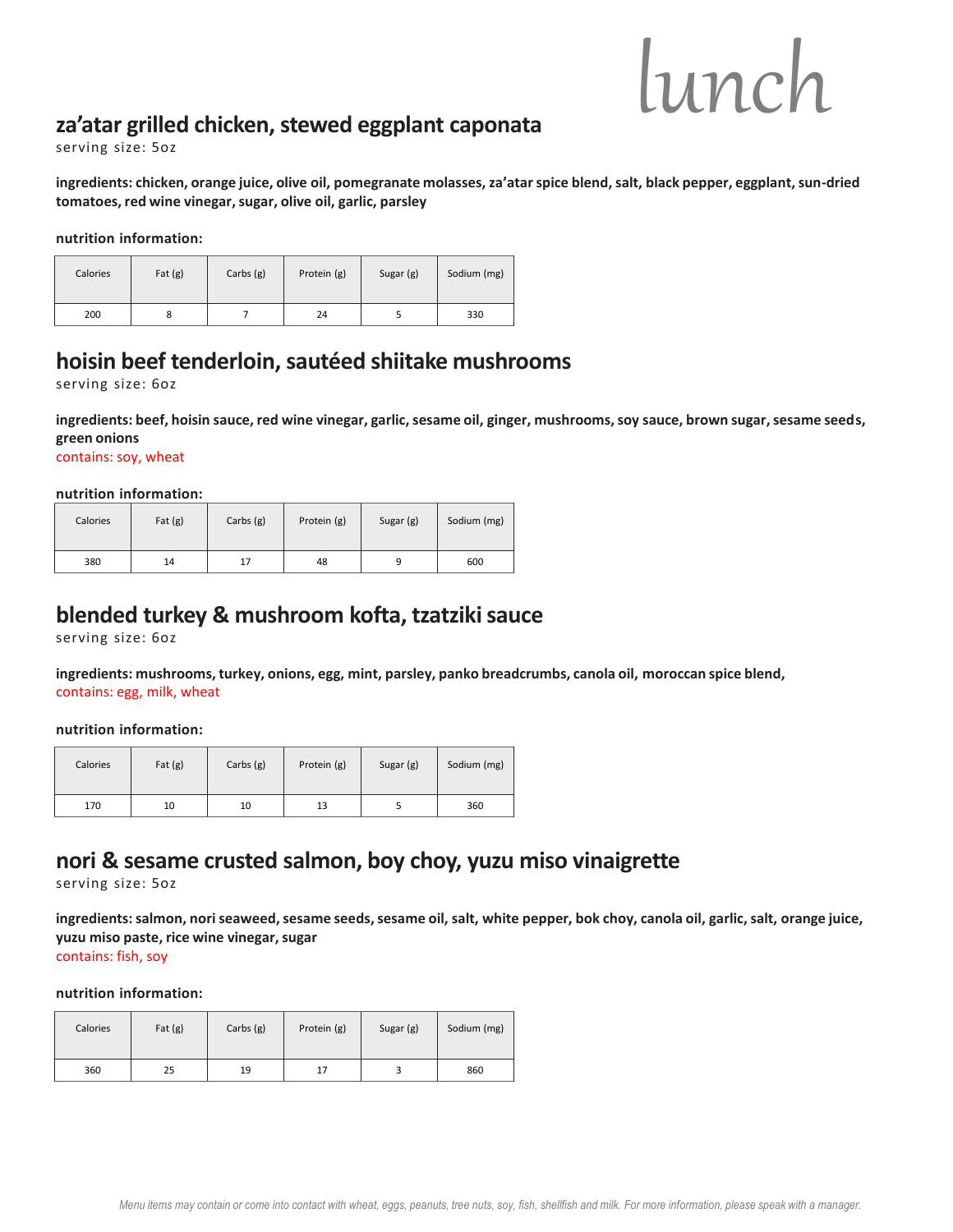## **beyond meat stuffed portobello mushroom, tomato jam**

serving size: 6oz vegetarian

**ingredients: mushrooms, meatless ground beef, onions, spinach, celery, canola oil, panko breadcrumbs, garlic, parsley, salt, thyme, onions, red pepper, cumin, coriander, sugar, salt, lime juice, tomatoes** contains: wheat

**nutrition information:**

| Calories | Fat $(g)$ | Carbs $(g)$ | Protein (g) | Sugar (g) | Sodium (mg) |
|----------|-----------|-------------|-------------|-----------|-------------|
| 360      | 13        | 52          | 13          | 44        | 610         |

## **buttermilk fried chicken, avocado buttermilk ranch sauce**

serving size: 5oz

**ingredients: chicken, chicken thigh brine, secret chicken flour mix, buttermilk dip, avocado, sour cream, dijon mustard, garlic, canola oil, french fried onions, lemon juice, green onions, salt, paprika, red pepper, white pepper** contains: egg, milk

**nutrition information:**

| Calories | Fat $(g)$ | Carbs $(g)$ | Protein (g) | Sugar (g) | Sodium (mg) |
|----------|-----------|-------------|-------------|-----------|-------------|
| 280      | 17        |             | 27          |           | 580         |

## **char-broiled flank steak, teriyaki, scallion**

serving size: 5oz

**ingredients: beef, olive oil, salt, rosemary, thyme, garlic, black pepper, soy sauce, rice wine, rice sake wine, honey, brown sugar, onions, black vinegar, garlic, sesame oil, ginger, vegetable base, green onions** contains: soy, wheat

**nutrition information:**

| Calories | Fat $(g)$ | Carbs $(g)$ | Protein (g) | Sugar (g) | Sodium (mg) |
|----------|-----------|-------------|-------------|-----------|-------------|
| 330      | 12        | 21          | 31          | 27        | 970         |

## **blackened shrimp, pepper relish**

serving size: 6ea, 2 floz

**ingredients: shrimp, three pepper relish (green bell peppers, red bell peppers, yellow bell peppers, onions, cider vinegar, cilantro, olive oil, sugar, red pepper), Cajun spice rub (salt, black pepper, garlic, cayenne pepper, onion, white pepper, paprika, oregano, thyme, basil), oil**

contains: shellfish

| Calories | Fat $(g)$ | Carbs $(g)$ | Protein (g) | Sugar (g) | Sodium (mg) |
|----------|-----------|-------------|-------------|-----------|-------------|
| 120      |           | ь           | 16          |           | 500         |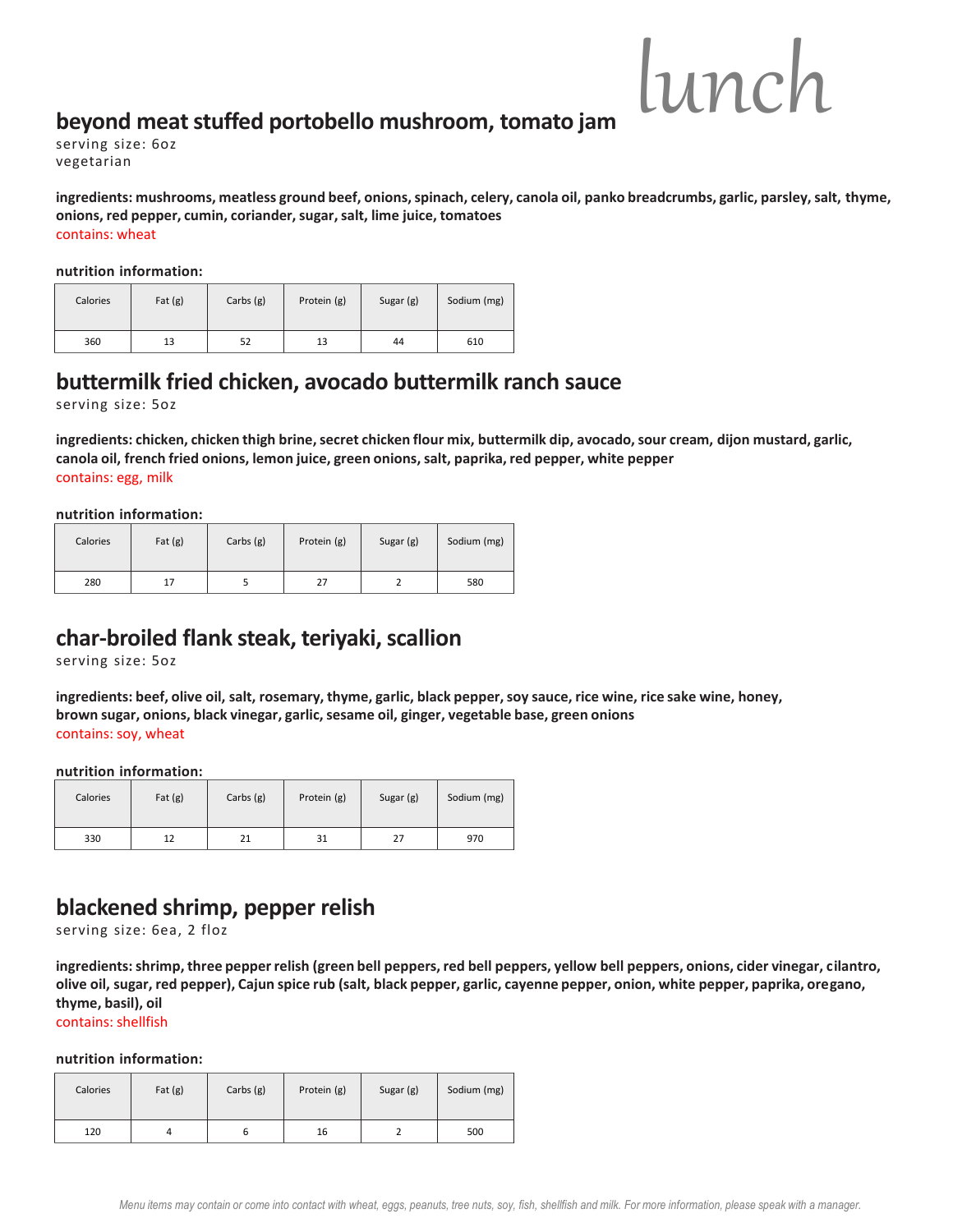## **maple dijon glazed pork tenderloin, sautéed apples**

serving size: 5oz

## lunch

**ingredients: pork, apples, maple syrup, dijon mustard, canola oil, salt, black pepper, rosemary**

**nutrition information:**

| Calories | Fat $(g)$ | Carbs $(g)$ | Protein (g) | Sugar (g) | Sodium (mg) |
|----------|-----------|-------------|-------------|-----------|-------------|
| 240      |           | 16          | 29          |           | 270         |

## **stuffed delicata squash, chipotle quinoa & black bean salad, Monterey jack aji verde sauce**

serving size: 1ea vegetarian

**ingredients: squash, black beans, quinoa, onions, carrots, monterey jack cheese, canola oil, cilantro, chipotle peppers, mexican oregano, garlic, salt, ancho chili pepper seasoning, black pepper, cumin, tomatoes** contains: milk

**nutrition information:**

| Calories | Fat $(g)$ | Carbs $(g)$ | Protein (g) | Sugar (g) | Sodium (mg) |
|----------|-----------|-------------|-------------|-----------|-------------|
| 290      | 13        | 38          |             |           | 480         |

## **herb seared chicken, brussels sprout & celery root salad**

serving size: 5oz

ingredients: herb roasted chicken breast(chicken, olive oil, garlic, salt, rosemary, thyme, black pepper), brussels sprouts, pear, celery root slaw (brussels sprouts, light mayonnaise, celery root, pears, jicama, onions, green onions, sherry vinegar, sugar, **chipotle chili pepper, parsley, salt, caraway seed)**  contains: egg, soy

**nutrition information:**

| Calories | Fat $(g)$ | Carbs $(g)$ | Protein (g) | Sugar (g) | Sodium (mg) |  |  |  |
|----------|-----------|-------------|-------------|-----------|-------------|--|--|--|
| 260      | 10        |             | 35          |           | 640         |  |  |  |

## **roasted turkey breast, anjou pear & cranberry chutney**

serving size: 5oz

**ingredients: turkey, canola oil, thyme, sage, black pepper, rosemary, pears, cranberries, apple juice, sugar, raisins, lemon, salt**

**nutrition information:**

| Calories | Fat $(g)$ | Carbs $(g)$ | Protein (g) | Sugar (g) | Sodium (mg) |
|----------|-----------|-------------|-------------|-----------|-------------|
| 140      |           | 10          | 20          |           | 210         |

## **gochujang grilled skirt steak, daikon slaw**

serving size: 5oz

**ingredients: beef, Korean paste, canola oil, honey, garlic, green onions, ginger, salt, carrots, radish, onions, seasoned rice vinegar, sugar, cilantro, salt**

contains: soy, wheat

#### **nutrition information:**

| Calories | Fat $(g)$ | Carbs $(g)$ | Protein (g) | Sugar (g) | Sodium (mg) |
|----------|-----------|-------------|-------------|-----------|-------------|
| 440      | 29        | 13          | 29          | 11        | 560         |

*Menu items may contain or come into contact with wheat, eggs, peanuts, tree nuts, soy, fish, shellfish and milk. For more information, please speak with a manager.*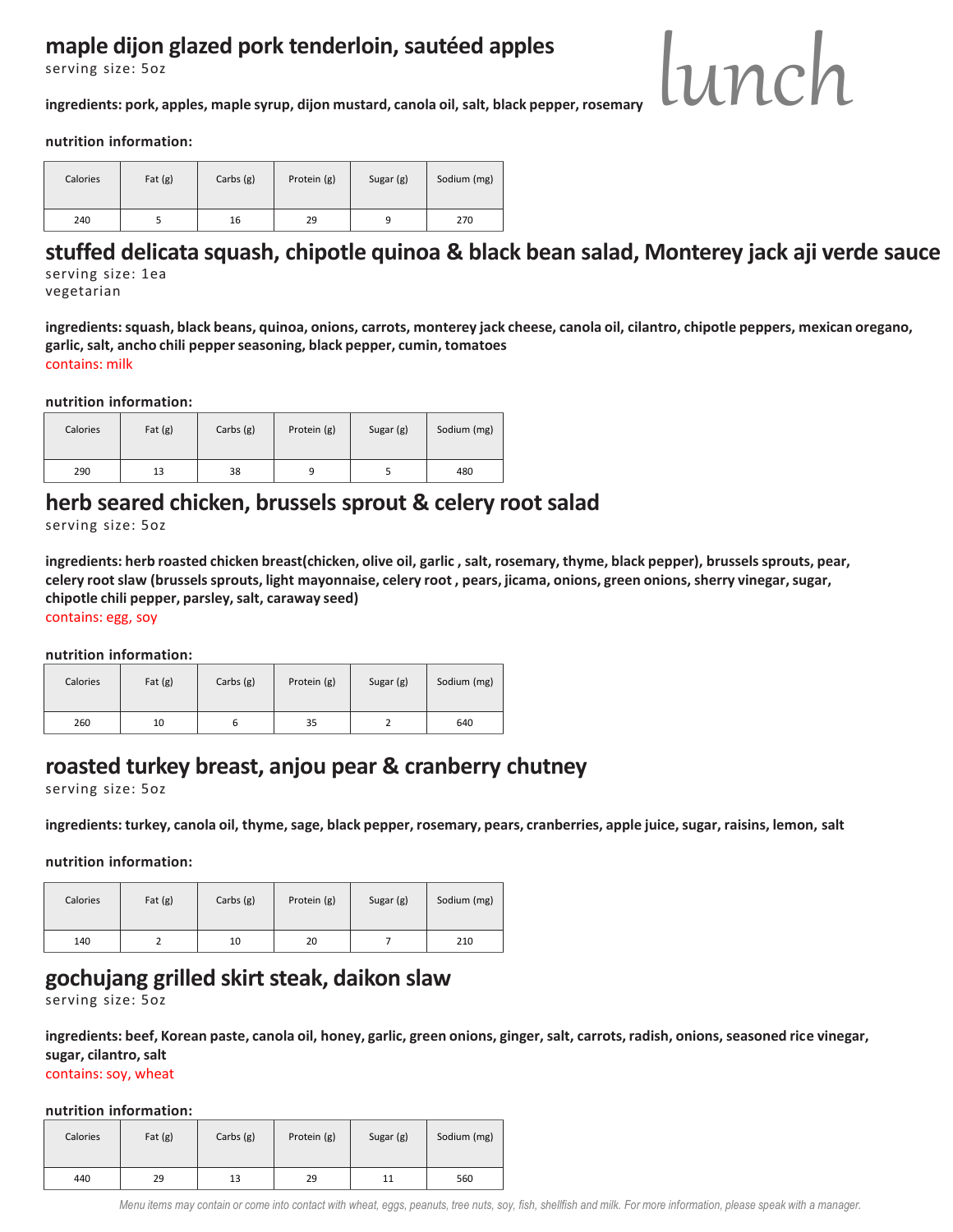## **beyond Italian meatballs, charred tomato pistou**

serving size: 4oz vegetarian



ingredients: olive oil, tomatoes, parmesan cheese, basil, parsley, garlic, chili peppers, salt, meatless ground beef, **parmesan cheese, garlic, parsley, panko breadcrumbs, salt, black pepper, basil, oregano** contains: egg, milk, wheat

#### **nutrition information:**

| Calories | Fat $(g)$ | Carbs $(g)$ | Protein (g) | Sugar (g) | Sodium (mg) |
|----------|-----------|-------------|-------------|-----------|-------------|
| 220      | 21        |             |             |           | 360         |

## **grilled salmon, kale apple & horseradish**

serving size: 6oz

**ingredients: salmon, apples, whole grain mustard, mayonnaise, dijon mustard, kale, lemon juice, canola oil, black pepper, horseradish, salt**

contains: egg, fish, soy

**nutrition information:**

| Calories | Fat $(g)$ | Carbs $(g)$ | Protein (g) | Sugar (g) | Sodium (mg) |
|----------|-----------|-------------|-------------|-----------|-------------|
| 180      |           |             | 22          |           | 320         |

## **chipotle grilled chicken, sumac pickled radishes**

serving size: 6oz

**ingredients: chicken, chipotle peppers, canola oil, garlic, chili spice rub, radish, lemon juice, salt, sumac, black pepper**

**nutrition information:**

| Calories | Fat $(g)$ | Carbs $(g)$ | Protein (g) | Sugar (g) | Sodium (mg) |
|----------|-----------|-------------|-------------|-----------|-------------|
| 220      |           |             | 33          |           | 280         |

## **char-broiled sirloin steak, roasted onions, parsley**

serving size: 6oz

**ingredients: beef, salt, onions, parsley, olive oil**

**nutrition information:**

| Calories | Fat $(g)$ | Carbs $(g)$ | Protein (g) | Sugar (g) | Sodium (mg) |
|----------|-----------|-------------|-------------|-----------|-------------|
| 370      | 27        |             | 28          |           | 1170        |

## **herb roasted arctic char with muhammara, walnuts**

serving size: 4oz

**ingredients: arctic car, bell peppers, yogurt, walnuts, olive oil, lemon juice, garlic, chili peppers, black pepper, lemon juice, canola oil, parsley, oregano, salt**

contains: fish, milk, tree nuts

| Calories | Fat $(g)$ | Carbs $(g)$ | Protein (g) | Sugar (g) | Sodium (mg) |
|----------|-----------|-------------|-------------|-----------|-------------|
| 230      | 13        | 4           | 24          |           | 120         |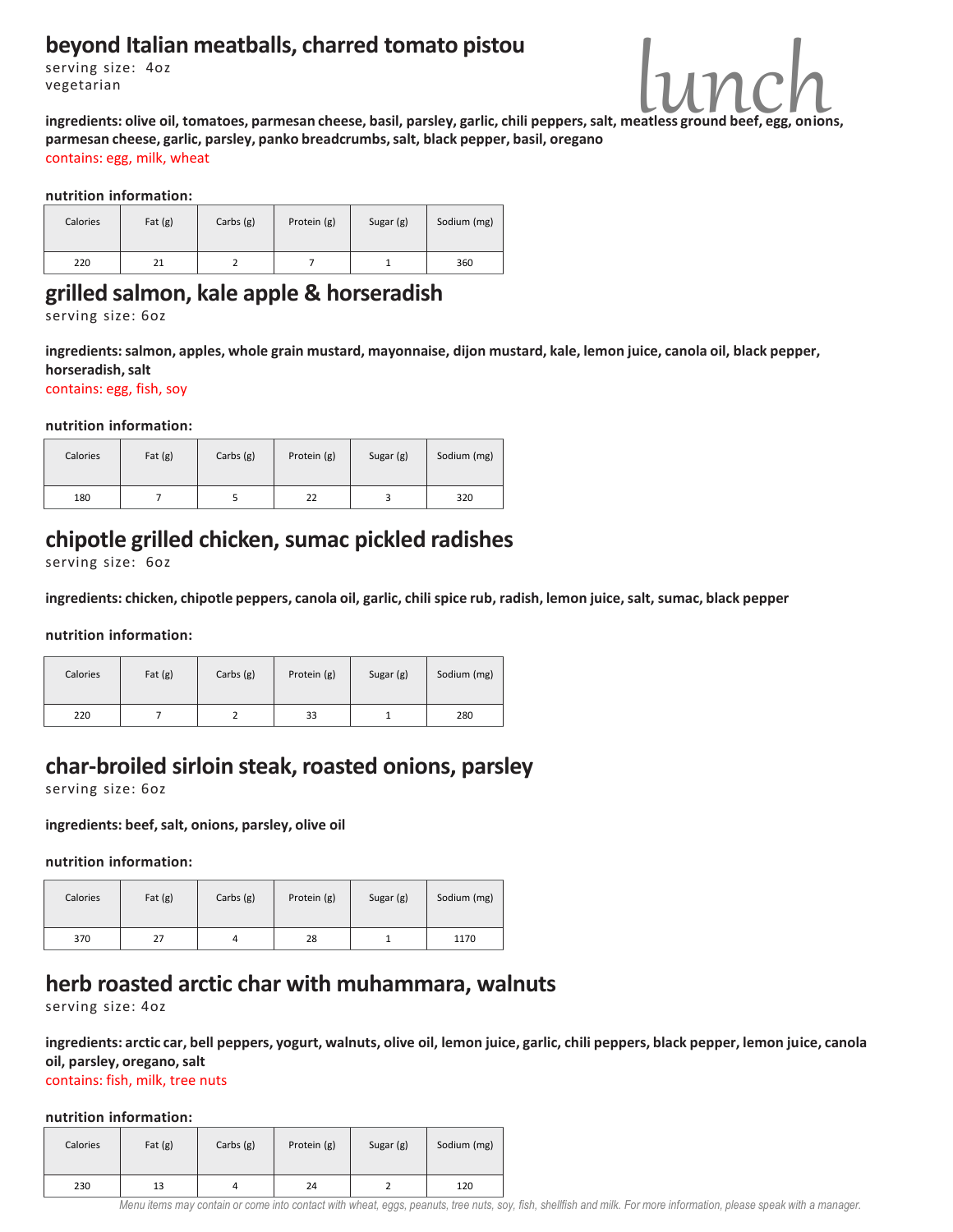## **citrus marinated pork tenderloin, blood orange mojo**

serving size: 6oz



**ingredients: mojo marinated pork tenderloin(pork, mojo marinade, oil, salt, fresh ground black pepper), blood orange mojo(olive oil, blood orange, fresh lemon juice, shallots, fresh chopped garlic, fresh cilantro, salt, cumin)** 

#### **nutrition information:**

| Calories | Fat $(g)$ | Carbs $(g)$ | Protein (g) | Sugar (g) | Sodium (mg) |
|----------|-----------|-------------|-------------|-----------|-------------|
| 410      | 25        |             | 36          |           | 540         |

## **southwest tofu salad, yogurt ranch**

serving size: 5oz vegetarian

**ingredients: chipotle barbecue spiced tofu(tofu, chipotle barbeque seasoning, oil), quinoa(water, quinoa), pico de gallo(tomatoes, onions, lime, cilantro, garlic , jalapeno, sugar, salt, black pepper), onions, green bell peppers, greek yogurt ranch (fat free greek yogurt, white wine vinegar, olive oil, shallots, chives, garlic , parsley, fresh ground black pepper, salt, dill), arugula, baked tortilla strips (flour tortilla, canola oil, salt, black pepper, parsley)** 

contains: milk, soy, wheat

**nutrition information:**

| Calories | Fat $(g)$ | Carbs $(g)$ | Protein (g) | Sugar (g) | Sodium (mg) |
|----------|-----------|-------------|-------------|-----------|-------------|
| 390      | 15        | 41          | 24          |           | 310         |

## **cumin roasted carrots, honey, mint**

serving size: 4oz vegetarian

**ingredients: cinnamon, garlic, orange juice, carrots, cumin, olive oil, lemon juice, mint, honey**

**nutrition information:**

| Calories | Fat $(g)$ | Carbs $(g)$ | Protein (g) | Sugar (g) | Sodium (mg) |
|----------|-----------|-------------|-------------|-----------|-------------|
| 70       |           | 14          |             |           | 80          |

## **farro & butternut squash, greens**

serving size: 4oz

**ingredients: olive oil, onions, garlic, mushrooms, butternut squash, salt, black pepper, ancho chili pepper, farro, baby kale, spinach, chicken stock, harissa** 

contains: wheat

| Calories | Fat $(g)$ | Carbs $(g)$ | Protein (g) | Sugar (g) | Sodium (mg) |
|----------|-----------|-------------|-------------|-----------|-------------|
| 80       |           | 14          |             |           | 90          |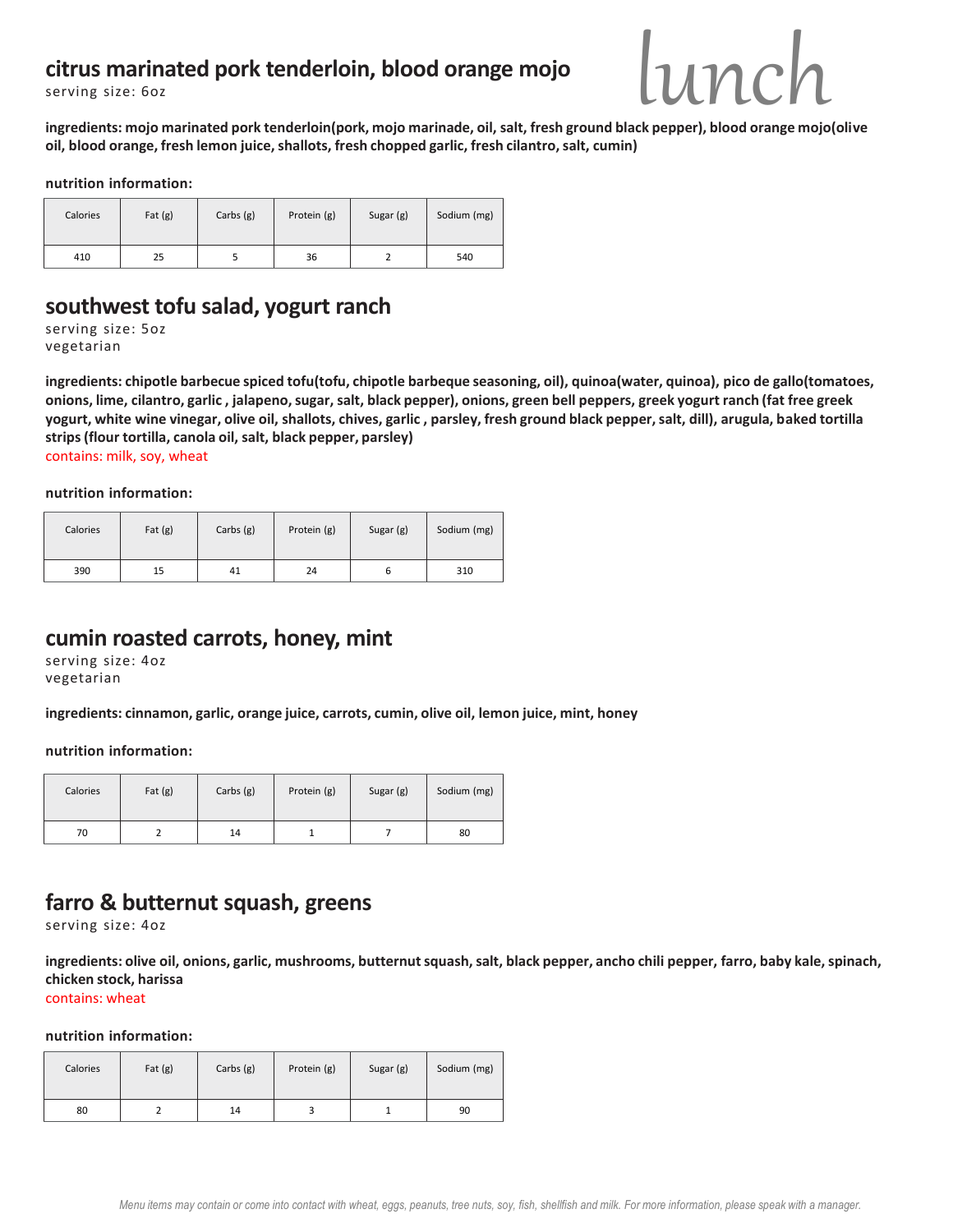## **cinnamon roasted butternut squash**

serving size: 4oz vegetarian

**ingredients: butternut squash, salt, cinnamon, brown sugar, butter** contains: milk

#### **nutrition information:**

| Calories | Fat $(g)$ | Carbs $(g)$ | Protein (g) | Sugar (g) | Sodium (mg) |
|----------|-----------|-------------|-------------|-----------|-------------|
| 180      | 12        | 20          |             |           | 60          |

## **roasted beet & barley salad**

serving size: 4oz vegetarian

**ingredients: black barley, salt, oregano, garlic, thyme, white vinegar, shallots, salt, white pepper, parsley, oregano, basil, chives, canola oil, mayonnaise**

contains: egg, soy, wheat

#### **nutrition information:**

| Calories | Fat $(g)$ | Carbs $(g)$ | Protein (g) | Sugar (g) | Sodium (mg) |
|----------|-----------|-------------|-------------|-----------|-------------|
| 90       |           | 17          |             |           | 250         |

### **roasted cauliflower, freekeh, tahini**

serving size: 4oz vegan

**ingredients: cauliflower, freekeh, olive oil, salt, garlic, cumin, coriander, vegetable stock, lemon juice, sesame tahini paste, red chili pepper, parsley, raisins** contains: wheat

#### **nutrition information:**

| Calories | Fat $(g)$ | Carbs $(g)$ | Protein (g) | Sugar (g) | Sodium (mg) |
|----------|-----------|-------------|-------------|-----------|-------------|
| 230      | 11        | 30          |             |           | 490         |

## **sweet potato, arugula, pear & pomegranate salad**

serving size: 4oz vegetarian

**ingredients: sweet potatoes, thyme, salt, black pepper, canola oil, orange juice, balsamic vinegar, whole grain mustard, honey, black pepper, pears, pomegranate seeds, arugula**

| Calories | Fat $(g)$ | Carbs $(g)$ | Protein (g) | Sugar (g) | Sodium (mg) |
|----------|-----------|-------------|-------------|-----------|-------------|
| 70       |           | 14          |             |           | 90          |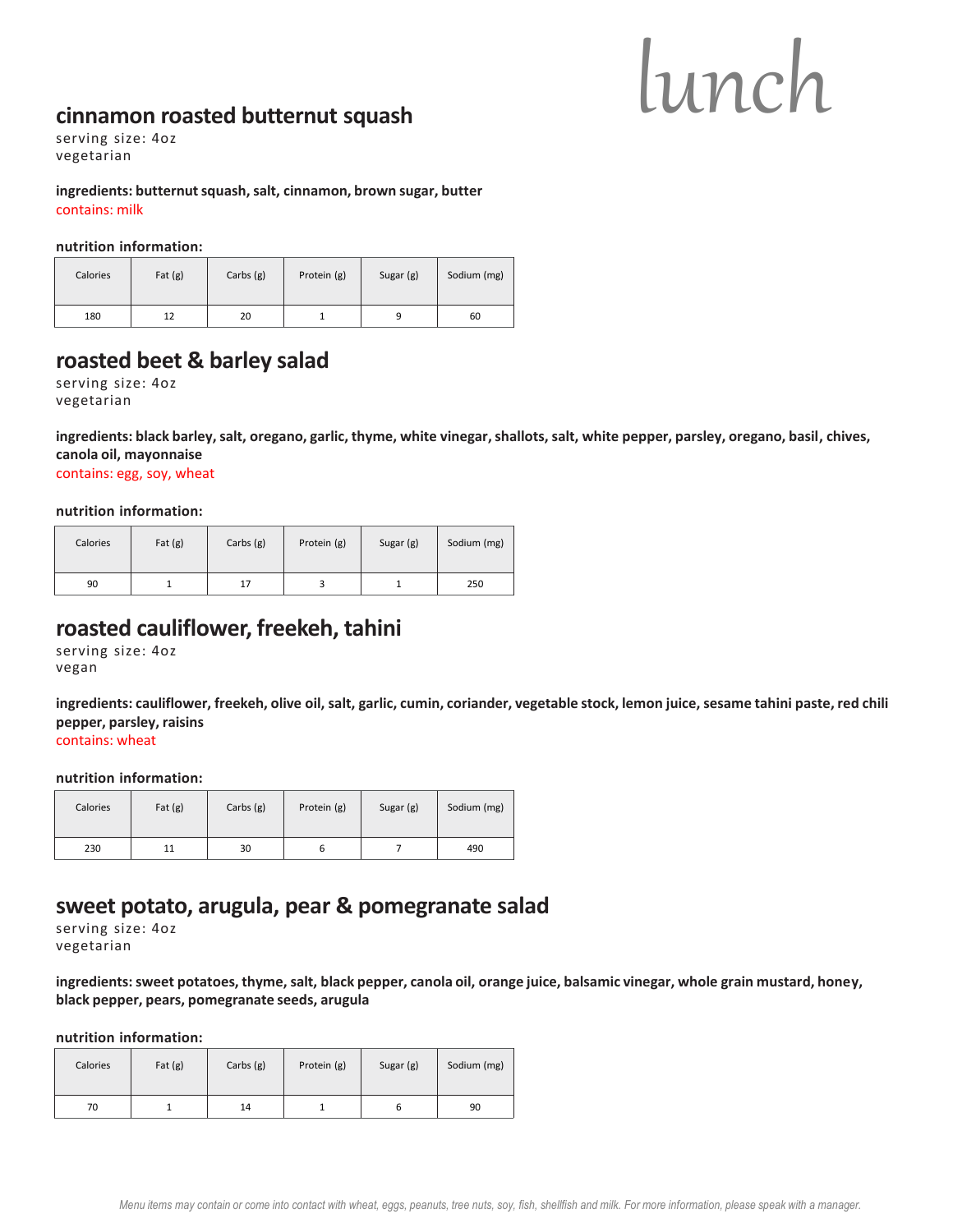## **chickpea, sorghum, butternut & pepitas**

serving size: 4oz vegetarian



**ingredients: vegetable base, garbanzo beans, pumpkin seeds, sorghum, butternut squash, salt, black pepper, olive oil, sherry vinegar, orange juice, honey, shallots, coriander, cumin, cinnamon, parsley, canola oil**

#### **nutrition information:**

| Calories | Fat $(g)$ | Carbs $(g)$ | Protein (g) | Sugar (g) | Sodium (mg) |
|----------|-----------|-------------|-------------|-----------|-------------|
| 200      |           | 24          |             |           | 180         |

#### **roasted brussels sprouts**

serving size: 4oz vegan

#### ingredients: olive oil, black pepper, brussels sprouts, salt

**nutrition information:**

| Calories | Fat $(g)$ | Carbs $(g)$ | Protein (g) | Sugar (g) | Sodium (mg) |
|----------|-----------|-------------|-------------|-----------|-------------|
| 40       |           |             |             |           | 140         |

#### **watercress herb salad, lemon vinaigrette**

serving size: 4oz vegan

**ingredients: watercress, olive oil, lemon juice, chives, parsley, oregano, mint, tarragon, salt, black pepper**

**nutrition information:**

| Calories | Fat $(g)$ | Carbs $(g)$ | Protein (g) | Sugar (g) | Sodium (mg) |
|----------|-----------|-------------|-------------|-----------|-------------|
| 40       |           |             |             |           | 60          |

## **arugula, radicchio & endive salad, vinaigrette**

serving size: 3oz vegan

**ingredients: arugula, radicchio, endive, olive oil, balsamic vinegar, dijon mustard**

**nutrition information:**

| Calories | Fat $(g)$ | Carbs $(g)$ | Protein (g) | Sugar (g) | Sodium (mg) |
|----------|-----------|-------------|-------------|-----------|-------------|
| 100      |           |             |             |           | 40          |

## **baby spinach salad, apple, walnut, cranberry vinaigrette**

serving size: 4oz vegan

**ingredients: spinach, apples, walnuts, tomatoes, cranberries, onions, canola oil, balsamic vinegar, dijon mustard, sugar, salt, black pepper**

contains: tree nuts

| Calories | Fat $(g)$ | Carbs $(g)$ | Protein (g) | Sugar (g) | Sodium (mg) |
|----------|-----------|-------------|-------------|-----------|-------------|
| 160      |           |             |             |           | 110         |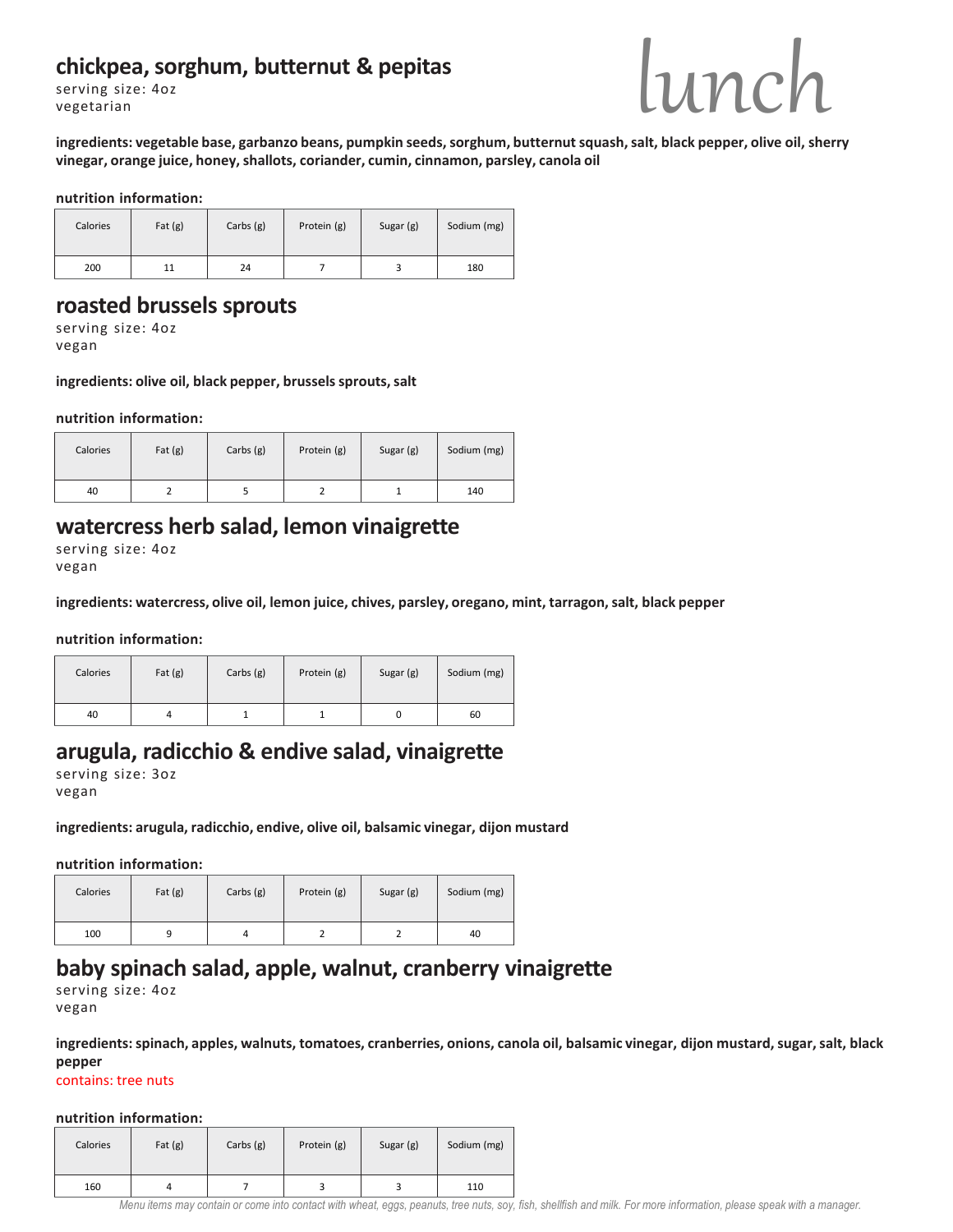## **baby kale, currants, honey lemon vinaigrette**

serving size: 4oz vegetarian

#### **ingredients: garlic, olive oil, salt, black pepper, honey, baby kale, green onions, currants, lemon juice**

**nutrition information:**

| Calories | Fat $(g)$ | Carbs $(g)$ | Protein (g) | Sugar (g) | Sodium (mg) |
|----------|-----------|-------------|-------------|-----------|-------------|
| 40       |           |             |             |           | 60          |

#### **lean & green bowl**

serving size: 1ea vegetarian

**ingredients: arugula, spinach, basil, pickles, red onions, lemon juice, almonds, red cabbage, roasted sweet potatoes, hard boiled egg** contains: egg, tree nuts

**nutrition information:**

| Calories | Fat $(g)$ | Carbs $(g)$ | Protein (g) | Sugar (g) | Sodium (mg) |
|----------|-----------|-------------|-------------|-----------|-------------|
| 300      | 15        | 30          | 14          | 11        | 590         |

#### **veggie bowl**

serving size: 1ea vegetarian

**ingredients: roasted sweet potatoes, broccoli, red chili pepper, olive oil, grape tomatoes, red beets, parmesan cheese, kale, lime juice, romaine lettuce**

contains: milk

#### **nutrition information:**

| Calories | Fat $(g)$ | Carbs $(g)$ | Protein (g) | Sugar (g) | Sodium (mg) |
|----------|-----------|-------------|-------------|-----------|-------------|
| 220      |           | 28          | 11          | 11        | 520         |

#### **garden bowl**

serving size: 1ea vegetarian

**ingredients: toasted almonds, blue cheese, hard boiled eggs, romaine lettuce, red onions, avocado, tomatoes, mesclun greens, roasted sweet potato**

contains: egg, milk, tree nuts

| Calories | Fat $(g)$ | Carbs $(g)$ | Protein (g) | Sugar (g) | Sodium (mg) |
|----------|-----------|-------------|-------------|-----------|-------------|
| 410      | 27        | 30          | 18          | 10        | 440         |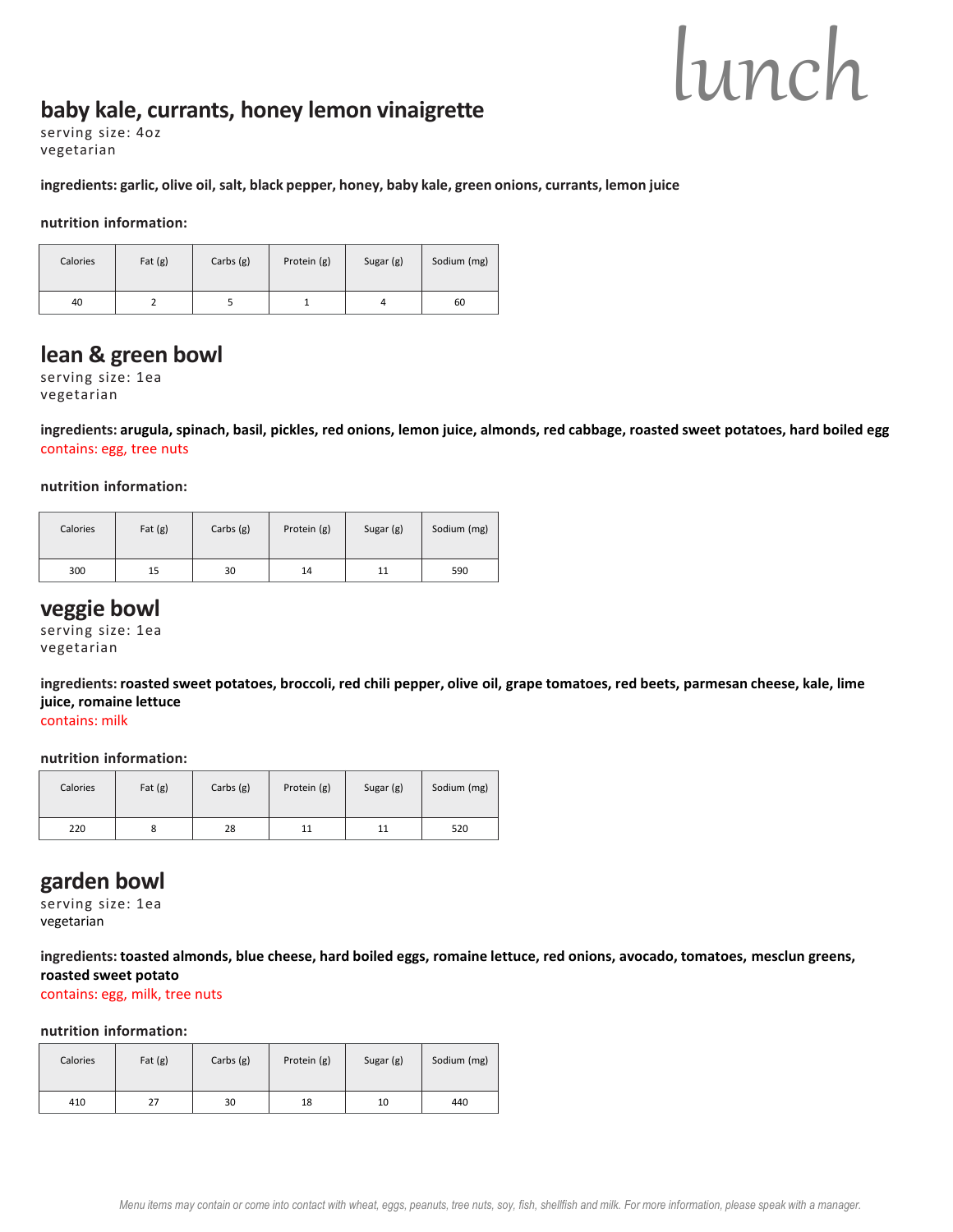## **grilled tofu**

serving size: 3oz vegan

## lunch

**ingredients: tofu, garlic, salt, black pepper, olive oil** contains: soy

#### **nutrition information:**

| Calories | Fat $(g)$ | Carbs $(g)$ | Protein (g) | Sugar (g) | Sodium (mg) |
|----------|-----------|-------------|-------------|-----------|-------------|
| 70       |           |             |             |           | 20          |

## **grilled chicken breast**

serving size: 3oz

#### **ingredients: chicken breast, salt, black pepper, olive oil**

**nutrition information:**

| Calories | Fat $(g)$ | Carbs $(g)$ | Protein (g) | Sugar (g) | Sodium (mg) |
|----------|-----------|-------------|-------------|-----------|-------------|
| 140      |           |             | 23          | u         | 360         |

## **grilled salmon**

serving size: 3oz

## **ingredients: salmon, salt, black pepper, olive oil**

contains: fish

| Calories | Fat $(g)$ | Carbs $(g)$ | Protein (g) | Sugar (g) | Sodium (mg) |
|----------|-----------|-------------|-------------|-----------|-------------|
| 160      |           |             | 21          |           | 90          |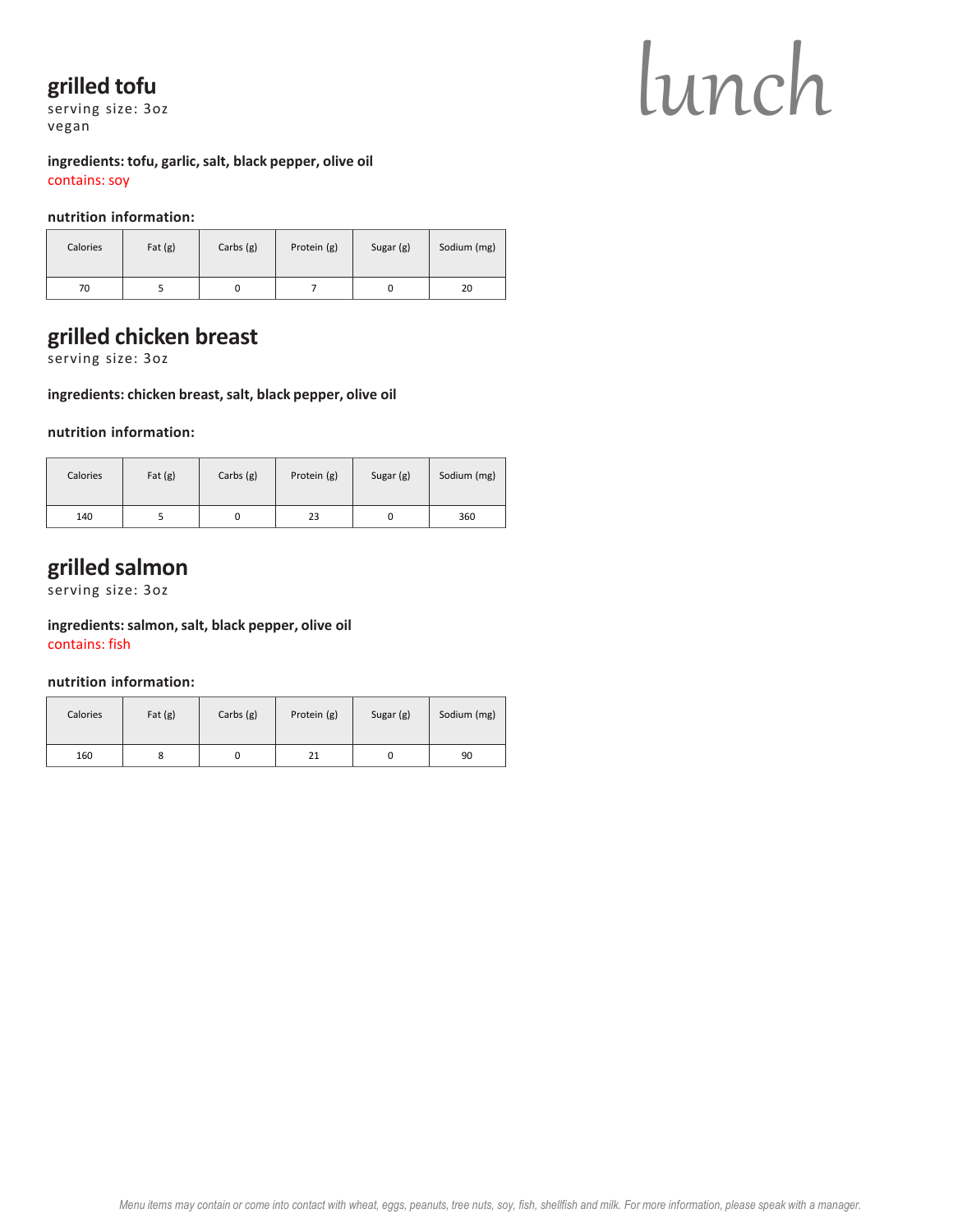## **pistachio crusted salmon salad box**

serving size: 1ea

**ingredients: salmon, pistachio nuts, onions, white wine, canola oil, black pepper, watermelon radish, red onions, watercress, enoki mushrooms, quinoa, garbanzo beans, fennel, avocado green goddess dressing (parsley, tarragon, chives, anchovies, white wine vinegar, garlic, avocado, sour cream, olive oil, lemon juice, salt, white pepper)** contains: milk, fish, tree nuts

**nutrition information:**

| Calories | Fat $(g)$ | Carbs $(g)$ | Protein (g) | Sugar (g) | Sodium (mg) |
|----------|-----------|-------------|-------------|-----------|-------------|
| 570      | 44        | 24          | 21          |           | 340         |

## **char-broiled chicken pinchos salad box**

serving size: 1ea

**ingredients: plain greek yogurt, olive oil, black pepper, allspice, coriander, cumin, cinnamon, salt, garlic, onions, chicken thigh, cauliflower, cucumbers, tomatoes, parsley, mint, lemon juice, harissa paste, sesame tahini paste, turmeric, honey, tomatoes, kalamata olives, green olives, parsley, basil, balsamic vinegar, canola oil, baby spinach**  contains: milk

**nutrition information:**

| Calories | Fat $(g)$ | Carbs $(g)$ | Protein (g) | Sugar (g) | Sodium (mg) |
|----------|-----------|-------------|-------------|-----------|-------------|
| 470      | 34        | 14          | 29          | ь         | 1330        |

## **bibimbap tofu salad box**

serving size: 1ea vegetarian

**ingredients: tofu, soy sauce, sugar, pear, asian pears, garlic, soy sauce, black pepper, green onions, sesame oil, egg, katsu mirin furikake (sesame seeds, sugar, salt, seaweed), rice wine, mirin, soy sauce, cucumber, black barley, sesame oil, garlic, ginger, canola oil, shiitake mushrooms, black pepper, salt, carrots, daikon radish, rice wine vinegar, sugar, baby spinach, green onions, sesame seeds, gochujang paste, rice wine vinegar** 

contains: egg, soy, wheat

| Calories | Fat $(g)$ | Carbs $(g)$ | Protein (g) | Sugar (g) | Sodium (mg) |
|----------|-----------|-------------|-------------|-----------|-------------|
| 490      | 28        | 41          | 21          | 24        | 850         |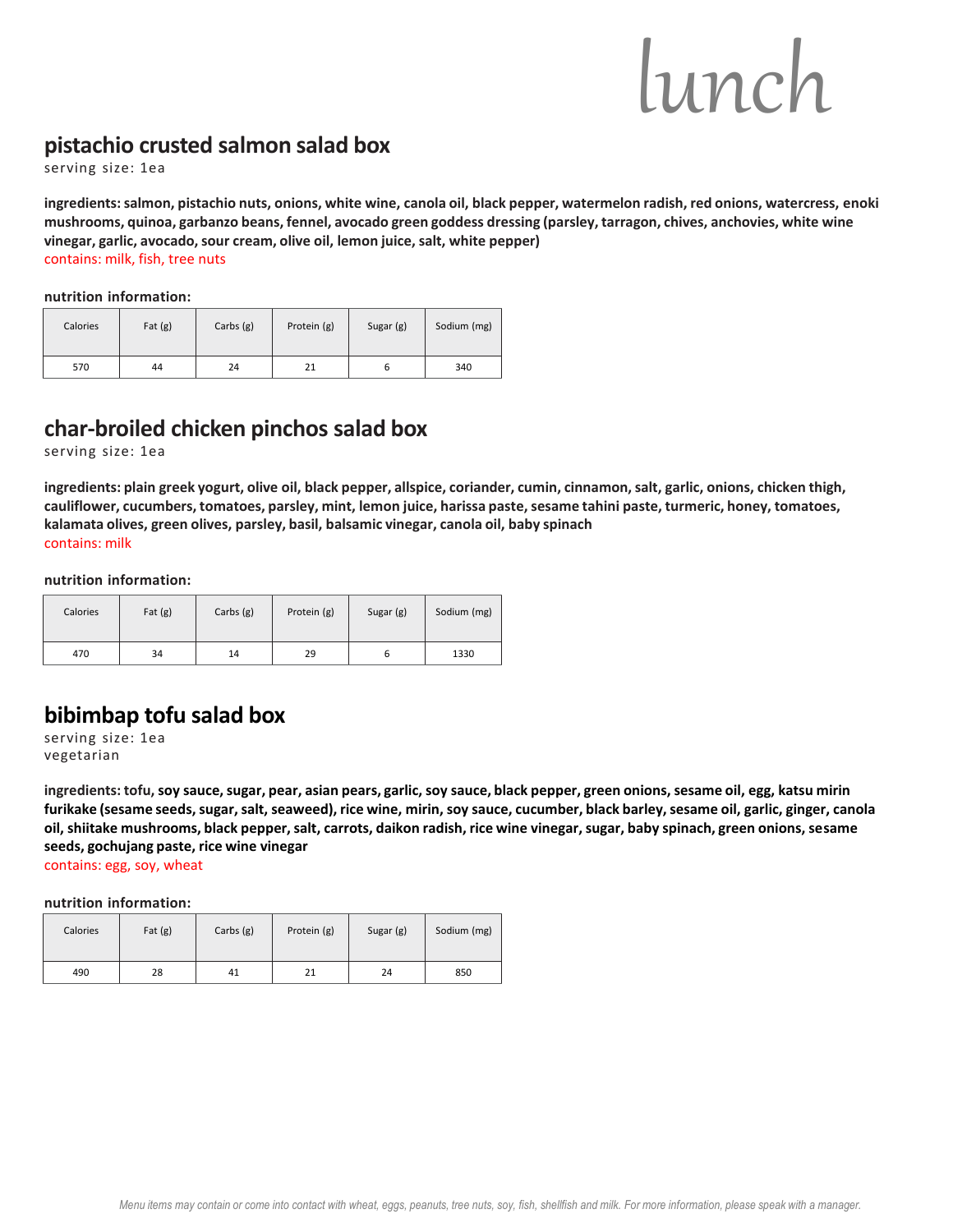## **pico de gallo, salsa verde, beef empanada box**



serving size: 1ea

**ingredients: tomatillos, cilantro, jalapeno chili peppers, onions, garlic, cumin, salt, black pepper, lime, flour, vegetable shortening, lard, salt, sugar, ground beef, onion, ketchup, potatoes, bell peppers, eggs, bread crumbs, soy flour, olives, pimento, soybean oil, garlic, onion, spices, potato flakes, paprika, cumin, black pepper, oregano** contains: egg, soy, wheat

**nutrition information:**

| Calories | Fat $(g)$ | Carbs $(g)$ | Protein (g) | Sugar (g) | Sodium (mg) |
|----------|-----------|-------------|-------------|-----------|-------------|
| 890      | 33        | 119         | 31          | 24        | 2080        |

## **pico de gallo, salsa verde, spinach empanada box**

serving size: 1ea

**ingredients: tomatillos, cilantro, jalapeno chili peppers, onions, garlic, cumin, salt, black pepper, lime, flour, vegetable shortening, lard, salt, sugar, spinach, food starch, palm oil, whey, salt, casein, mozzarella cheese, margarine, soybean oil, soy lecithin, whey, garlic, garlic, onion, spices, oregano, paprika, egg** contains: egg, milk, soy, wheat

**nutrition information:**

| Calories | Fat $(g)$ | Carbs (g) | Protein (g) | Sugar (g) | Sodium (mg) |
|----------|-----------|-----------|-------------|-----------|-------------|
| 950      | 42        | 116       | 25          | 24        | 1180        |

## **pico de gallo, salsa verde, chicken empanada box**

serving size: 1ea

**ingredients: tomatillos, cilantro, jalapeno chili peppers, onions, garlic, cumin, salt, black pepper, lime, flour, vegetable shortening, lard, salt, sugar, chicken, onions, bell peppers, ketchup, garlic, soybean oil, sherry, tomato, paprika, chicken base, corn starch, turmeric, egg**

contains: egg, soy, wheat

| Calories | Fat $(g)$ | Carbs $(g)$ | Protein (g) | Sugar (g) | Sodium (mg) |
|----------|-----------|-------------|-------------|-----------|-------------|
| 830      | 21        | 122         |             | 24        | 1210        |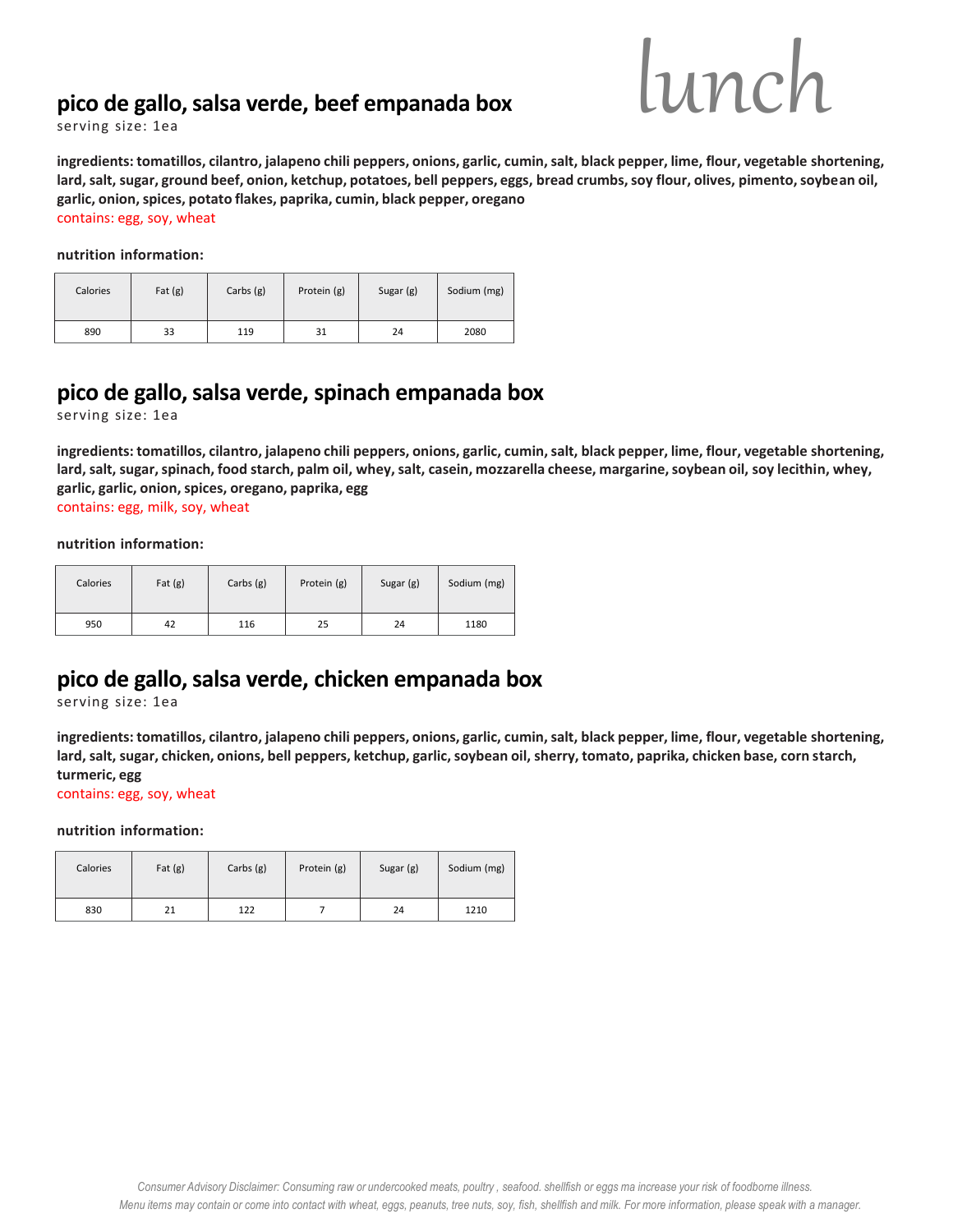### **tropical almond energy balls**



serving size: 2oz vegan

#### **ingredients: almond butter, oats, dates, coconut, agave nectar, dried pineapple, chia seeds, almond extract, salt** contains: tree nuts, wheat

**nutrition information:**

| Calories | Fat $(g)$ | Carbs $(g)$ | Protein (g) | Sugar (g) | Sodium (mg) |
|----------|-----------|-------------|-------------|-----------|-------------|
| 300      | 16        | 36          |             |           | 80          |

## **peanut butter, coconut, chocolate energy balls**

serving size: 2oz vegetarian

**ingredients: oats, coconut, agave, peanut butter, vanilla extract, wheat germ, ground flax seeds, dark chocolate chips** contains: milk, peanuts, tree nuts, wheat

#### **nutrition information:**

| Calories | Fat $(g)$ | Carbs $(g)$ | Protein (g) | Sugar (g) | Sodium (mg) |
|----------|-----------|-------------|-------------|-----------|-------------|
| 340      | 17        | 39          | a           | 19        | 110         |

### **charcuterie box**

serving size: 1ea

**ingredients: parmesan cheese, tomatoes, salt, black pepper, burrata, pine nuts, pesto sauce, balsamic vinegar, olive oil, canola oil, prosciutto, soppressata, tomatoes, kalamata olives, green olives, parsley, basil, balsamic vinegar, canola oil, french baguette, olive oil, garlic, figs**

contains: milk, tree nuts, wheat

#### **nutrition information:**

| Calories | Fat $(g)$ | Carbs $(g)$ | Protein (g) | Sugar (g) | Sodium (mg) |
|----------|-----------|-------------|-------------|-----------|-------------|
| 690      | 50        | 27          | 35          | ь         | 2120        |

#### **garden vegetable crudité box**

serving size: 1ea vegetarian

**ingredients: celery, carrots, bell peppers, tomatoes, garlic, lemon juice, sesame tahini paste, olive oil, parsley, garbanzo beans, plain greek yogurt, garlic, dill weed, tarragon, black pepper, salt, lemon zest, cucumbers, lemon juice** contains: milk

| Calories | Fat $(g)$ | Carbs $(g)$ | Protein (g) | Sugar (g) | Sodium (mg) |
|----------|-----------|-------------|-------------|-----------|-------------|
| 150      |           | 23          |             | 12        | 440         |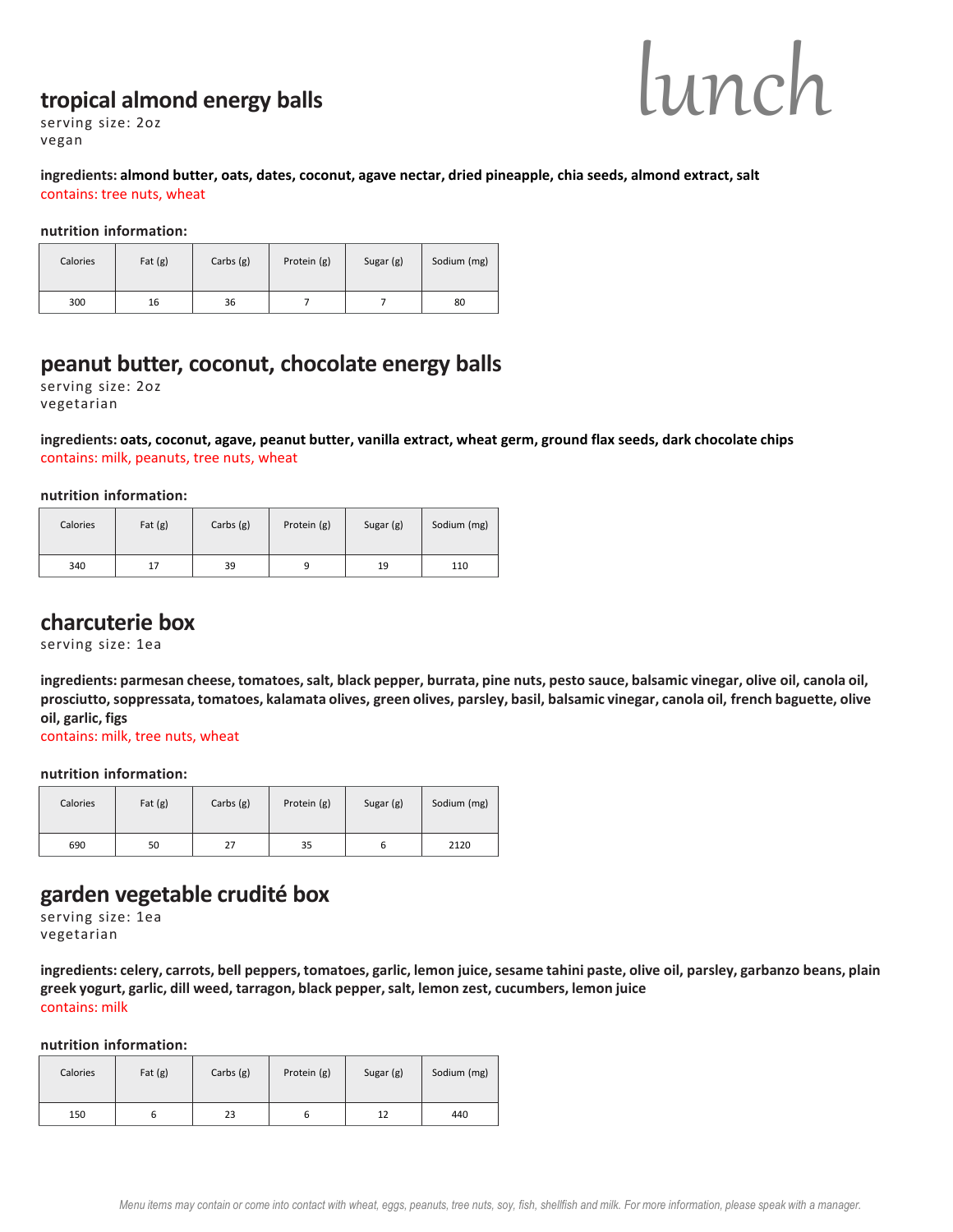#### **mediterranean box**



serving size: 1ea vegetarian

**ingredients: garbanzo beans, sesame tahini paste, lemon juice, salt, olive oil, garlic, cucumbers, tomatoes, parsley, mint, olive oil, oregano, white balsamic vinegar, salt, feta cheese, pita bread** contains: milk, soy, wheat

#### **nutrition information:**

| Calories | Fat $(g)$ | Carbs $(g)$ | Protein (g) | Sugar (g) | Sodium (mg) |
|----------|-----------|-------------|-------------|-----------|-------------|
| 490      | 30        | 45          | 12          |           | 750         |

#### **tex-mex box**

serving size: 1ea vegan

**ingredients: whole grain corn, water, vegetable oil (cottonseed, corn, and/or sunflower), salt, chili pepper, cumin, garlic, oregano, sunflower lecithin, soy lecithin, tomatoes, onions, cilantro, garlic, jalapeno chili peppers, sugar, salt, black pepper, lime juice, avocado, red onions, cilantro, tomatillos, hot sauce, cilantro** contains: soy

**nutrition information:**

| Calories | Fat $(g)$ | Carbs $(g)$ | Protein (g) | Sugar (g) | Sodium (mg) |
|----------|-----------|-------------|-------------|-----------|-------------|
| 480      | 29        | 53          |             |           | 770         |

#### **gastropub box**

serving size: 1ea vegetarian

**ingredients: garlic, olive oil, cream cheese, jalapeno chili peppers, spinach, artichoke, lemon juice, salt, black pepper, onion, garlic, parmesan cheese, potato chips, beer, dijon mustard, salt, cheddar cheese, garlic, paprika, green onions, soft pretzel bites**  contains: milk, soy, wheat

| Calories | Fat $(g)$ | Carbs $(g)$ | Protein (g) | Sugar (g) | Sodium (mg) |
|----------|-----------|-------------|-------------|-----------|-------------|
| 590      | 41        | 41          | 16          |           | 770         |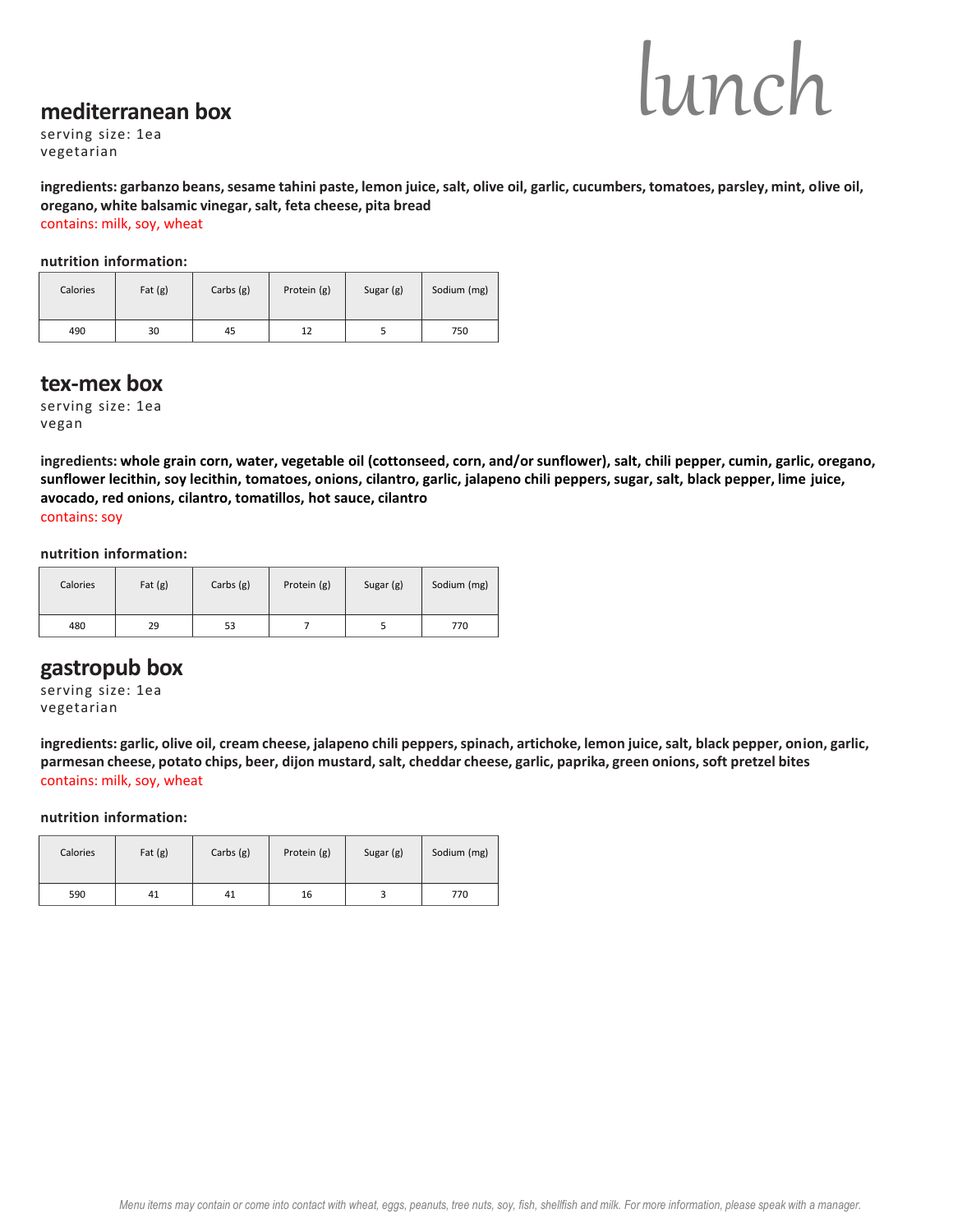## sushi

## **\*california roll, wakame salad, wasabi, soy sauce, salmon avocado roll**

serving size: 1ea

**ingredients: avocado, imitation crab, cucumbers, sesame seeds, seaweed, sushi rice, rice wine vinegar, sugar, salt, salmon, seaweed, agar agar, sesame oil, kikurage mushroom, sugar, vinegar, red pepper** contains: egg, fish, shellfish, soy, wheat

#### **nutrition information:**

| Calories | Fat $(g)$ | Carbs $(g)$ | Protein (g) | Sugar (g) | Sodium (mg) |
|----------|-----------|-------------|-------------|-----------|-------------|
| 680      | 25        | 82          | 34          | 11        | 970         |

## **\*california roll, wakame salad, wasabi, soy sauce, spicy tuna avocado roll**

serving size: 1ea

**ingredients: avocado, imitation crab, cucumbers, sesame seeds, seaweed, sushi rice, rice wine vinegar, sugar, salt, tuna fish, green onions, fish roe, mayonnaise, chili paste, eel coating sauce, hot tabasco sauce, sriracha hot chili sauce, cholula hot sauce, honey, mandarin orange peel seaweed, agar agar, sesame oil, kikurage mushroom, sugar, vinegar, red pepper** contains: egg, fish, shellfish, soy, wheat

| Calories | Fat $(g)$ | Carbs $(g)$ | Protein (g) | Sugar (g) | Sodium (mg) |
|----------|-----------|-------------|-------------|-----------|-------------|
| 730      | 19        | 100         | 35          | 10        | 1140        |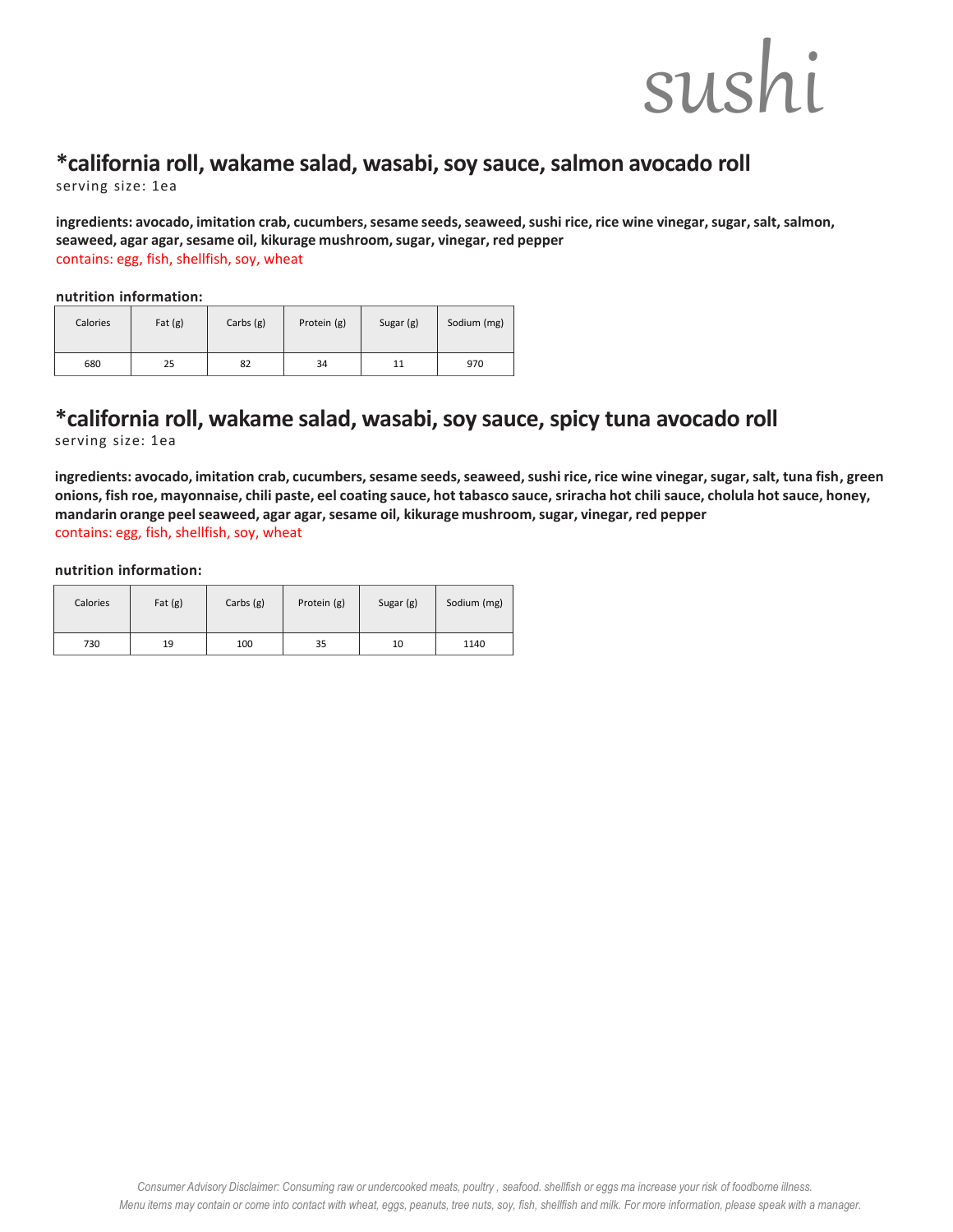## **salmon and spicy tuna chirashi bowl**

serving size: 1ea



**sesame oil, mayonnaise), avocado, seaweed salad, sesame seeds**  contains: egg, fish, soy

#### **nutrition information:**

| Calories | Fat $(g)$ | Carbs (g) | Protein (g) | Sugar (g) | Sodium (mg) |
|----------|-----------|-----------|-------------|-----------|-------------|
| 660      | 16        | 74        | 45          | 4         | 870         |

## **shrimp tempura roll, sesame**

serving size: 1ea

**ingredients: sushi rice(water, rice, unseasoned rice wine vinegar, sugar, salt), shrimp tempura(shrimp, water, all purpose flour, egg, cornstarch), eel sauce, spicy mayonnaise(kewpie mayonnaise, hot chili sauce), sesame seeds, green onions, dried nori seaweed** 

contains: egg, fish, shellfish, soy, wheat

**nutrition information:**

| Calories | Fat $(g)$ | Carbs $(g)$ | Protein (g) | Sugar (g) | Sodium (mg) |
|----------|-----------|-------------|-------------|-----------|-------------|
| 540      | 27        | 58          | 14          | o         | 950         |

## **assorted sashimi chirashi bowl**

serving size: 1ea

**ingredients: sushi rice(water, rice, unseasoned rice wine vinegar, sugar, salt), albacore sashimi(sashimi yellowfin tuna), avocado, hamachisashimi(yellowtail hamachi), rockfish fillet, salmon sashimi(salmon), unagi eel, yellowfin tuna sashimi(sashimi yellowfin tuna), wasabi paste(wasabi powder, water), cucumber, carrots, pickled ginger, sesame seeds, green onions, katsuo mirin furikake with fish**

contains: fish, soy, wheat

#### **nutrition information:**

| Calories | Fat $(g)$ | Carbs $(g)$ | Protein (g) | Sugar (g) | Sodium (mg) |
|----------|-----------|-------------|-------------|-----------|-------------|
| 750      | 14        | 104         | 46          | δ         | 980         |

## **spicy tuna chirashi bowl**

serving size: 1ea

**ingredients: sushi rice, rice wine vinegar, sugar, salt, yellowfin tuna, sesame oil, chili paste, fish roe, mayonnaise, sesame seeds, avocado, seaweed, mushroom, sugar, vinegar, salt, red pepper** contains: egg, fish, soy

| Calories | Fat $(g)$ | Carbs $(g)$ | Protein (g) | Sugar (g) | Sodium (mg) |
|----------|-----------|-------------|-------------|-----------|-------------|
| 640      | 13        | 74          | 49          | 4         | 840         |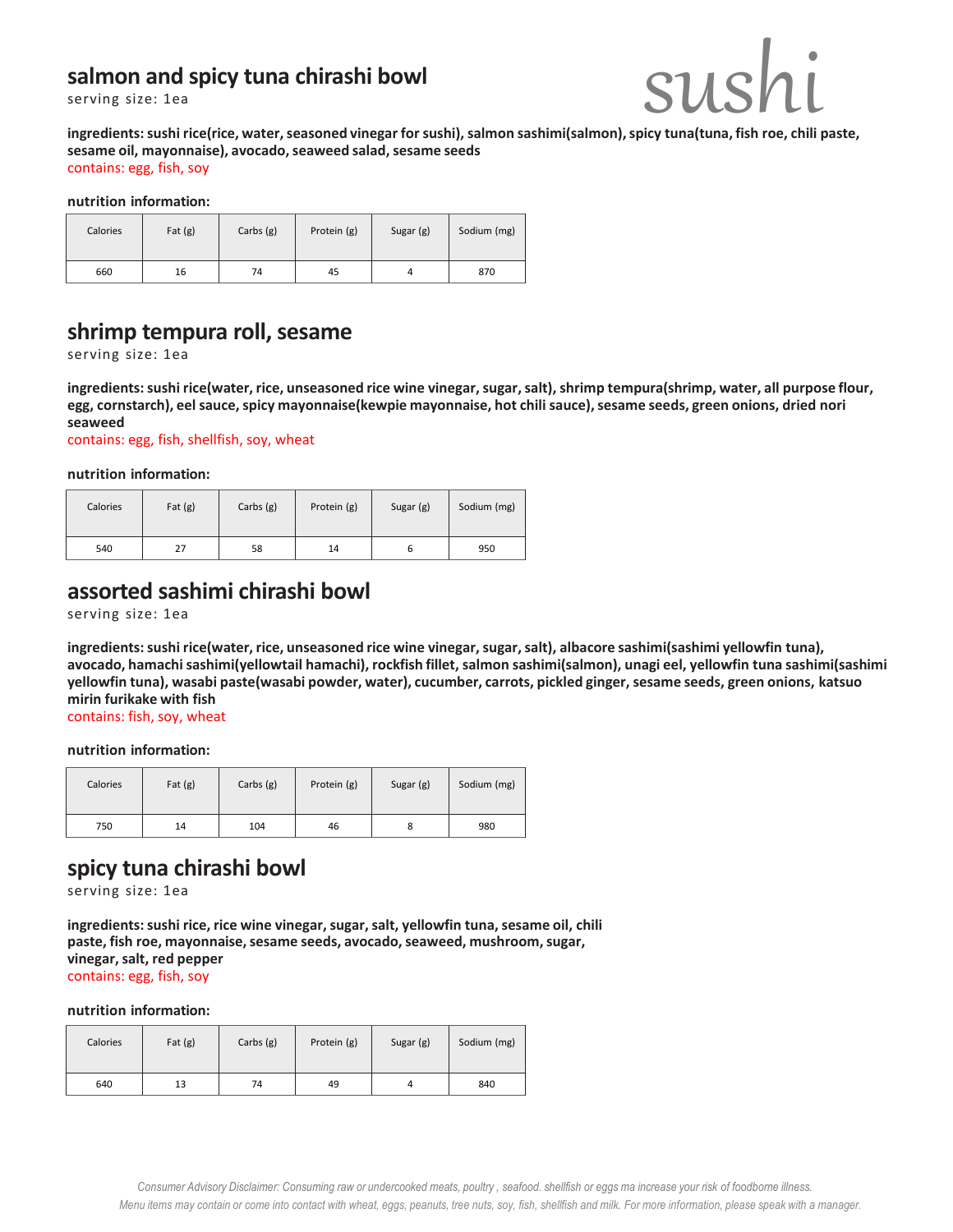## **\*spicy tuna roll, sesame**

serving size: 1ea



**ingredients: tuna, green onions, chili paste, fish roe, sesame oil, mayonnaise** contains: egg, fish, soy

#### **nutrition information:**

| Calories | Fat $(g)$ | Carbs $(g)$ | Protein (g) | Sugar (g) | Sodium (mg) |
|----------|-----------|-------------|-------------|-----------|-------------|
| 670      | 37        | 43          | 40          | 11        | 500         |

## **\*salmon cucumber roll, sesame**

serving size: 1ea

**ingredients: salmon, cucumber, sesame seeds, seaweed, seasoned sushi rice** contains: fish

**nutrition information:**

| Calories | Fat $(g)$ | Carbs $(g)$ | Protein (g) | Sugar (g) | Sodium (mg) |
|----------|-----------|-------------|-------------|-----------|-------------|
| 290      |           | 32          | 24          | <1        | 80          |

## **\*tuna cucumber roll, sesame**

serving size: 1ea

**ingredients: tuna, cucumbers, seaweed, sesame seeds, seasoned sushi rice** contains: fish

**nutrition information:**

| Calories | Fat $(g)$ | Carbs $(g)$ | Protein (g) | Sugar (g) | Sodium (mg) |
|----------|-----------|-------------|-------------|-----------|-------------|
| 270      |           | 31          | 28          | ≺1        | 50          |

## **\*yellowtail and scallion roll, sesame**

serving size: 1ea

**ingredients: yellowtail fish, seaweed, sesame seeds, green onions, seasoned sushi rice** contains: fish

| Calories | Fat $(g)$ | Carbs $(g)$ | Protein (g) | Sugar (g) | Sodium (mg) |
|----------|-----------|-------------|-------------|-----------|-------------|
| 300      |           | 32          | 26          | <1        | 50          |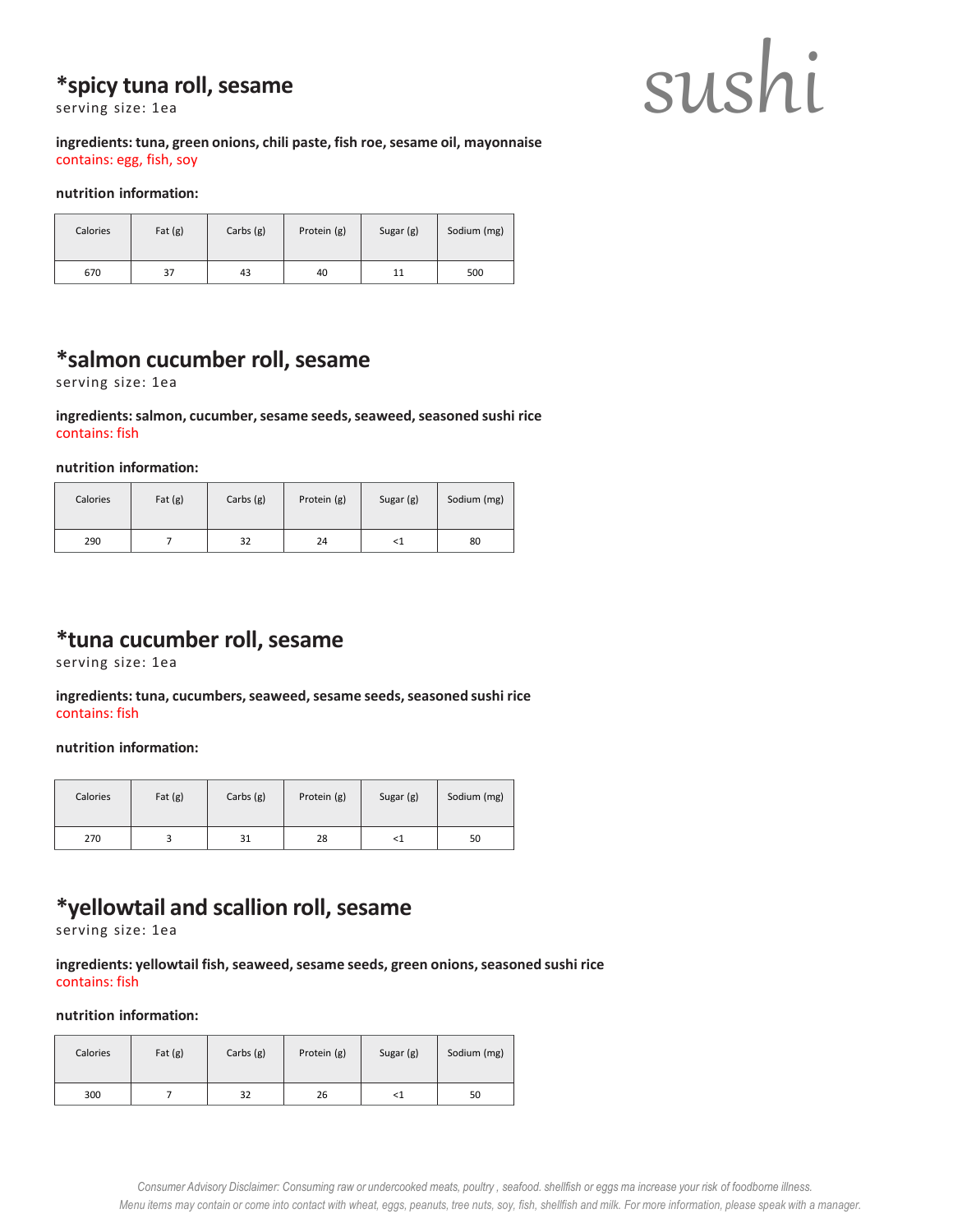#### **wonton crisps**

serving size: ½ oz

**ingredients: wheat flour, cornstarch, wheat gluten, salt, oil** contains: wheat

## sushi

#### **nutrition information:**

| Calories | Fat $(g)$ | Carbs $(g)$ | Protein (g) | Sugar (g) | Sodium (mg) |
|----------|-----------|-------------|-------------|-----------|-------------|
| 60       |           |             |             |           | 70          |

#### **california roll, sesame**

serving size: 1ea

**ingredients:** imitation crab (minced fish (alaskan pollock, southern blue whiting), wheat starch, corn starch, sugar, salt, crab extract, rice wine, egg white, annatto, paprika), cucumbers, avocado, sesame seeds, seaweed, seasoned sushi rice, mayonnaise contains: fish, egg, shellfish, soy, wheat

#### **nutrition information:**

| Calories | Fat $(g)$ | Carbs $(g)$ | Protein (g) | Sugar (g) | Sodium (mg) |
|----------|-----------|-------------|-------------|-----------|-------------|
| 310      | 12        | 47          | 10          |           | 620         |

## **\*sushi combo: california roll, 4 nigiri, sesame**

serving size: 1ea

**ingredients:** sushi rice, cucumbers, seaweed, avocado, imitation crab (minced fish (alaska pollock, southern blue whiting), wheat starch, corn starch, sugar, salt, crab extract, rice wine, egg white, annatto, paprika), sesame seeds, wasabi powder (horseradish powder, corn powder, mustard powder), tuna, shrimp, salmon, yellowtail tuna contains: fish, egg, shellfish, soy, wheat

**nutrition information:**

| Calories | Fat $(g)$ | Carbs $(g)$ | Protein (g) | Sugar (g) | Sodium (mg) |
|----------|-----------|-------------|-------------|-----------|-------------|
| 490      | 12        | 69          | 25          | 8         | 590         |

#### **\*tuna roll, sesame**

serving size: 1ea

**ingredients: tuna, seaweed, sesame seeds, seasoned sushi rice** contains: fish

**nutrition information:**

| Calories | Fat $(g)$ | Carbs $(g)$ | Protein (g) | Sugar (g) | Sodium (mg) |
|----------|-----------|-------------|-------------|-----------|-------------|
| 300      |           | 31          | 34          | -1        | 60          |

## **\*salmon roll, sesame**

serving size: 1ea

**ingredients: salmon, seaweed, sesame seeds, seasoned sushi rice** contains: fish

#### **nutrition information:**

| Calories | Fat $(g)$ | Carbs $(g)$ | Protein (g) | Sugar (g) | Sodium (mg) |
|----------|-----------|-------------|-------------|-----------|-------------|
| 320      |           | 31          | 29          | <1        | 100         |

*Menu items may contain or come into contact with wheat, eggs, peanuts, tree nuts, soy, fish, shellfish and milk. For more information, please speak with a manager. Consumer Advisory Disclaimer: Consuming raw or undercooked meats, poultry , seafood. shellfish or eggs ma increase your risk of foodborne illness.*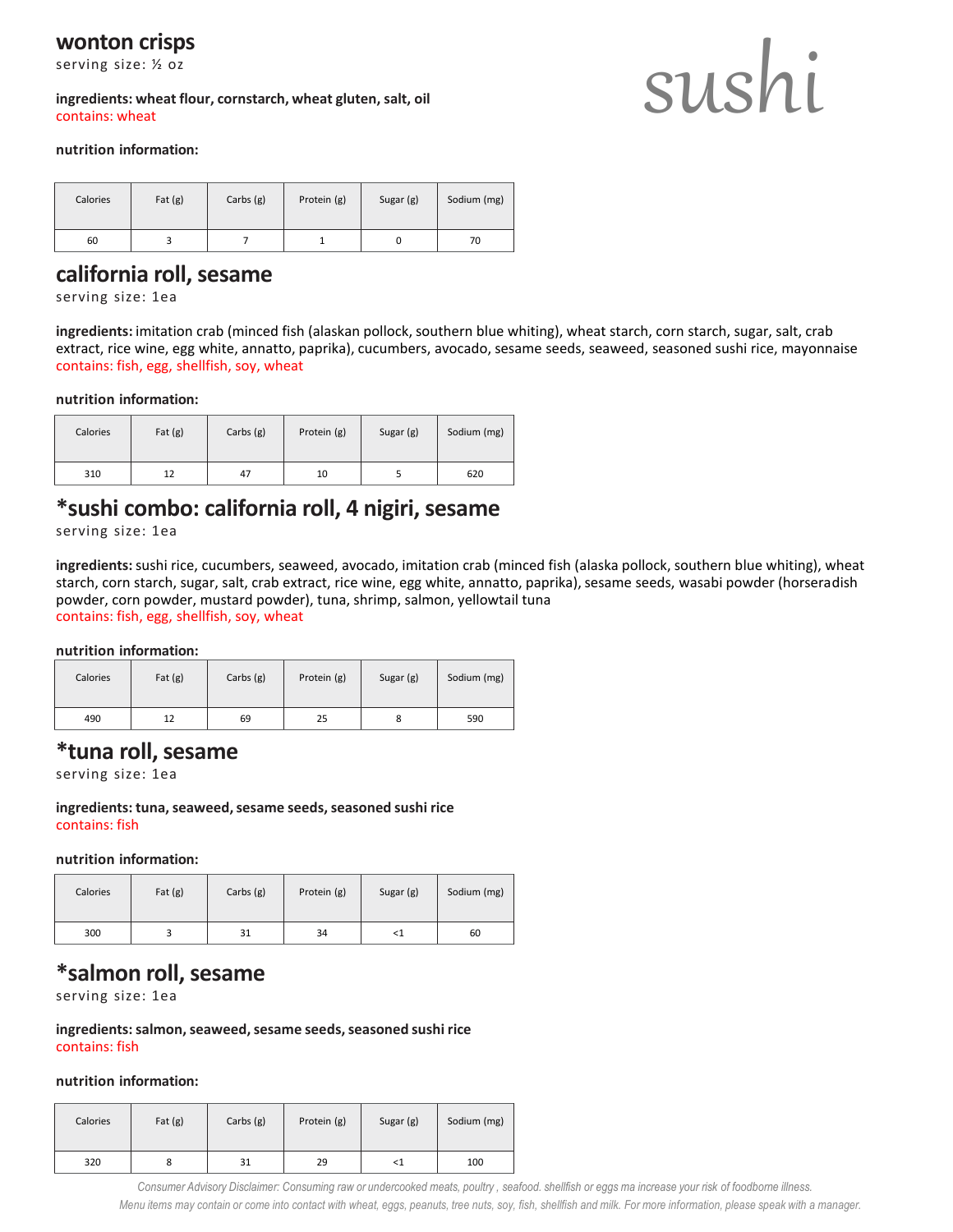## **cucumber roll**

serving size: 1ea vegan

## sushi

#### **ingredients: cucumbers, seasoned sushi rice, seaweed**

#### **nutrition information:**

| Calories | Fat $(g)$ | Carbs $(g)$ | Protein (g) | Sugar (g) | Sodium (mg) |
|----------|-----------|-------------|-------------|-----------|-------------|
| 150      | 77        | 33          |             |           | 120         |

#### **dragon roll**

serving size: 1ea

**ingredients:** shrimp, flour, egg, cornstarch, cucumbers, avocado, sriracha, mayonnaise, mirin, rice wine, soy sauce, fish roe, seaweed, lemon juice, seasoned sushi rice contains: fish, egg, soy, shellfish, wheat

#### **nutrition information:**

| Calories | Fat $(g)$ | Carbs $(g)$ | Protein (g) | Sugar (g) | Sodium (mg) |
|----------|-----------|-------------|-------------|-----------|-------------|
| 690      | 30        | 84          | 18          | 33        | 1190        |

## **\*crazy roll, spicy tuna, salmon**

serving size: 1ea

**ingredients:** tuna, green onions, chili paste, fish roe, sesame oil, mayonnaise, salmon, sriracha, tempura crunchies, seaweed, cucumbers, green onions, seasoned sushi rice contains: fish, egg, wheat, soy

**nutrition information:**

| Calories | Fat $(g)$ | Carbs $(g)$ | Protein (g) | Sugar (g) | Sodium (mg) |
|----------|-----------|-------------|-------------|-----------|-------------|
| 530      | 19        | 43          | 36          |           | 490         |

## **\*seared salmon roll, sesame**

serving size: 1ea

**ingredients: salmon, red pepper, orange, sesame seeds, green laver, seasoned sushi rice, cucumbers, avocado, green onions** contains: fish

**nutrition information:**

| Calories | Fat $(g)$ | Carbs $(g)$ | Protein (g) | Sugar (g) | Sodium (mg) |
|----------|-----------|-------------|-------------|-----------|-------------|
| 380      | 13        | 44          | 23          |           | 220         |

### **\*sushi scorpion roll**

serving size: 1ea

**ingredients:** eel, shrimp, spicy sriracha, mayonnaise, tempura crunchies, seaweed, cucumbers, eel sauce (sugar, soy sauce, vinegar, rice wine), fish roe, green onions, seasoned sushi rice contains: fish, egg, wheat, soy

#### **nutrition information:**

| Calories | Fat $(g)$ | Carbs $(g)$ | Protein (g) | Sugar (g) | Sodium (mg) |
|----------|-----------|-------------|-------------|-----------|-------------|
| 490      | 17        | 58          | 21          | 16        | 1300        |

*Menu items may contain or come into contact with wheat, eggs, peanuts, tree nuts, soy, fish, shellfish and milk. For more information, please speak with a manager. Consumer Advisory Disclaimer: Consuming raw or undercooked meats, poultry , seafood. shellfish or eggs ma increase your risk of foodborne illness.*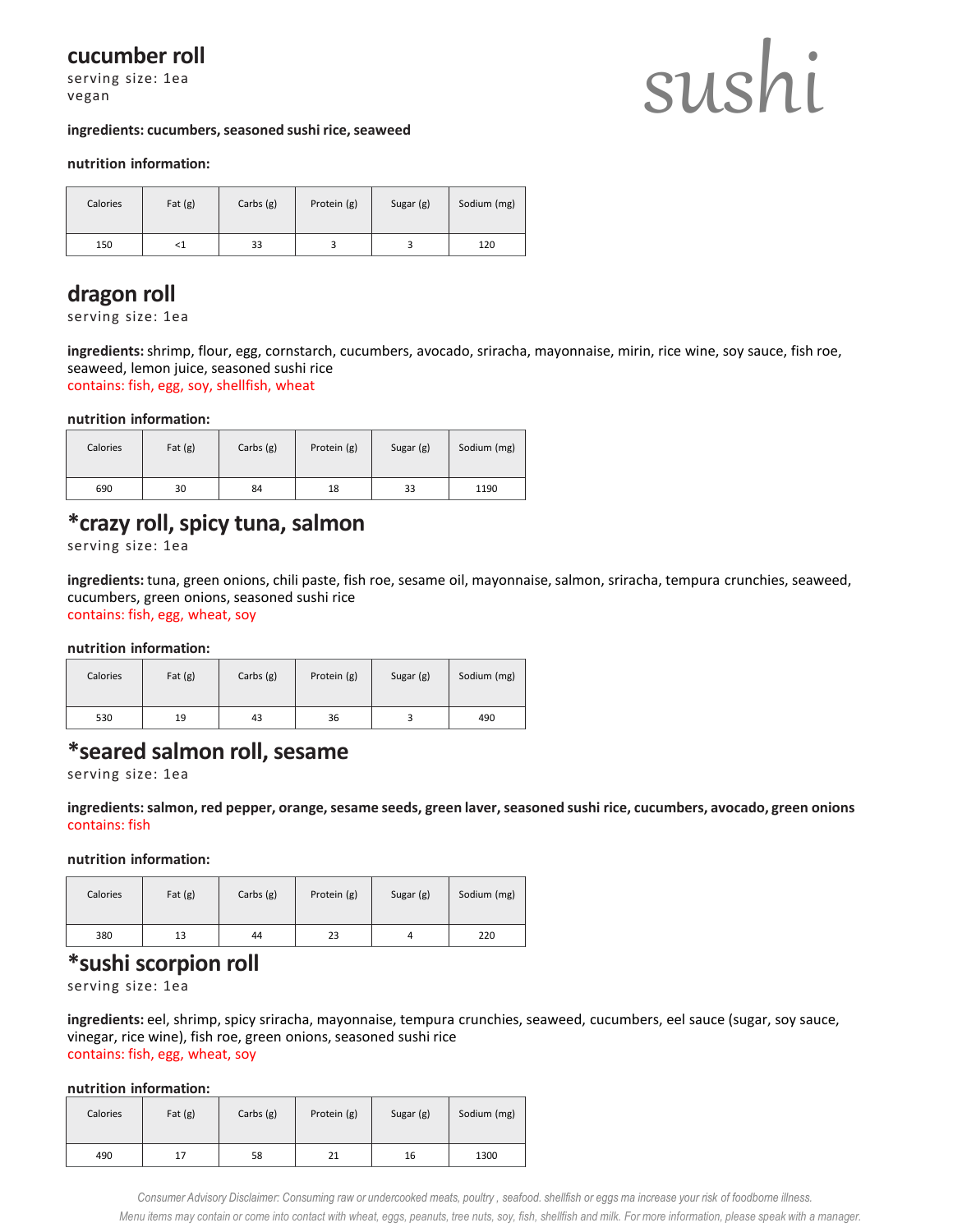## **\*california roll, 4 nigiri**

serving size: 1ea



**\*california roll, 4 nigiri**<br>
serving size: 1ea<br>
ingredients: sushi rice, cucumbers, seaweed, avocado, imitation crab (minced fish (alaska pollock, southern blue whiting),<br>
wheat starch, corn starch, sugar, salt, crab extr **ingredients: sushi rice, cucumbers, seaweed, avocado, imitation crab (minced fish (alaska pollock, southern blue whiting), (horseradish powder, corn powder, mustard powder), tuna, shrimp, salmon, yellowtail tuna** contains: fish, egg, shellfish, soy, wheat

#### **nutrition information:**

| Calories | Fat $(g)$ | Carbs $(g)$ | Protein (g) | Sugar (g) | Sodium (mg) |
|----------|-----------|-------------|-------------|-----------|-------------|
| 490      | 12        | 69          | 25          | ٥         | 590         |

#### **california roll**

serving size: 1ea

**ingredients: imitation crab (minced fish (alaska pollock, southern blue whiting), wheat starch, corn starch, sugar, salt, crab extract, rice wine, egg white, annatto, paprika), cucumbers, avocado, sesame seeds, seaweed, seasoned sushi rice** contains: fish, egg, shellfish, soy, wheat

#### **nutrition information:**

| Calories | Fat $(g)$ | Carbs $(g)$ | Protein (g) | Sugar (g) | Sodium (mg) |
|----------|-----------|-------------|-------------|-----------|-------------|
| 300      | 10        | 41          |             |           | 390         |

#### **\*salmon avocado roll**

serving size: 1ea

**ingredients: salmon, avocado, sesame seeds, seasoned sushi rice** contains: fish

#### **nutrition information:**

| Calories | Fat $(g)$ | Carbs $(g)$ | Protein (g) | Sugar (g) | Sodium (mg) |
|----------|-----------|-------------|-------------|-----------|-------------|
| 370      | 15        | 36          | 25          | ${<}1$    | 90          |

## **\*spicy tuna roll**

serving size: 1ea

#### **ingredients: tuna, green onions, chili paste, fish roe, sesame oil, mayonnaise, seasoned sushi rice** contains: egg, fish, soy

**nutrition information:**

| Calories | Fat $(g)$ | Carbs $(g)$ | Protein (g) | Sugar (g) | Sodium (mg) |
|----------|-----------|-------------|-------------|-----------|-------------|
| 250      |           | 32          | 20          |           | 200         |

## **\*tuna cucumber roll**

serving size: 1ea

**ingredients: tuna, seasoned sushi rice, cucumber, sesame seeds, seaweed** contains: fish

#### **nutrition information:**

| Calories | Fat $(g)$ | Carbs (g) | Protein (g) | Sugar (g) | Sodium (mg) |
|----------|-----------|-----------|-------------|-----------|-------------|
| 260      |           | 30        | 27          |           | 210         |

*Menu items may contain or come into contact with wheat, eggs, peanuts, tree nuts, soy, fish, shellfish and milk. For more information, please speak with a manager. Consumer Advisory Disclaimer: Consuming raw or undercooked meats, poultry , seafood. shellfish or eggs ma increase your risk of foodborne illness.*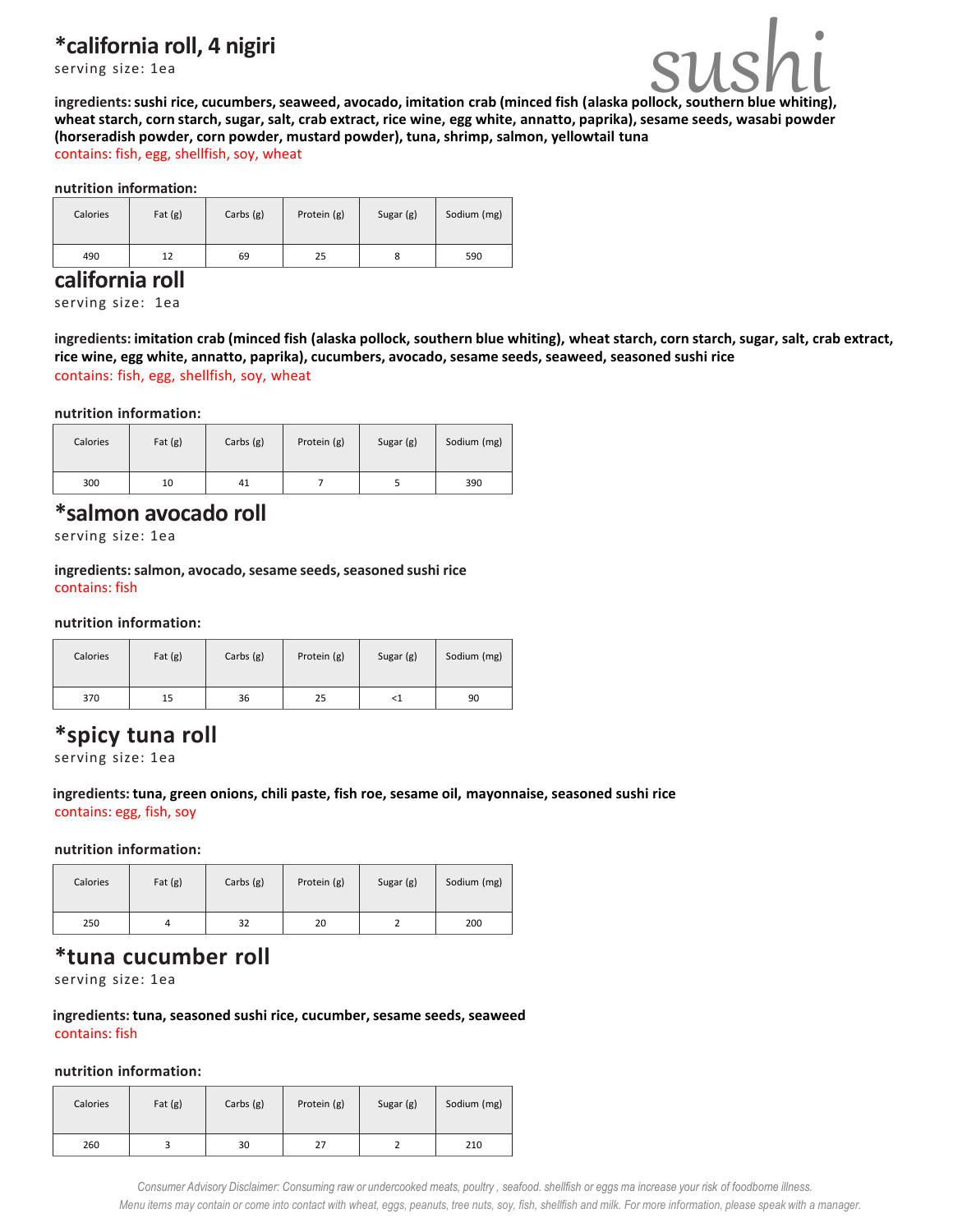## **roast turkey blt, avocado, pepperjack, chipotle aioli, ciabatta** lunch

serving size: 1ea

#### **ingredients: ciabatta bun, mesquite turkey, pepper jack cheese, tomatoes, avocado, bacon, leaf lettuce, onions, chipotle mayonnaise(mayonnaise, chipotle peppers)**

contains: egg, milk, soy, wheat

**nutrition information:**

| Calories | Fat $(g)$ | Carbs $(g)$ | Protein (g) | Sugar (g) | Sodium (mg) |
|----------|-----------|-------------|-------------|-----------|-------------|
| 710      | 30        | 63          | 45          |           | 2170        |

## **blackened shrimp & papaya wrap, ranch dressing**

serving size: 1ea

**ingredients: cajun blackened shrimp(shrimp, canola oil, cajun seasoning), tomato basil tortilla wrap, ranch dressing(mayonnaise, sour cream, water, red wine vinegar, chives, parsley, sage, black pepper, worcestershire sauce, anchovies, hot sauce, salt), cucumber, papaya, spinach**

contains: egg, milk, fish, shellfish, soy, wheat

**nutrition information:**

| Calories | Fat $(g)$ | Carbs $(g)$ | Protein (g) | Sugar (g) | Sodium (mg) |
|----------|-----------|-------------|-------------|-----------|-------------|
| 670      | 35        | 53          | 36          | 4         | 1380        |

## **buffalo chicken wrap**

serving size: 1ea

**ingredients: fried buffalo chicken tenders(buttermilk marinated chicken tenders, buffalo wing sauce, flour seasoning and coating, butter), flour tortilla, celery, lettuce, buffalo blue spread(buffalo wing sauce, mayonnaise, blue cheese), tomatoes**  contains: egg, milk, soy, wheat

**nutrition information:**

| Calories | Fat $(g)$ | Carbs $(g)$ | Protein (g) | Sugar (g) | Sodium (mg) |
|----------|-----------|-------------|-------------|-----------|-------------|
| 690      | 30        | 66          | 39          |           | 1850        |

## **grilled steak banh mi, french bread**

serving size: 1ea

**ingredients: french hero roll, grilled strip steak(beef, salt, black pepper), daikon carrot pickle(carrots, radish, white vinegar, sugar, salt), cucumber, sriracha mayonnaise(light mayonnaise, hot chili sauce, lime juice), jalapeno, cilantro**  contains: egg, soy, wheat

| Calories | Fat $(g)$ | Carbs $(g)$ | Protein (g) | Sugar (g) | Sodium (mg) |
|----------|-----------|-------------|-------------|-----------|-------------|
| 570      | 16        | 70          | 34          |           | 1440        |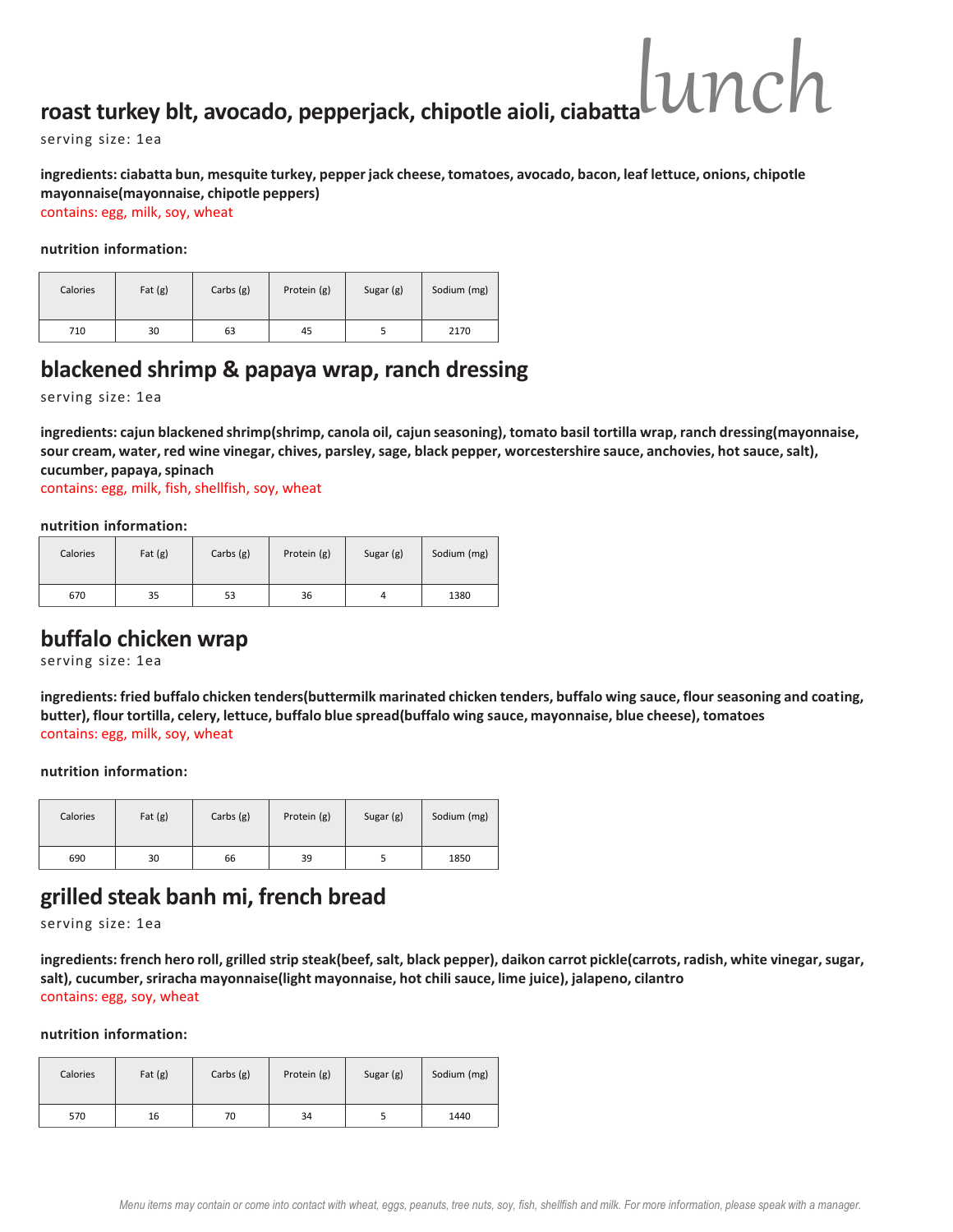## **balsamic charred portobello mushroom, artichoke hearts, provolone, sun-dried tomato pesto, focaccia**

serving size: 1ea vegetarian

**ingredients: focaccia bread, mushrooms, artichoke hearts(artichoke hearts, water, salt and citric acid}, provolone cheese, red peppers, balsamic vinaigrette, sun-dried tomato pesto, lettuce leaf, onions**  contains: milk, soy, wheat

#### **nutrition information:**

| Calories | Fat $(g)$ | Carbs $(g)$ | Protein (g) | Sugar (g) | Sodium (mg) |
|----------|-----------|-------------|-------------|-----------|-------------|
| 520      | 25        | 55          | 21          | 8         | 1210        |

## **roast beef, frizzled onions, blue cheese, brioche roll**

serving size: 1ea

**ingredients: roast eye round of beef(beef, salt, black pepper), brioche bun, frizzled onions(onions, all purpose flour, low fat buttermilk, black pepper, salt), tomatoes, leaf lettuce, mayonnaise, blue cheese, horseradish, worcestershire sauce, anchovies** contains: egg, milk, fish, soy, wheat

#### **nutrition information:**

| Calories | Fat $(g)$ | Carbs $(g)$ | Protein (g) | Sugar (g) | Sodium (mg) |
|----------|-----------|-------------|-------------|-----------|-------------|
| 670      | 34        | 49          | 38          | 11        | 800         |

## **tuscan baguette, proscuitto, salami, roasted pepper, asiago, banana peppers, baby arugula**

serving size: 1ea

**ingredients: french baguette, arugula, genoa salami, prosciutto, roasted red pepper(red bell peppers, asiago cheese, banana peppers, basil, canola oil** 

contains: milk, wheat

**nutrition information:**

| Calories | Fat $(g)$ | Carbs $(g)$ | Protein (g) | Sugar (g) | Sodium (mg) |
|----------|-----------|-------------|-------------|-----------|-------------|
| 830      | 45        | 57          | 50          | a         | 3110        |

## **roast turkey, caramelized onion, provolone, smoke tomato relish, kale slaw, 7 grain**

serving size: 1ea

**ingredients: seven grain sandwich roll, turkey breast, house roasted(turkey), smoked tomato relish(smoked tomatoes, red wine vinegar, sugar, onions, fennel seed, red pepper, salt), kale slaw(kale, radicchio, carrots, olie oil, lemon juice, salt, red pepper), provolone cheese, caramelized onions(onions, canola oil), butter** 

contains: egg, milk, wheat

| Calories | Fat $(g)$ | Carbs $(g)$ | Protein (g) | Sugar (g) | Sodium (mg) |
|----------|-----------|-------------|-------------|-----------|-------------|
| 800      | 35        | 65          | 58          | 20        | 1690        |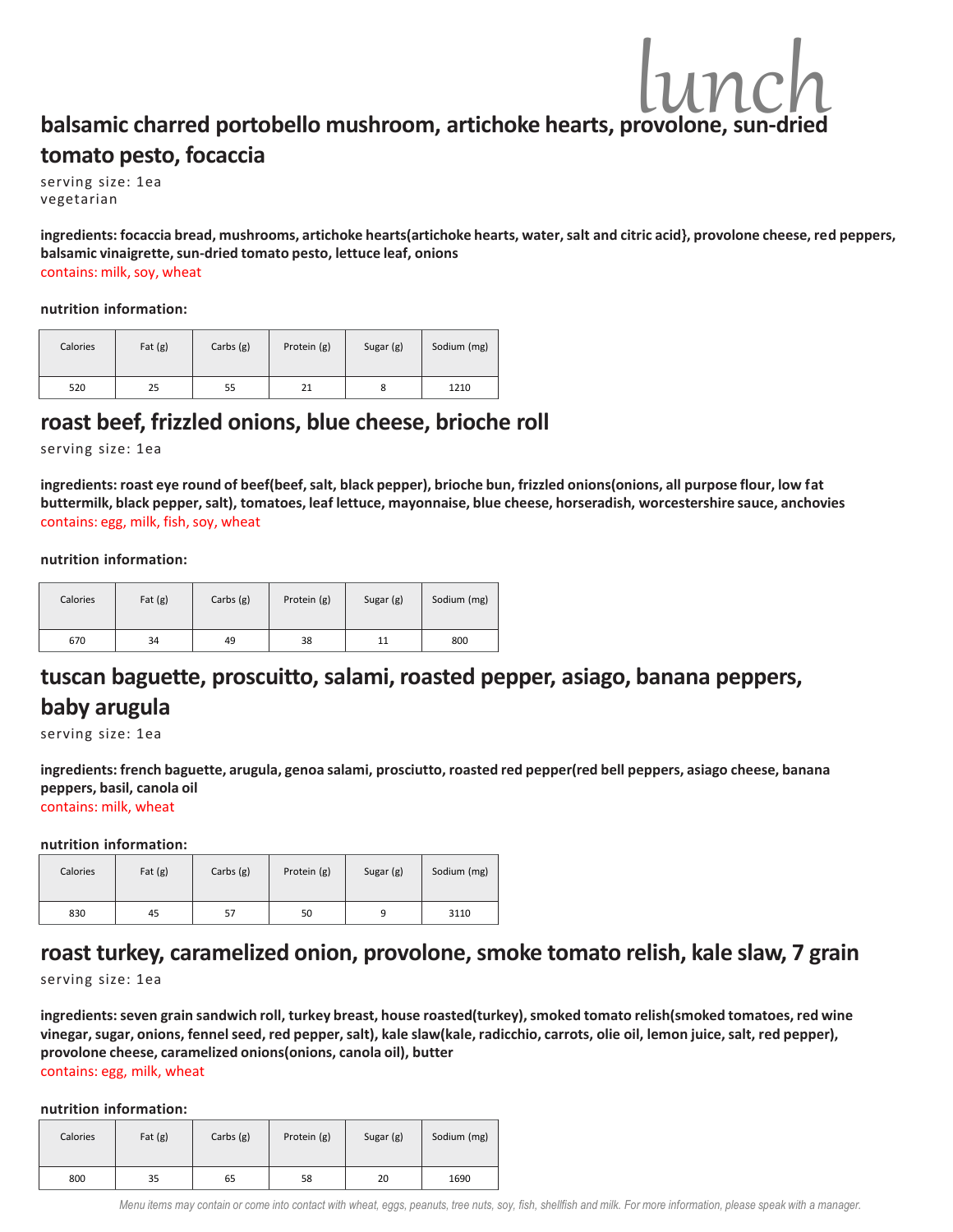## **grilled seasonal vegetables, balsamic glaze, hummus ciabatta** lunch

serving size: 1ea vegan

**ingredients: ciabatta bun, grilled vegetables(eggplant, onions, red bell peppers, squash, zucchini, canola oil, garlic, salt, black pepper), hummus, lemon juice, canola oil, sesame tahini paste, water, garlic, salt, black pepper), balsamic glaze(balsamic vinegar, water, brown sugar, arrowroot flour, garlic, thyme), spinach**  contains: wheat

**nutrition information:**

| Calories | Fat $(g)$ | Carbs $(g)$ | Protein (g) | Sugar (g) | Sodium (mg) |
|----------|-----------|-------------|-------------|-----------|-------------|
| 440      |           | 75          | 14          | 11        | 900         |

## **mediterranean tuna salad, capers, feta, whole wheat roll**

serving size: 1ea

**ingredients: mediterranean tuna salad(tuna, tomatoes, feta cheese, artichoke, onions, kalamata olives, capers, lemon juice, black pepper), whole wheat sandwich roll, tomatoes, leaf lettuce**  contains: egg, milk, fish, wheat

**nutrition information:**

| Calories | Fat $(g)$ | Carbs $(g)$ | Protein (g) | Sugar (g) | Sodium (mg) |
|----------|-----------|-------------|-------------|-----------|-------------|
| 350      |           | 54          | 28          |           | 950         |

## **roast turkey, brie, rocket arugula, 9 grain hero**

serving size: 1ea

**ingredients: nine grain hero roll, turkey, brie cheese, tomatoes, arugula** contains: milk, wheat

#### **nutrition information:**

| Calories | Fat $(g)$ | Carbs $(g)$ | Protein (g) | Sugar (g) | Sodium (mg) |
|----------|-----------|-------------|-------------|-----------|-------------|
| 560      | 21        | 54          | 45          |           | 1110        |

## **cedar plank roasted salmon, watercress, horseradish aioli, sourdough**

serving size: 1ea

**ingredients: salmon, roll, light mayonnaise, cucumber, horseradish, watercress, honey, salt, black pepper**  contains: egg, fish, soy, wheat

| Calories | Fat $(g)$ | Carbs $(g)$ | Protein (g) | Sugar (g) | Sodium (mg) |
|----------|-----------|-------------|-------------|-----------|-------------|
| 670      | 29        | 59          | 43          | 17        | 1260        |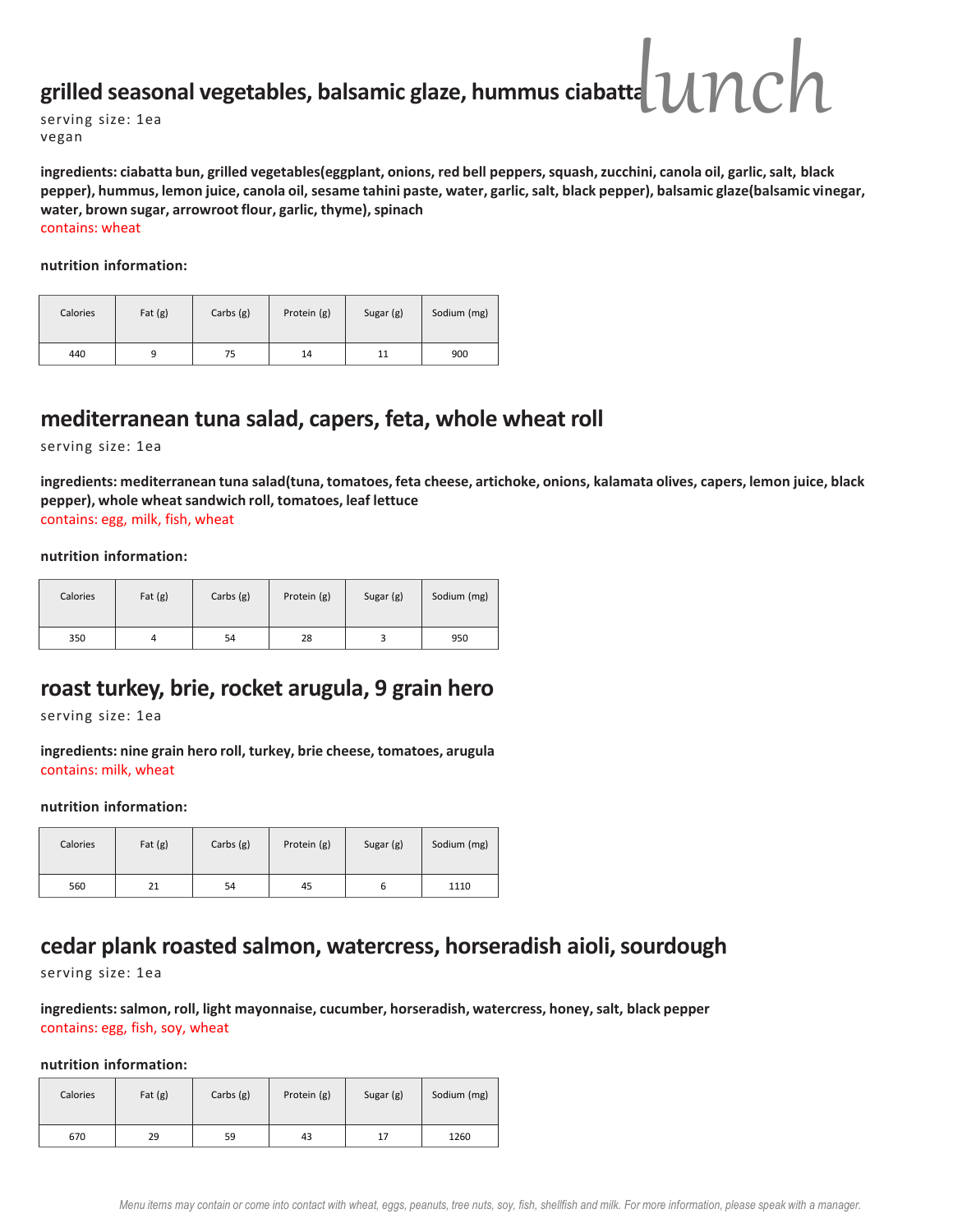## roast beef, broccoli rabe, horseradish spread, aged cheddar, ciabatt

serving size: 1ea

**ingredients: ciabatta bun, beef, roasted broccoli rabe(broccoli rabe, canola oil, garlic, salt), onions, watercress, cheddar cheese, horseradish, mayonnaise, worcestershire sauce, anchovies**  contains: egg, fish, milk, soy, wheat

 $lnmck$ 

**nutrition information:**

| Calories | Fat $(g)$ | Carbs $(g)$ | Protein (g) | Sugar (g) | Sodium (mg) |
|----------|-----------|-------------|-------------|-----------|-------------|
| 660      | 27        | 73          | 33          | 4         | 1690        |

## **turkey cemita, caramelized onions, avocado, black bean spread, cotija, french hero**

serving size: 1ea

**ingredients: avocado, cemita style roast tur1<ey(turkey, sage, thyme, unsalted butter, chicken montrealseasoning, chipotle chile pepper), French hero, black bean spread(black turtle beans(prepared black beans, water, salt and calcium chloride), lime, roasted garlic, jalapeno, cilantro, onions, mayonnaise, hot sauce, salt, black pepper), carameized onions(onions, canola oil), chopped lettuce, queso cot1ja cheese, jalapeno** contains: egg, milk, soy, wheat

#### **nutrition information:**

| Calories | Fat $(g)$ | Carbs $(g)$ | Protein (g) | Sugar (g) | Sodium (mg) |
|----------|-----------|-------------|-------------|-----------|-------------|
| 790      | 37        | 81          | 42          |           | 1530        |

## **jamon serrano, fig spread, rocket arugula, manchego, sourdough**

serving size: 1ea

**ingredients: serrano ham, fig spread, arugula, manchego cheese, sourdough bread** contains: milk, wheat

#### **nutrition information:**

| Calories | Fat $(g)$ | Carbs $(g)$ | Protein (g) | Sugar (g) | Sodium (mg) |
|----------|-----------|-------------|-------------|-----------|-------------|
| 570      | 26        | 46          | 37          | 16        | 2070        |

## **jerk mahi mahi & grilled pineapple habanero, hawaiian sweet bread**

serving size: 1ea

**ingredients: hawaiian bun, mahi mahi, grilled pineapple habanero salsa(tomatoes, diced tomatoes(tomatoes, tomato juice, calcium chloride, citric acid), grilled pineapple slice, onions, chili peppers, salt, cilantro, garlic, chili powder, black pepper, oregano), lettuce leaf, tomatoes, jamaican jerk rub(orange juice, white wine vinegar, dijon mustard, chili peppers, black pepper, parsley, salt, rosemary, basil, cinnamon, ground allspice, thyme)** 

contains: egg, fish, milk, soy, wheat

| Calories | Fat $(g)$ | Carbs $(g)$ | Protein (g) | Sugar (g) | Sodium (mg) |
|----------|-----------|-------------|-------------|-----------|-------------|
| 470      | 10        | 63          | 32          | 23        | 600         |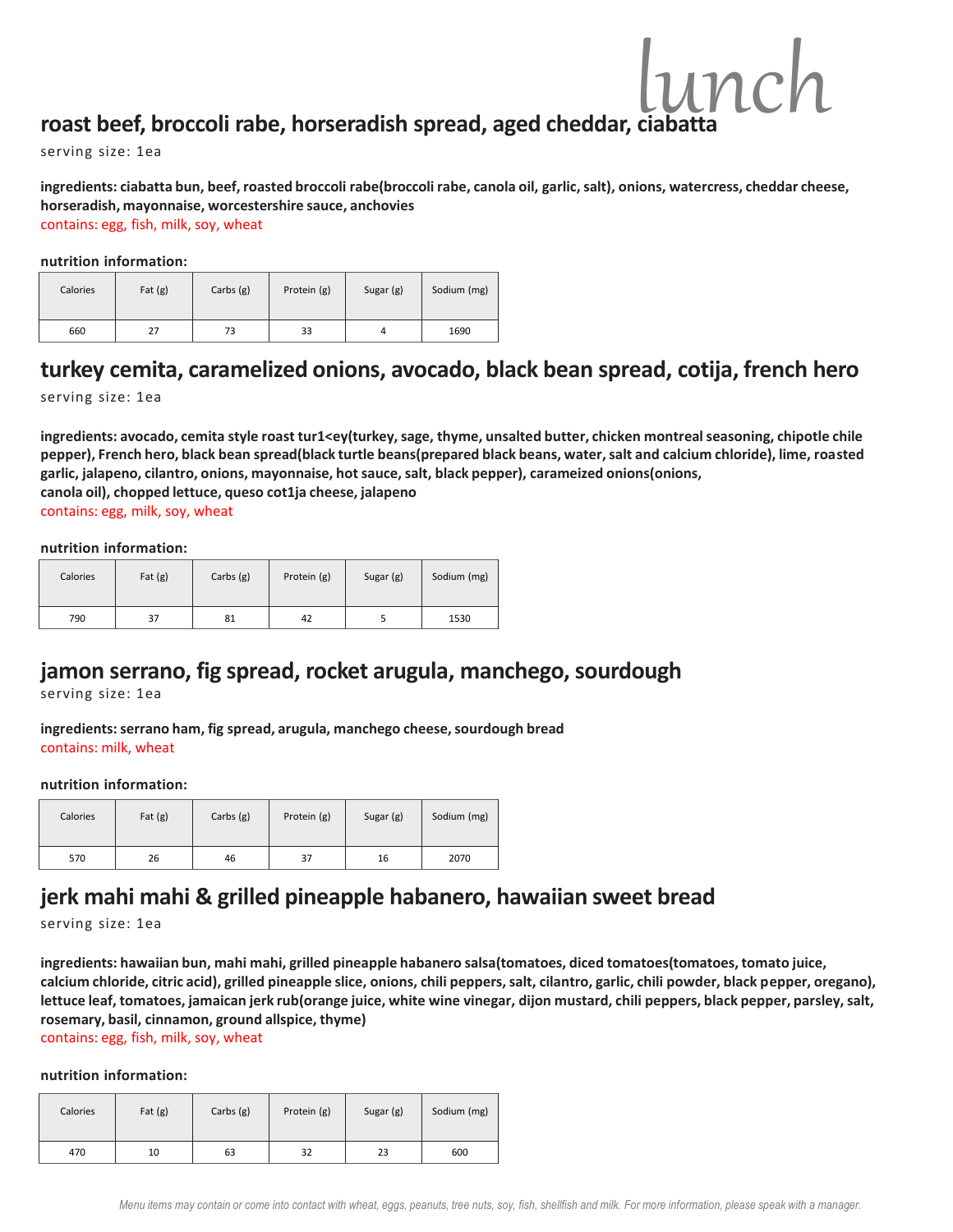## **middle eastern chickpea salad**



serving size: 4oz vegetarian

**ingredients: green beans, garbanzo beans, tomatoes, red onions, feta cheese, mint, red wine vinegar, salt, black pepper, canola oil** contains: milk

**nutrition information:**

| Calories | Fat $(g)$ | Carbs $(g)$ | Protein (g) | Sugar (g) | Sodium (mg) |
|----------|-----------|-------------|-------------|-----------|-------------|
| 80       |           | 10          | 4           |           | 200         |

## **asparagus, corn and poblano**

serving size: 4oz vegan

**ingredients: asparagus, corn, poblano peppers, tomatoes, garlic, chili powder, cilantro, black pepper, cumin, canola oil, salt, pearl onions**

**nutrition information:**

| Calories | Fat $(g)$ | Carbs $(g)$ | Protein (g) | Sugar (g) | Sodium (mg) |
|----------|-----------|-------------|-------------|-----------|-------------|
| 70       |           |             |             | 4         | 630         |

## **farro salad, sun-dried tomato, basil, olives**

serving size: 4oz vegan

**ingredients: marsala wine, sun-dried tomatoes, green olives, olive oil, white balsamic vinegar, basil, green onions, salt, black pepper, farro** contains: wheat

**nutrition information:**

| Calories | Fat $(g)$ | Carbs $(g)$ | Protein (g) | Sugar (g) | Sodium (mg) |
|----------|-----------|-------------|-------------|-----------|-------------|
| 190      |           | 24          |             |           | 500         |

## **cauliflower tabbouleh**

serving size: 4oz vegan

**ingredients: cauliflower, english cucumbers, tomatoes, parsley, mint, olive oil, lemon juice, salt, black pepper**

| Calories | Fat $(g)$ | Carbs $(g)$ | Protein (g) | Sugar (g) | Sodium (mg) |
|----------|-----------|-------------|-------------|-----------|-------------|
| 70       |           |             |             |           | 210         |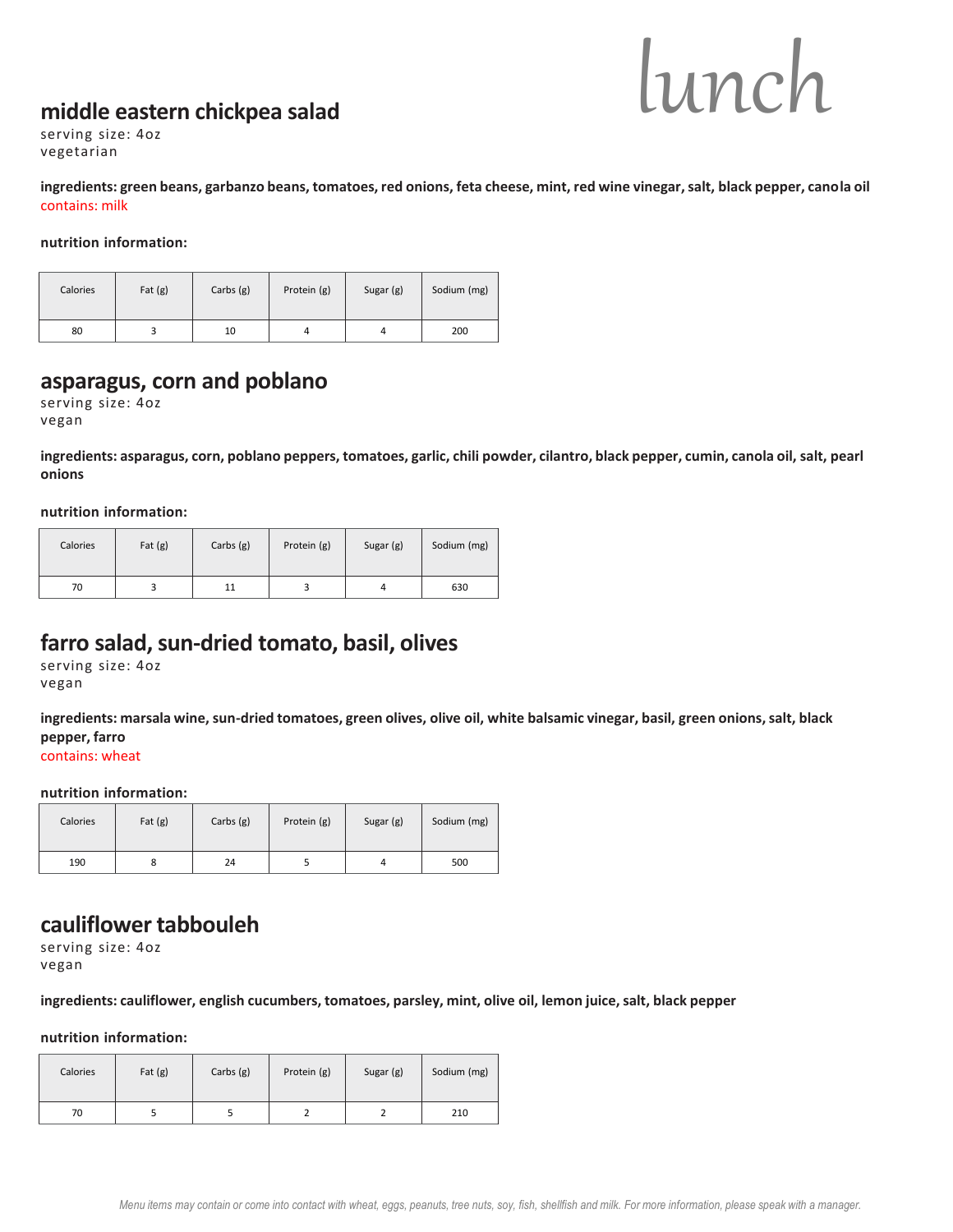## **lemon grilled asparagus**

serving size: 5ea vegan

#### **ingredients: asparagus, black pepper, lemon, salt, garlic, olive oil**

#### **nutrition information:**

| Calories | Fat $(g)$ | Carbs $(g)$ | Protein (g) | Sugar (g) | Sodium (mg) |
|----------|-----------|-------------|-------------|-----------|-------------|
| 20       |           |             |             |           | 90          |

#### **red quinoa with corn and tomato**

serving size: 6oz vegan

**ingredients: tomatoes, cucumber, corn, water, red quinoa, green onions, lemon juice, cilantro, chili powder, olive oil, coriander, salt** 

#### **nutrition information:**

| Calories | Fat $(g)$ | Carbs $(g)$ | Protein (g) | Sugar (g) | Sodium (mg) |
|----------|-----------|-------------|-------------|-----------|-------------|
| 80       |           | 15          |             |           | 50          |

### **baby greens and herb salad, aged sherry vinaigrette**

serving size: 1 cup salad, 1 floz dressing vegetarian

**ingredients: lettuce, dill weed, cilantro, basil, parsley, cucumbers, sherry, honey, dijon mustard, olive oil, salt, black pepper, garlic**

#### **nutrition information:**

| Calories | Fat $(g)$ | Carbs $(g)$ | Protein (g) | Sugar (g) | Sodium (mg) |
|----------|-----------|-------------|-------------|-----------|-------------|
| 90       |           |             |             |           | 140         |

#### **radish jicama salad**

serving size: 4oz vegan

**ingredients: lime juice, radish, salt, cucumbers, jicama, olive oil, sriracha hot chili sauce, green onions, cumin, cilantro**

| Calories | Fat $(g)$ | Carbs $(g)$ | Protein (g) | Sugar (g) | Sodium (mg) |
|----------|-----------|-------------|-------------|-----------|-------------|
| 40       |           |             |             |           | 58          |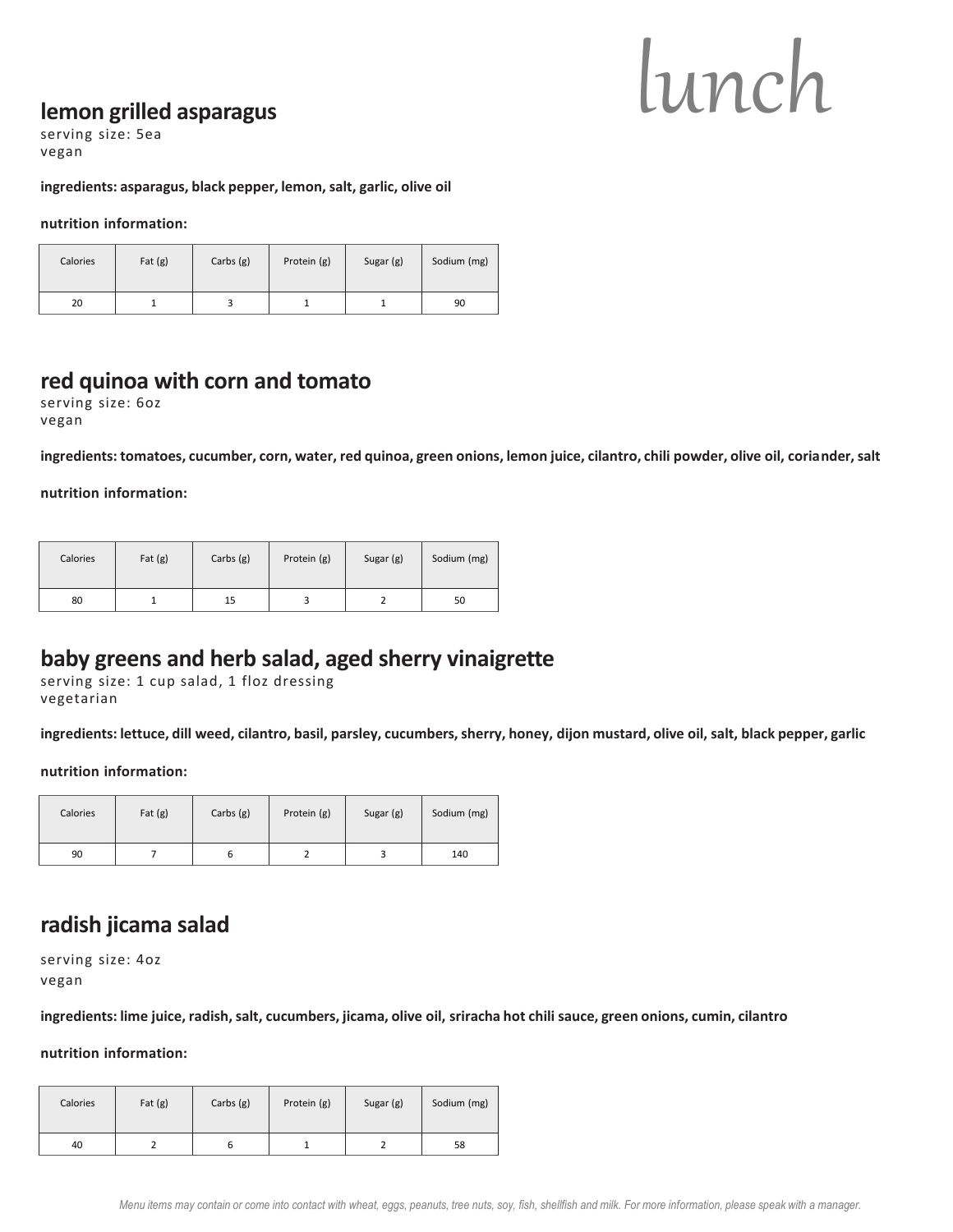## **lentil tabbouleh**



serving size: 4oz vegan

**ingredients: lentils, tomatoes, parsley, shallots, mint, salt, cinnamon, olive oil, lemon juice, lemon zest, black pepper, allspice**

**nutrition information:**

| Calories | Fat $(g)$ | Carbs $(g)$ | Protein (g) | Sugar (g) | Sodium (mg) |
|----------|-----------|-------------|-------------|-----------|-------------|
| 190      |           | 28          | 10          |           | 250         |

## **baby arugula & radicchio salad, balsamic vinaigrette**

serving size: 4oz vegan

#### **ingredients: radicchio, arugula, apricots, balsamic vinegar, olive oil, salt, black pepper**

**nutrition information:**

| Calories | Fat $(g)$ | Carbs $(g)$ | Protein (g) | Sugar (g) | Sodium (mg) |
|----------|-----------|-------------|-------------|-----------|-------------|
| 70       |           |             |             |           | 130         |

## **pickled seasonal vegetables**

serving size: 2oz vegan

**ingredients: bell peppers, cabbage, fresno chili peppers, cauliflower, celery, carrots, ginger, peppercorns, rice wine vinegar, sugar, salt, red chili pepper**

**nutrition information:**

| Calories | Fat $(g)$ | Carbs $(g)$ | Protein (g) | Sugar (g) | Sodium (mg) |
|----------|-----------|-------------|-------------|-----------|-------------|
| 10       |           |             |             |           | 30          |

## **sorghum grain salad, broccoli, lemon tahini dressing**

serving size: 4oz vegan

**ingredients: sorghum, wild rice, oats, broccoli, canola oil, salt, black pepper, olive oil, sesame tahini paste, Aleppo pepper, carrots, lemon juice** 

| Calories | Fat $(g)$ | Carbs $(g)$ | Protein (g) | Sugar (g) | Sodium (mg) |
|----------|-----------|-------------|-------------|-----------|-------------|
| 100      |           | 12          |             |           | 80          |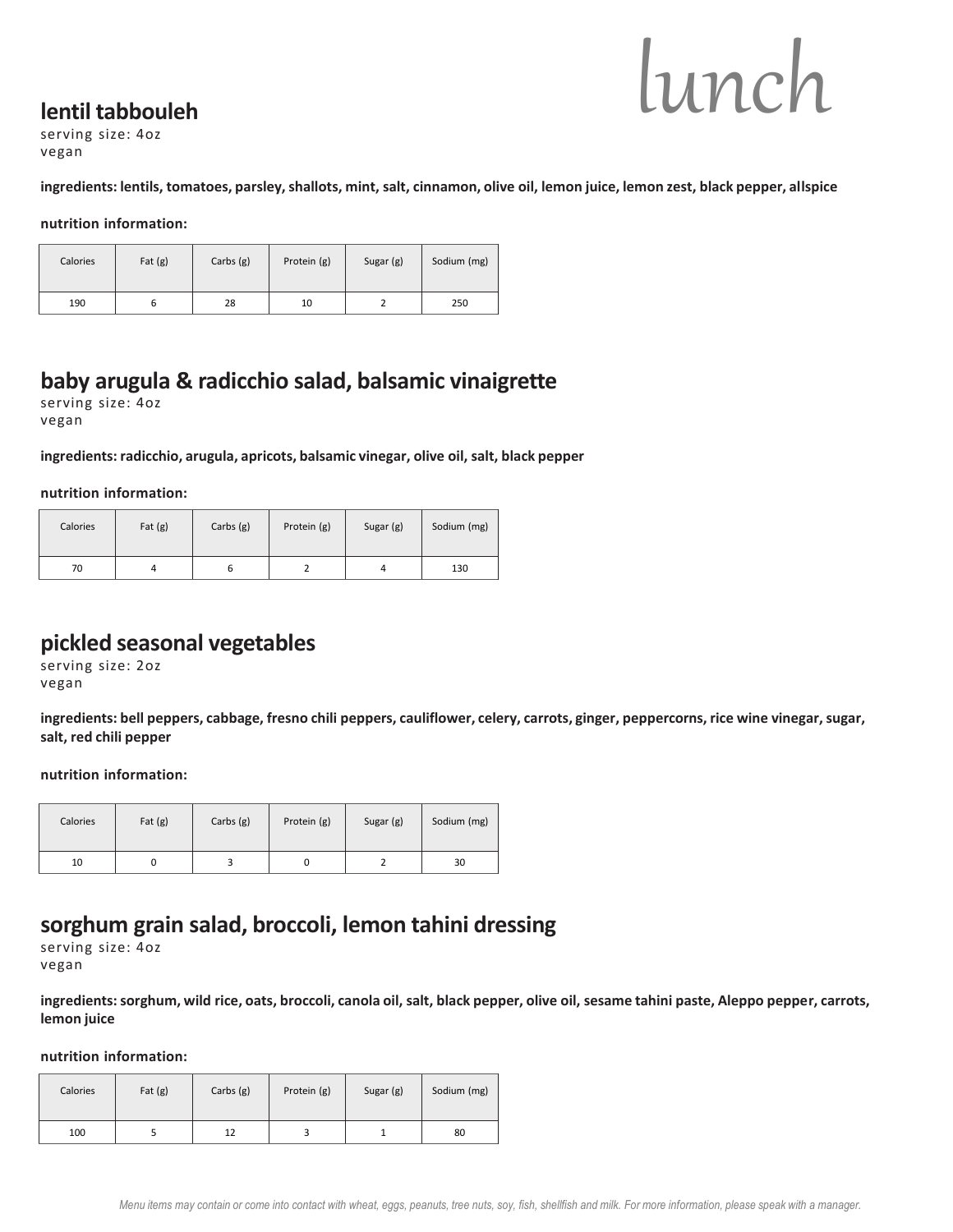## **chicken milanese, roasted peppers, balsamic, basil**



serving size: 6oz

**ingredients: chicken breast, plain breadcrumbs, parmesan cheese, basil, salt, black pepper** contains: egg, milk, soy, wheat

**nutrition information:**

| Calories | Fat $(g)$ | Carbs $(g)$ | Protein (g) | Sugar (g) | Sodium (mg) |
|----------|-----------|-------------|-------------|-----------|-------------|
| 510      | 16        | 35          | 59          |           | 1120        |

## **marinated hanger steak, roasted cipollini onions**

serving size: 6oz

**ingredients: beef, roasted cipollini onions(cipollini onions, olive oil, salt, black pepper, oil), steakhouse marinade(worcestershire sauce with anchovies, shallots, steak sauce, canela oil, green onions, parsley, red wine, garlic, dijon mustard, thyme. black pepper, red pepper), oil, salt, fresh ground black pepper** 

contains: fish, soy, wheat

**nutrition information:**

| Calories | Fat $(g)$ | Carbs $(g)$ | Protein (g) | Sugar (g) | Sodium (mg) |
|----------|-----------|-------------|-------------|-----------|-------------|
| 430      | 25        | 10          | 39          | 4         | 650         |

## **sesame crusted salmon, sautéed bok choy, yuzu miso vinaigrette**

serving size: 6oz

**ingredients: nori and sesame crusted salmon(salmon, dried nori seaweed , sesame seeds, sesame oil, salt, white pepper), sautéed bok choy(bok choy, canola oil, sesame oil, garlic, salt), yuzu miso vinaigrette(orange juice, yuzu juice, miso paste, unseasoned rice wine vinegar, sesame oil, sugar, garlic)**  contains: fish, soy

**nutrition information:**

| Calories | Fat $(g)$ | Carbs $(g)$ | Protein (g) | Sugar (g) | Sodium (mg) |
|----------|-----------|-------------|-------------|-----------|-------------|
| 360      | 25        | 19          | 17          |           | 860         |

## **aleppo pepper pork roast, watercress, aji verde sauce**

serving size: 4oz pork, 2 floz sauce

**ingredients: aleppo pork tenderloin(pork, dijon mustard, brown sugar, pepper. salt, garlic ), aji verde sauce(cilantro, yellow chili paste, canola oil, tomatoes, water, garlic, salt), watercress**  contains:

| Calories | Fat $(g)$ | Carbs $(g)$ | Protein (g) | Sugar (g) | Sodium (mg) |
|----------|-----------|-------------|-------------|-----------|-------------|
| 320      | 13        | $16+$       | 35          | 4         | 1150        |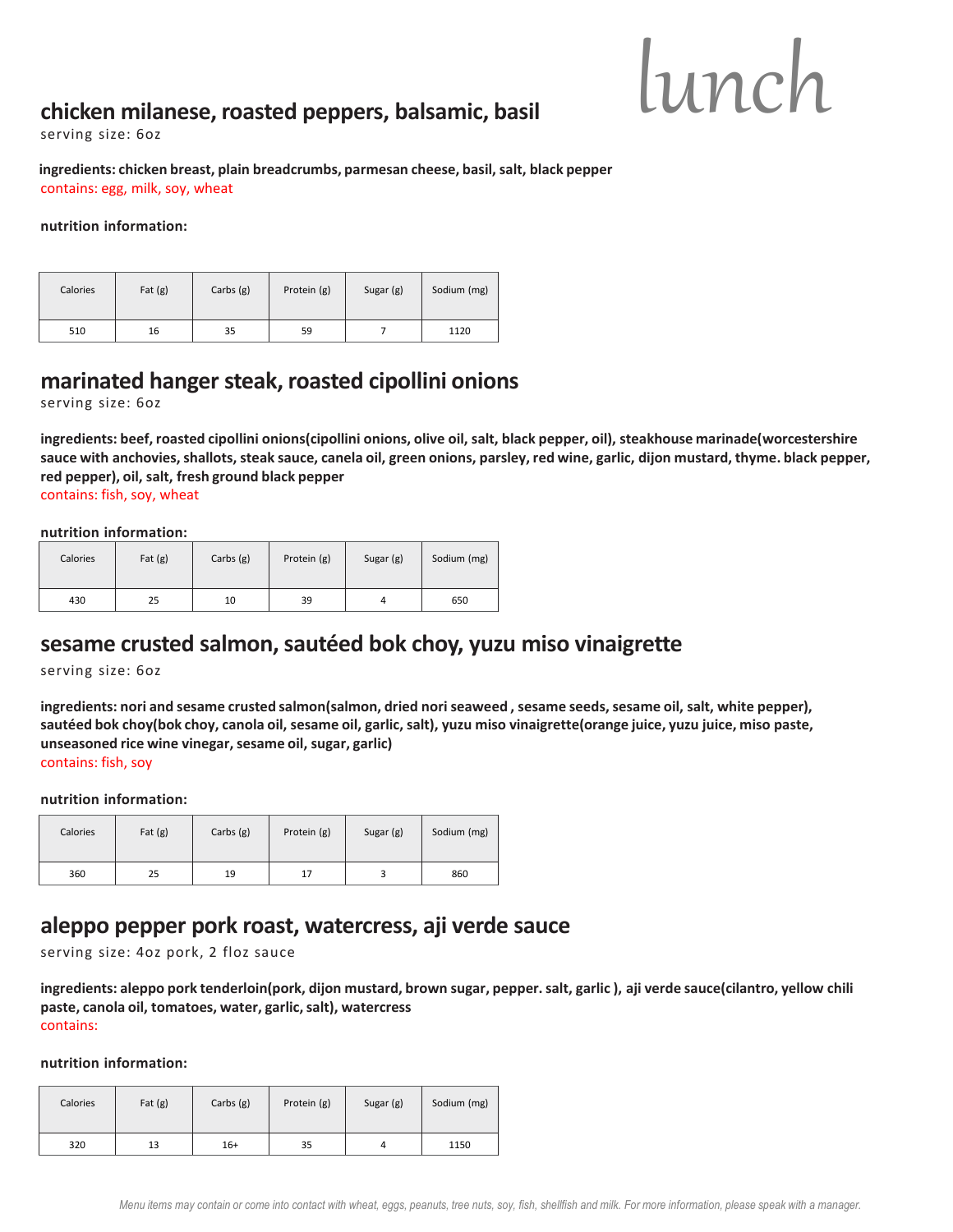## **pan seared arctic char, avocado habanero chili dressing**

serving size: 6oz

**ingredients: lemon herb arctic char(arctic char, lemon juice, olive oil, parsley, canola oil, lemon, salt), avocado-habanero chili dressing(avocado, olive oil, red wine vinegar, jalapeno, chili peppers, salt, black pepper)**  contains: fish

**nutrition information:**

| Calories | Fat $(g)$ | Carbs $(g)$ | Protein (g) | Sugar (g) | Sodium (mg) |
|----------|-----------|-------------|-------------|-----------|-------------|
| 400      | 31        |             | 26          |           | 670         |

## **herb grilled herbed turkey breast, bourbon bacon jam, green onion**

serving size: 6oz

**ingredients: grilled herbed turkey paillard(turkey, olive oil, lemon juice, parsley, salt, thyme), bourbon bacon jam(onions, applewood bacon, coffee, bourbon liquor, ketchup, maple syrup, cider vinegar, brown sugar, garlic, cayenne pepper, cinnamon, nutmeg), green onions**

**nutrition information:**

| Calories | Fat $(g)$ | Carbs $(g)$ | Protein (g) | Sugar (g) | Sodium (mg) |
|----------|-----------|-------------|-------------|-----------|-------------|
| 330      | 13        | 15          | 33          | 11        | 1000        |

## **spiced charred cauliflower steak, cilantro chutney**

serving size: 6oz vegan

**ingredients: cauliflower, olive oil, salt, black pepper, allspice, cinnamon, cloves, coriander, cumin, nutmeg, paprika, peppercorns, cardamom, cilantro, lime juice, ginger, jalapeno peppers, onions, sugar, garlic, spices, canola oil, red onions**

**nutrition information:**

| Calories | Fat $(g)$ | Carbs $(g)$ | Protein (g) | Sugar (g) | Sodium (mg) |
|----------|-----------|-------------|-------------|-----------|-------------|
| 90       |           | 11          |             | 4         | 230         |

## **grilled skirt steak chimichurri**

serving size: 6oz

**ingredients: beef, chimichurri sauce(parsley, canela oil, cider vinegar, cilantro, onions, garlic , sugar, chili peppers, salt, cumin, red pepper), salt** 

| Calories | Fat $(g)$ | Carbs $(g)$ | Protein (g) | Sugar (g) | Sodium (mg) |
|----------|-----------|-------------|-------------|-----------|-------------|
| 460      | 32        |             | 38          |           | 400         |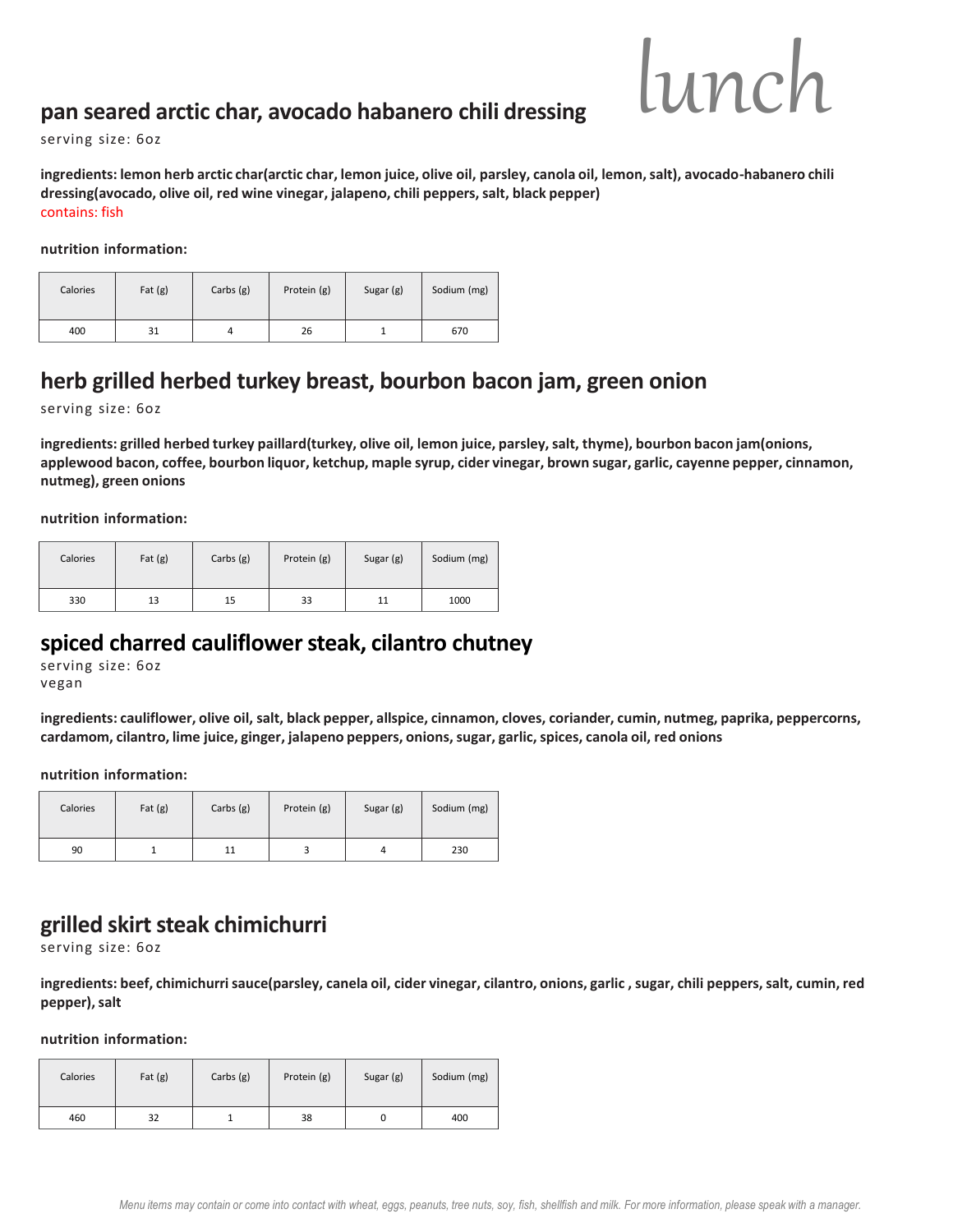## **buttermilk fried chicken crispy leeks, alabama white sauce**

lunch

serving size: 6oz

**ingredients: fried chicken(chicken , all purpose flour. whole buttermilk, salt, garlic, cayenne pepper), roasted leeks(leeks, olive oil, salt), alabama white sauce(mayonnaise, sour cream, horseradish, cider vinegar, honey, worcestershire sauce (anchovies, lemon juice, hot sauce, salt, black pepper)** 

contains: egg, fish, milk, soy, wheat

**nutrition information:**

| Calories | Fat $(g)$ | Carbs $(g)$ | Protein (g) | Sugar (g) | Sodium (mg) |
|----------|-----------|-------------|-------------|-----------|-------------|
| 380      | 22        | 24          | 23          |           | 400         |

## **beef bulgolgi, stir fried bok choy, ginger, scallion**

serving size: 7oz

**ingredients: beef bulgogi(beef, bulgogi marinade, green onions), ginger scallion bok choy(bok choy, canola oil, green onions, tamari soy sauce, seasoned rice vinegar, salt, ginger, black pepper)**  contains: soy, wheat

**nutrition information:**

| Calories | Fat $(g)$ | Carbs $(g)$ | Protein (g) | Sugar (g) | Sodium (mg) |
|----------|-----------|-------------|-------------|-----------|-------------|
| 240      | 12        |             | 27          |           | 620         |

## **chili lime grilled shrimp, mango slaw**

serving size: 6oz

**ingredients: chili lime shrimp(shrimp, canola oil, lime juice, black pepper, chili powder, garlic , paprika, salt, coriander, cumin, lime), baja slaw with mango(lime, mango, cabbage, cabbage, chili peppers, cilantro, salt)**  contains: shellfish

**nutrition information:**

| Calories | Fat $(g)$ | Carbs $(g)$ | Protein (g) | Sugar (g) | Sodium (mg) |
|----------|-----------|-------------|-------------|-----------|-------------|
| 190      |           | ۰           | 34          |           | 570         |

## **char-grilled pork souvlaki, roasted red pepper yogurt sauce, parsley**

serving size: 7oz

**ingredients: pork souvlaki(pork, souvlaki marinade ), roasted pepper yogurt sauce(cucumber, chili pepper, whole milk greek yogurt, lemon juice, roasted garlic, salt, black pepper), fresh parsley(parsley)**  contains: milk

| Calories | Fat $(g)$ | Carbs $(g)$ | Protein (g) | Sugar (g) | Sodium (mg) |
|----------|-----------|-------------|-------------|-----------|-------------|
| 350      | 21        |             | 34          |           | 530         |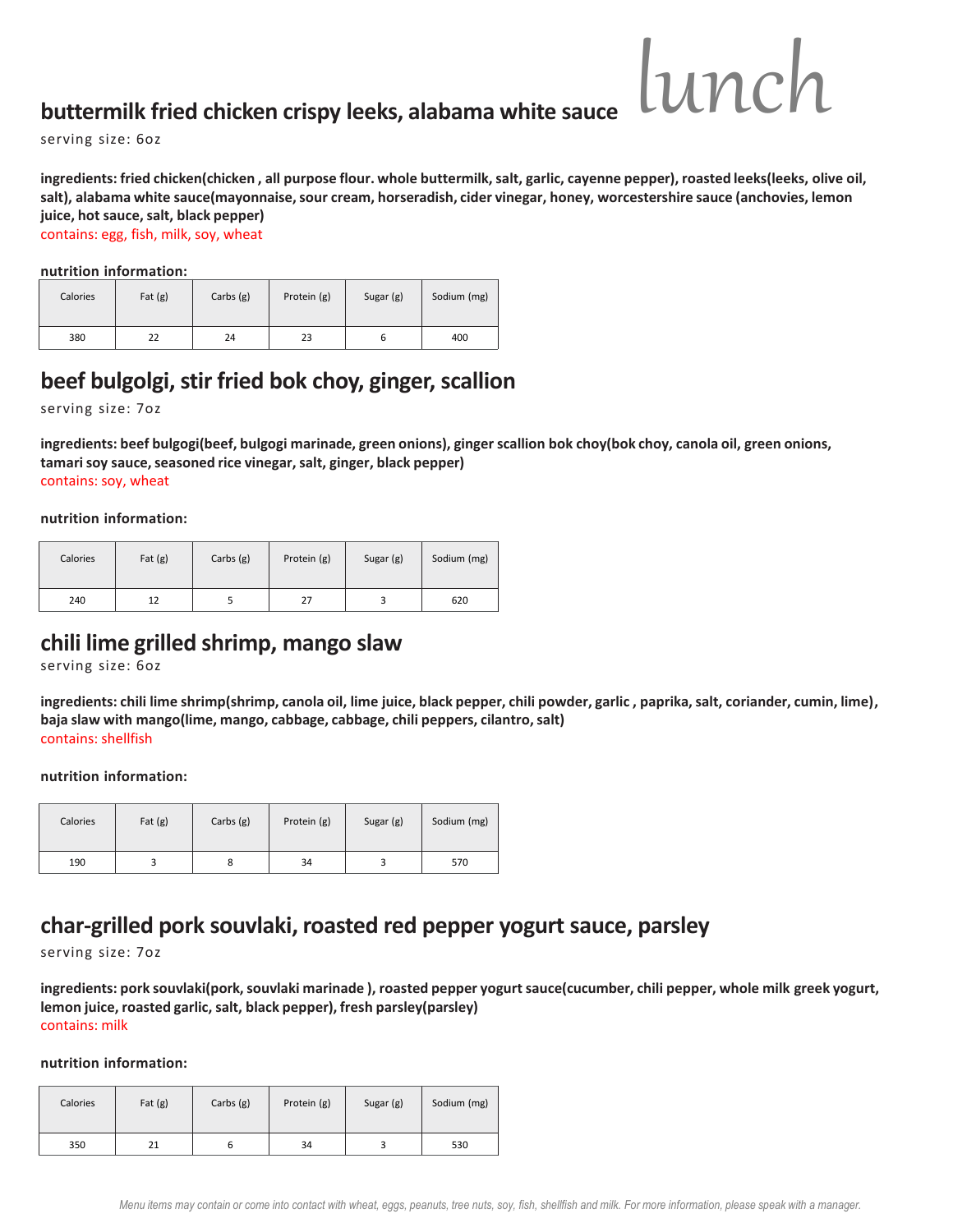### **moroccan spiced chicken, harissa garlic sauce**



serving size: 6oz

**ingredients: moroccan spiced chicken(chicken, olive oil, lemon juice, garlic , salt, cumin, paprika, black pepper, chili powder, cinnamon), harissa garlic sauce(garlic olive oil baste, harissa paste, beef base, dijon mustard, pomegranate molasses)**  contains: soy, wheat

**nutrition information:**

| Calories | Fat $(g)$ | Carbs $(g)$ | Protein (g) | Sugar (g) | Sodium (mg) |
|----------|-----------|-------------|-------------|-----------|-------------|
| 430      | 29        |             | 31          |           | 1900        |

## **impossible meatballs, calabrian pepper relish, baby arugula**

serving size: 7oz vegetarian

**ingredients: impossible meatball(meatless burger, ricotta cheese, onions, liquid egg , whole milk, parmesan cheese, garlic, udi's whole grain bread, parsley, basil, salt, oil. black pepper), spicy pepper relish(calabrian peppers, olive oil, honey, red wine vinegar, garlic, black pepper), baby arugula**

contains: egg, milk, soy

#### **nutrition information:**

| Calories | Fat $(g)$ | Carbs $(g)$ | Protein (g) | Sugar (g) | Sodium (mg) |
|----------|-----------|-------------|-------------|-----------|-------------|
| 400      | 27        | 22          | 19          | ь         | 1980        |

## **korean bbq chicken, asian pear & kim chi slaw**

serving size: 6oz

**ingredients: korean bbq chicken(skinless chicken breast, pears, soy sauce, rice sake wine, brown sugar, honey, sesame seeds, garlic, sesame oil, ginger, green onions, korean chili paste), pear and napa cabbage kimchi slaw(cabbage, carrots, pears, green onions, unseasoned rice wine vinegar, water, gochujang sauce, sesame oil, sesame seeds, fish sauce, garlic, ginger)**  contains: fish, soy, wheat

**nutrition information:**

| Calories | Fat $(g)$ | Carbs $(g)$ | Protein (g) | Sugar (g) | Sodium (mg) |
|----------|-----------|-------------|-------------|-----------|-------------|
| 220      |           | 18          | 19          | 13        | 550         |

## **tofu bibimbap, shredded vegetables, gochujang sauce**

serving size:

vegetarian

**ingredients: brown rice(vegetable stock, brown rice), marinated carrots(carrots, canola oil, sesame oil, salt), bibimbap sauce(korean paste, water, honey, soy sauce, seasoned rice vinegar, sesame oil), marinated tofu(tofu, bulgogi marinade, pears, soy sauce, sesame oil, green onions, garlic , fresh ground black pepper), sautéed spinach (spinach, canola oil, sesame oil, salt), sesame soy mushrooms(mushrooms, soy sauce, canola oil, sesame oil, garlic , salt), peas, sautéed bok choy(bok choy, canola oil, green onions, sesame seeds, dried noriseaweed** 

contains: soy, wheat

#### **nutrition information:**

| Calories | Fat $(g)$ | Carbs $(g)$ | Protein (g) | Sugar (g) | Sodium (mg) |
|----------|-----------|-------------|-------------|-----------|-------------|
| 630      | 32        | 75          | 16          | 28        | 1580        |

*Menu items may contain or come into contact with wheat, eggs, peanuts, tree nuts, soy, fish, shellfish and milk. For more information, please speak with a manager.*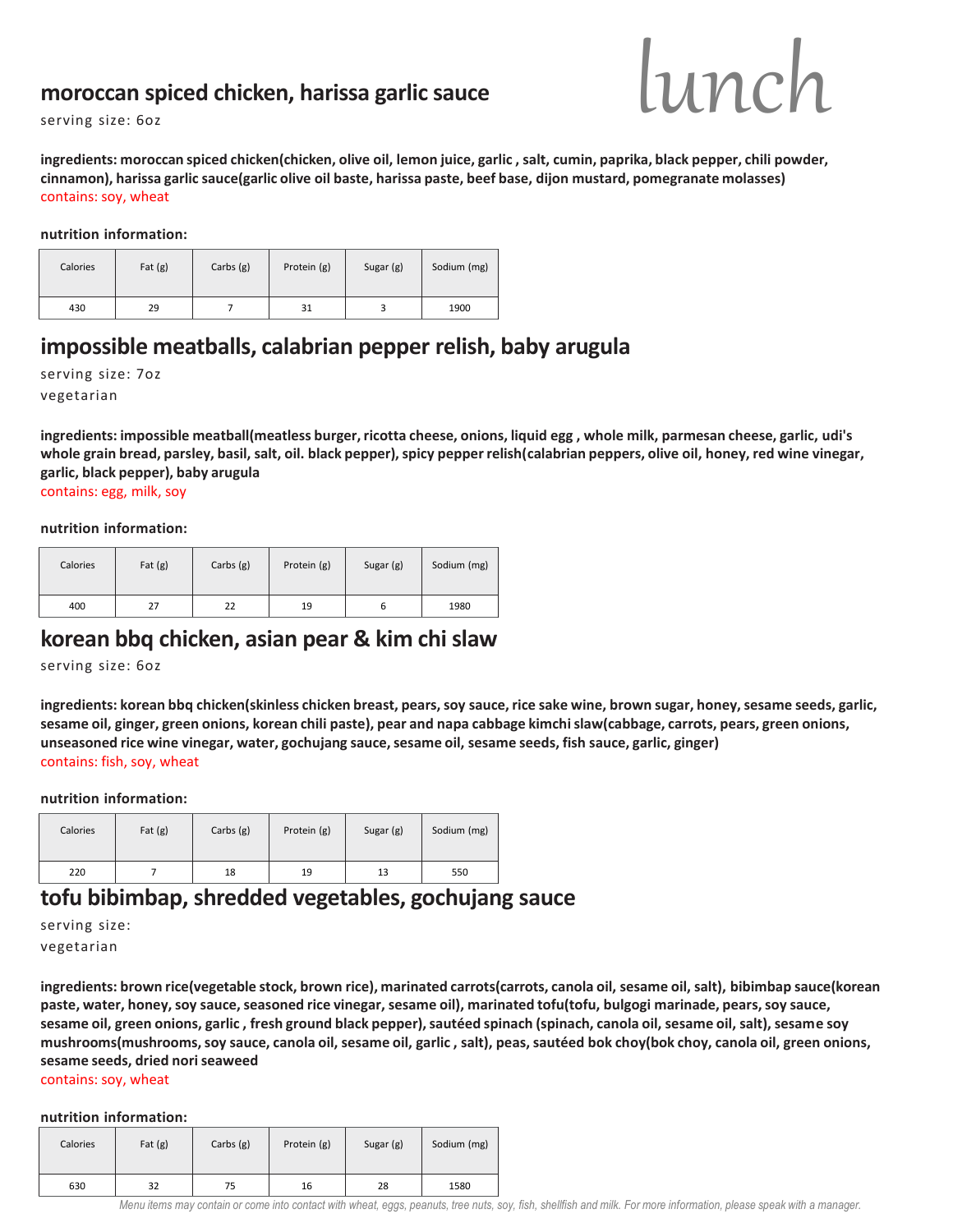## curried red lentil cakes, cucumber, yogurt sauce

serving size: 2ea, 2 floz sauce vegetarian



**ingredients: lentils, egg, garlic, ginger, jalapeno curry powder, carrots, green onions, canola oil, cucumbers, red onions, salt, black pepper, lemon juice, plain greek yogurt** contains: egg, milk

**nutrition information:**

| Calories | Fat $(g)$ | Carbs $(g)$ | Protein (g) | Sugar (g) | Sodium (mg) |
|----------|-----------|-------------|-------------|-----------|-------------|
| 280      | 13        | 31          | 13          | 4         | 320         |

## **grilled salmon, fava bean salad, tarragon, lemon adobo**

serving size: 6oz

**ingredients: grilled wild salmon(salmon, canela oil, black pepper, dill, parsley, salt), fava bean salsa(fava beans, green onions, tarragon, olive oil, lemon juice, salt)**  contains: fish

**nutrition information:**

| Calories | Fat $(g)$ | Carbs (g) | Protein (g) | Sugar (g) | Sodium (mg) |
|----------|-----------|-----------|-------------|-----------|-------------|
| 270      | 14        | 12        | 27          |           | 400         |

## **adobo recado turkey breast, gaujillo chili salsa**

serving size: 5oz

**ingredients: adobo recado turkey breast(turkey, tomatoes, canola oil, chili peppers, cider vinegar, sugar, garlic, salt, chili peppers, black pepper, ground allspice, cloves, cumin, oregano), guajillo chile salsa(tomatoes, water, onions, chili peppers, cilantro, chili peppers, lime juice, chipotle peppers, garlic)** 

**nutrition information:**

| Calories | Fat $(g)$ | Carbs $(g)$ | Protein (g) | Sugar (g) | Sodium (mg) |
|----------|-----------|-------------|-------------|-----------|-------------|
| 170      |           |             | 28          |           | 300         |

## **grilled ny strip steak, watercress, steak sauce**

serving size: 8oz

**ingredients: beef, salt, black pepper, watercress, ketchup, worcestershire sauce, brown sugar, hot tabasco sauce, dijon mustard, apple cider vinegar, horseradish, anchovy paste** contains: fish, soy, wheat

| Calories | Fat $(g)$ | Carbs $(g)$ | Protein (g) | Sugar (g) | Sodium (mg) |
|----------|-----------|-------------|-------------|-----------|-------------|
| 430      | 25        |             | 46          |           | 930         |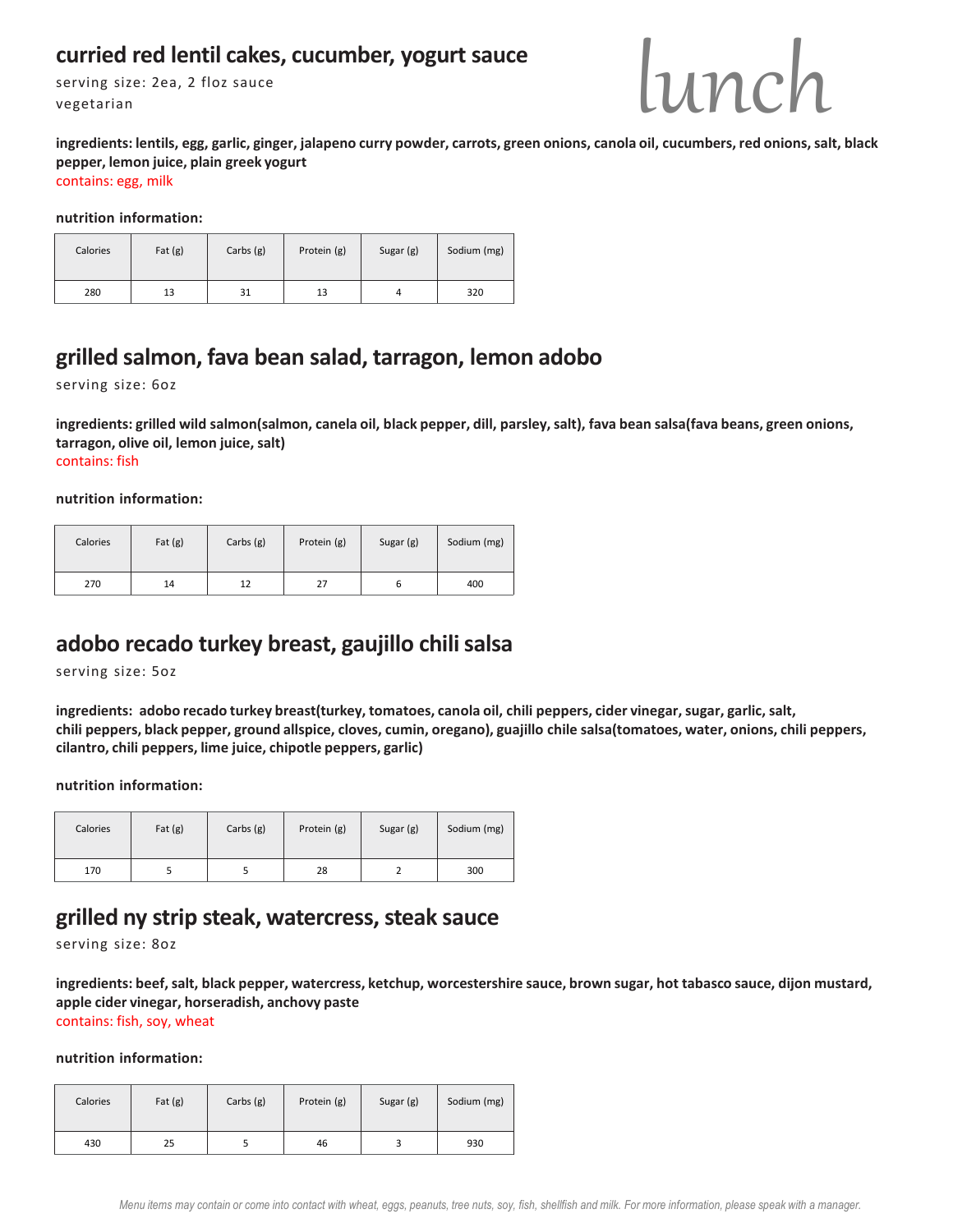## **pistachio crusted salmon**

serving size: 1ea

**ingredients: watermelon radish, red onions, watercress, enoki mushrooms, salmon, pistachio nuts, fennel, onions, black pepper, wine, canola oil, anchovies, garlic, avocado, sour cream, lemon juice, salt, white pepper, parsley, tarragon, chives, white vinegar, olive oil, garbanzo beans, quinoa**

contains: milk, fish, tree nuts

**nutrition information:**

| Calories | Fat $(g)$ | Carbs $(g)$ | Protein (g) | Sugar (g) | Sodium (mg) |
|----------|-----------|-------------|-------------|-----------|-------------|
| 570      | 44        | 24          | 21          | ь         | 340         |

## **char-broiled chicken pinchos**

serving size:

**ingredients: yogurt, olive oil, black pepper, allspice, coriander, cumin, cinnamon, salt, garlic, onions, chicken thigh, cauliflower, cucumbers, tomatoes, parsley, mint, lemon juice, harissa paste, sesame tahini paste, turmeric, honey, tomatoes, kalamata olives, green olives, parsley, balsamic vinegar, canola oil, baby spinach**  contains: milk

**nutrition information:**

| Calories | Fat $(g)$ | Carbs $(g)$ | Protein (g) | Sugar (g) | Sodium (mg) |
|----------|-----------|-------------|-------------|-----------|-------------|
| 470      | 34        | 14          | 29          | o         | 1130        |

## **bibimbap tofu**

serving size: vegan or vegetarian

**ingredients: tofu, bulgolgi sauce, pears, garlic, soy sauce, black pepper, green onions sesame oil, egg, mirin, rice wine, cucumber, black barley, vegetable base, shiitake mushrooms, ginger, carrots, pickled daikon, spinach, scallions, sesame seeds, gochujang sauce, sugar**

contains: egg, soy, wheat

| Calories | Fat $(g)$ | Carbs $(g)$ | Protein (g) | Sugar (g) | Sodium (mg) |
|----------|-----------|-------------|-------------|-----------|-------------|
| 490      | 28        | 41          | 21          | 24        | 850         |